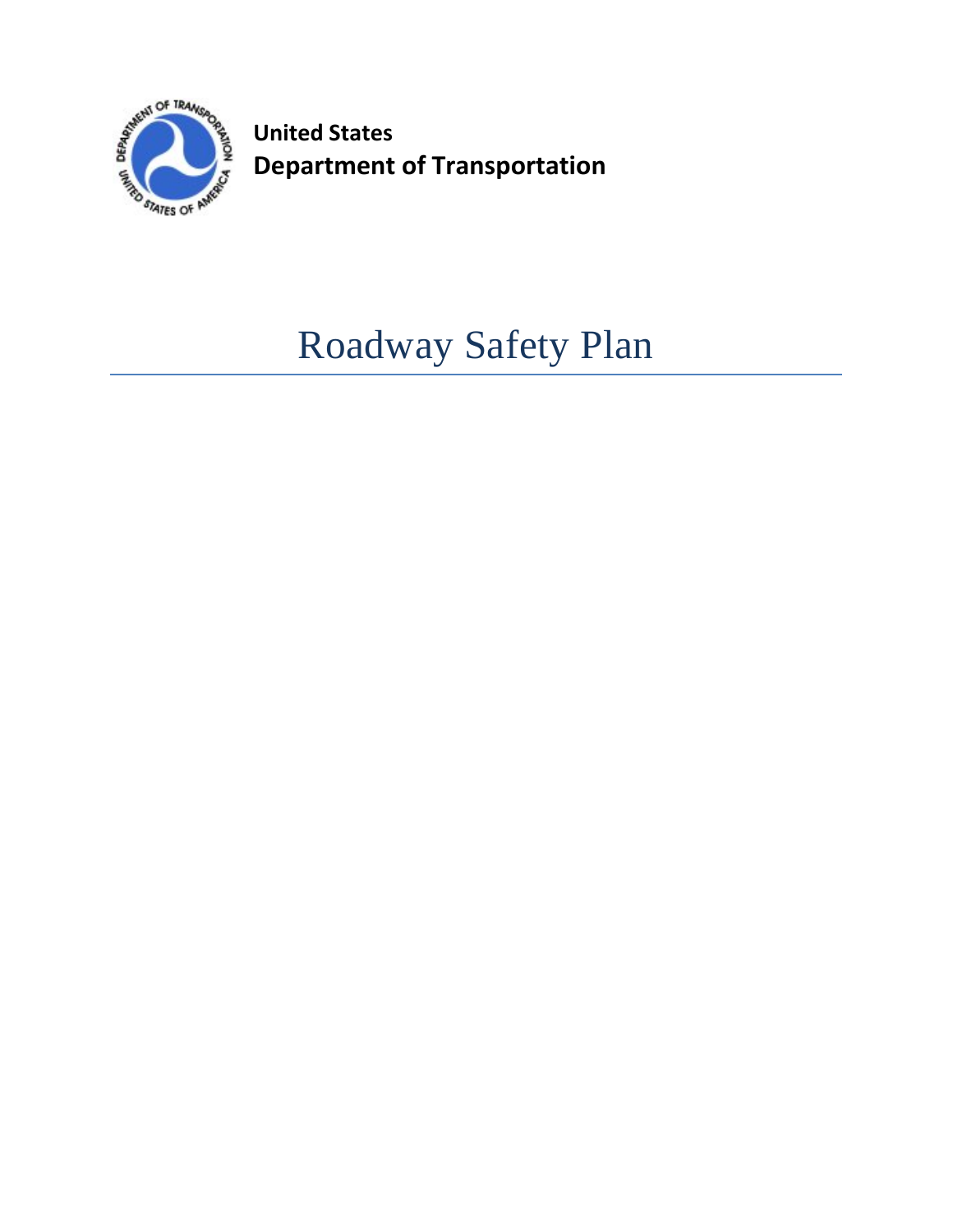# **Table of Contents**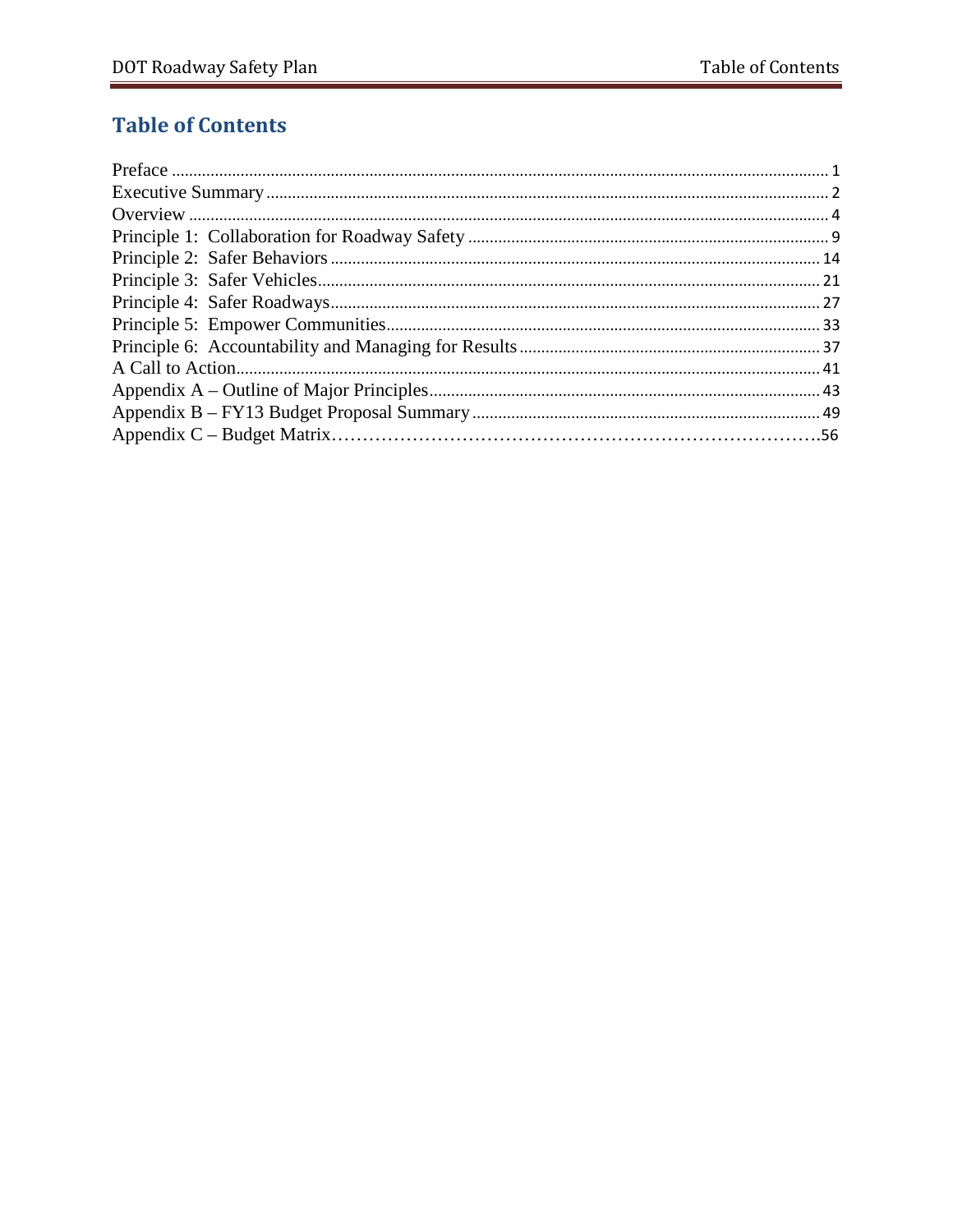# <span id="page-2-0"></span>**Preface**

# **MESSAGE FROM SECRETARY RAY LAHOOD**

Improving the safety of the Nation's transportation system is the highest priority of the U.S. Department of Transportation (DOT). Every year, over 30,000 people die on America's roadways. Even more suffer non-fatal injuries, ranging from minor to permanently disabling. The social and economic costs of roadway crashes, deaths, and injuries are enormous. With this in mind, the *Roadway Safety Plan* sets forth the vision to significantly reduce roadway fatalities through fresh ideas, stronger partnerships, and tremendous resolve.

Within DOT, many operating administrations share the responsibility for improving roadway safety. These efforts are actively supported by external stakeholders. The *Roadway Safety Plan* combines the efforts of multiple partners in a single, integrated plan that provides a framework to harness the collective strengths, creativity, and resources of DOT.

I thank all of those who have contributed to the development of this *Roadway Safety Plan*. I ask the transportation community to join with the Department in implementing and supporting this effort and in working hard to significantly reduce fatalities on our roadways.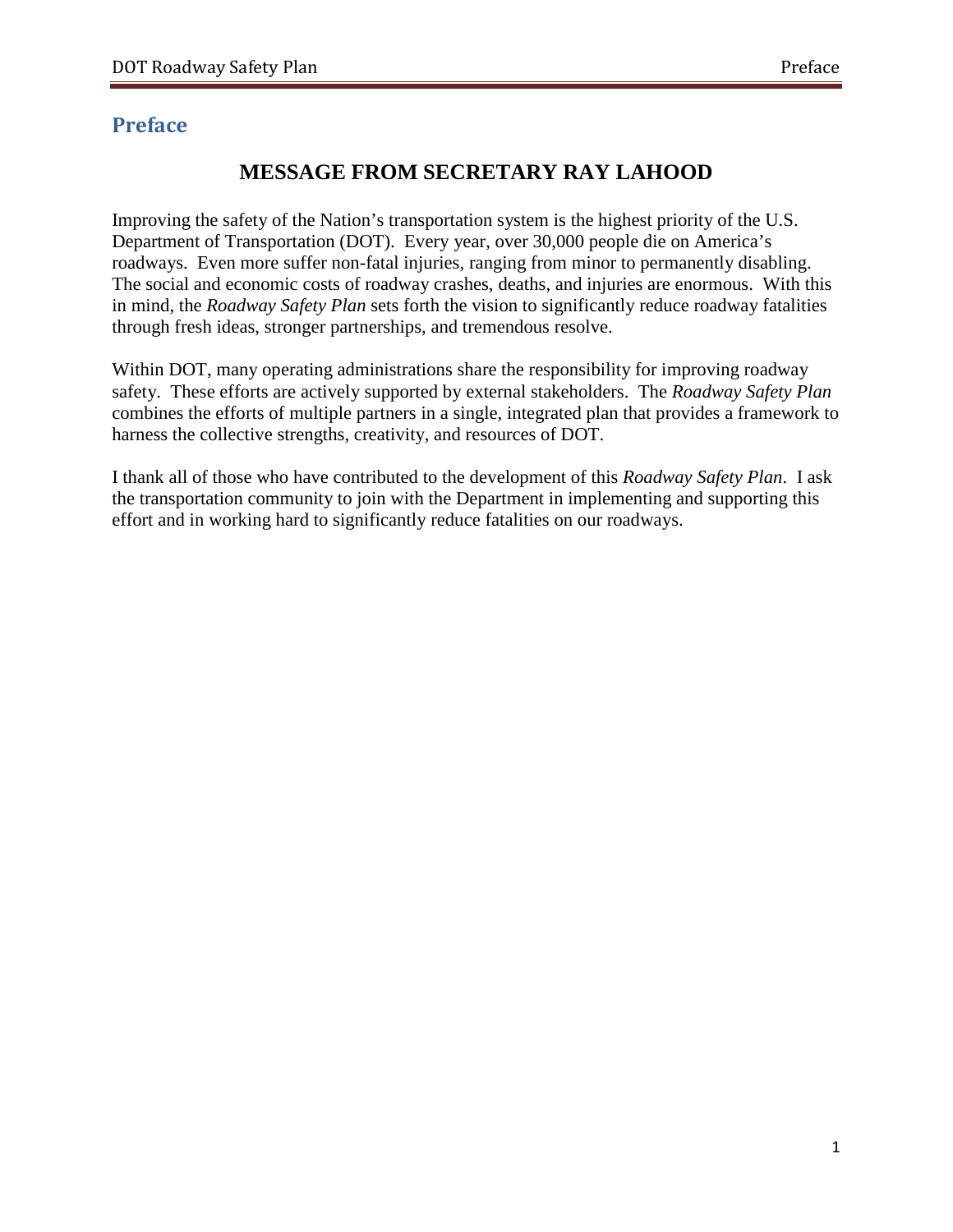# <span id="page-3-0"></span>**Executive Summary**

During the first decade of the 21st century, over 400,000 people died on America's roadways, while millions suffered life-altering injuries. Such incidents have had a profound impact, not only on those injured, but also on their families and communities. The Nation must significantly reduce roadway crashes, deaths, injuries, and the terrible social and economic costs that are consequently borne by the American public.

The U.S. Department of Transportation (DOT) developed the *Roadway Safety Plan* based on the premise that significantly reducing roadway fatalities will require fresh ideas, stronger partnerships, and tremendous resolve. DOT will continue to build upon past successes, lessons learned, and current and future trends.

Senior DOT leaders initiated this *Roadway Safety Plan* to bring an integrated focus to roadway safety issues. A Roadway Safety Plan Working Group (Working Group) was assembled that includes a cross section of representatives from the Federal Highway Administration (FHWA), the Federal Motor Carrier Safety Administration (FMCSA), the National Highway Traffic Safety Administration (NHTSA), and the Research and Innovative Technology Administration (RITA), supported by the Office of the Secretary of Transportation (OST). Each member was identified for his or her subject matter expertise.

*"One death on our roadways is a tragedy; 100 deaths a day is an atrocity…we need to move toward ending injuries and deaths on our roadways." Ray LaHood*

The *Roadway Safety Plan* leverages multiple strategic and operational plans that have been developed over the years to address roadway safety issues, both within DOT and by external stakeholder groups. The Working Group expanded these existing plans, examining new opportunities for and methods of innovation, integration, and collaboration. Ultimately, the *Roadway Safety Plan* seeks to align with the safety focus of the strategic, legislative, budgetary, and performance planning processes that will be needed to advance its ideas.

The *Roadway Safety Plan* is built upon six principles that define key priorities intended to enhance roadway safety. The following is a brief summary of the driving force behind each principle:

### **PRINCIPLE 1: Collaboration for Roadway Safety**

*Everyone has a stake in roadway safety. The collaboration of all stakeholders will yield cross-cutting opportunities to improve roadway safety with the promise of stronger outcomes. DOT will lead this collaboration within its operating administrations and through outreach to potential partners, starting with the development of a national roadway safety goal.* 

### **PRINCIPLE 2: Safer Behaviors**

*The greatest potential for reducing crashes lies in the difficult task of transforming public and personal attitudes toward roadway safety. Citizens should consider roadway deaths along with the attendant suffering and economic costs as unacceptable rather than*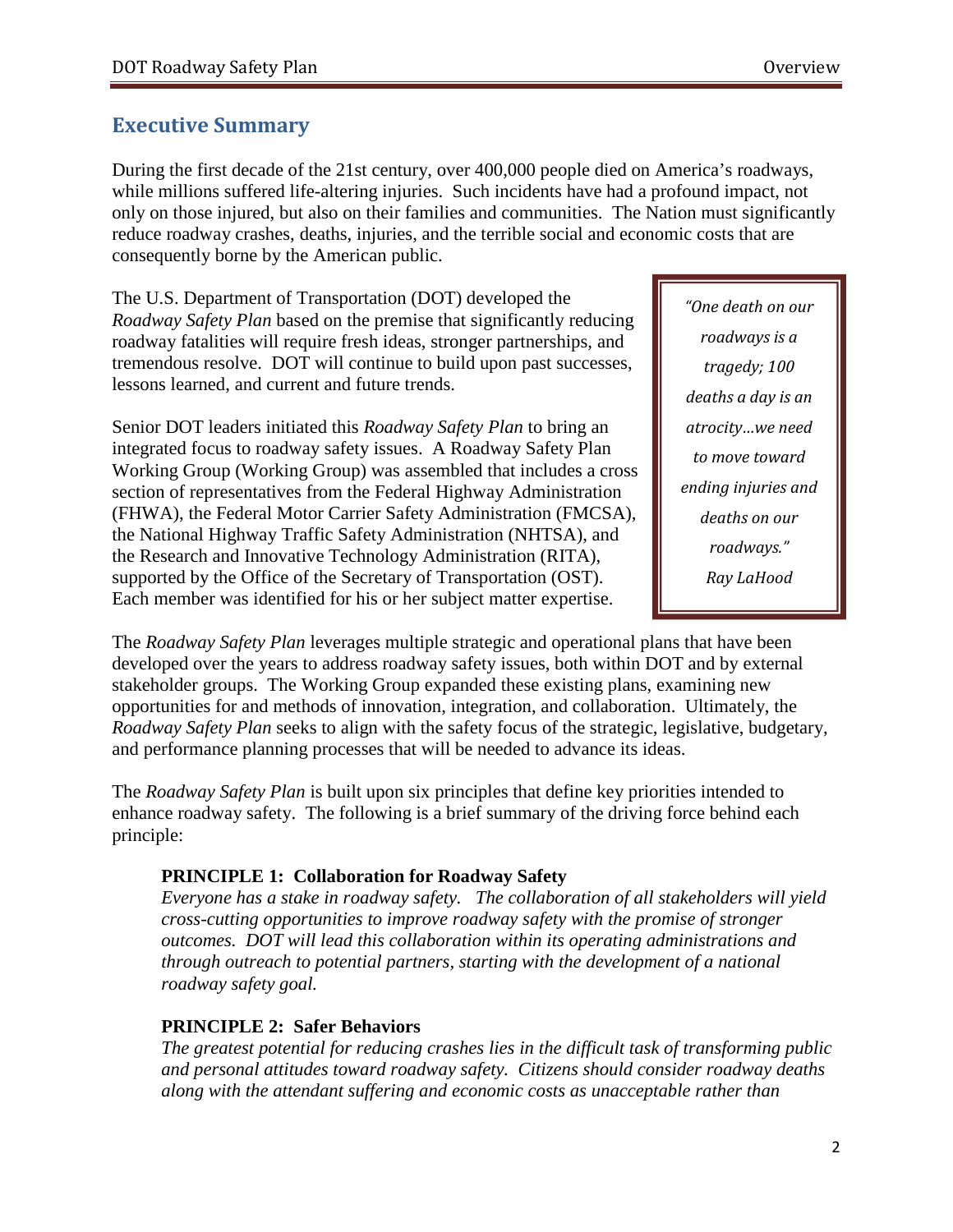*inevitable. A shift in safety culture will bring us closer to making these changes. DOT can support the needed change by targeting at-risk operators and users through education and enforcement.*

#### **PRINCIPLE 3: Safer Vehicles**

*Safer and smarter vehicles will prevent crashes or mitigate their severity. DOT will continue to foster development of the engineering and technology critical to improved vehicle crash avoidance, crashworthiness, and communication. The public needs to understand and demand current and innovative vehicle technologies that save lives. Some of these innovations will enhance the safety of the user within the roadway environment through connectivity of the vehicle and the infrastructure.*

#### **PRINCIPLE 4: Safer Roadways**

*The Nation should have the safest roads in the world, not just for vehicles, but for all users. Safer roadways will result from expanding improved infrastructure, using technological innovations and countermeasures, and integrating safety into all phases of the roadway life cycle.* 

#### **PRINCIPLE 5: Empower Communities**

*Local jurisdictions must be able to prioritize transportation objectives based on their own specific needs. By developing data-driven roadway safety plans, communities can meet the needs of all the road users in their locality. The Department will empower communities by enhancing State and local participation in safety planning processes, providing greater flexibility in their resources, and fostering linkages between safety and livability initiatives.* 

#### **PRINCIPLE 6: Accountability and Managing for Results**

*The public expects its roadway investment to produce tangible program results. Program success is achieved through improved data, integrated planning, and measurable performance targets. Greater accountability and results-oriented management will provide the transparency necessary to maintain the commitment and support to significantly reduce roadway fatalities.*

This plan concludes with a set of short-term initiatives that can be advanced under existing legislative authority. Additionally, the plan includes appendices that outline technical assistance and budgetary proposals supporting the six principles for Fiscal Years (FY) 2013-2017.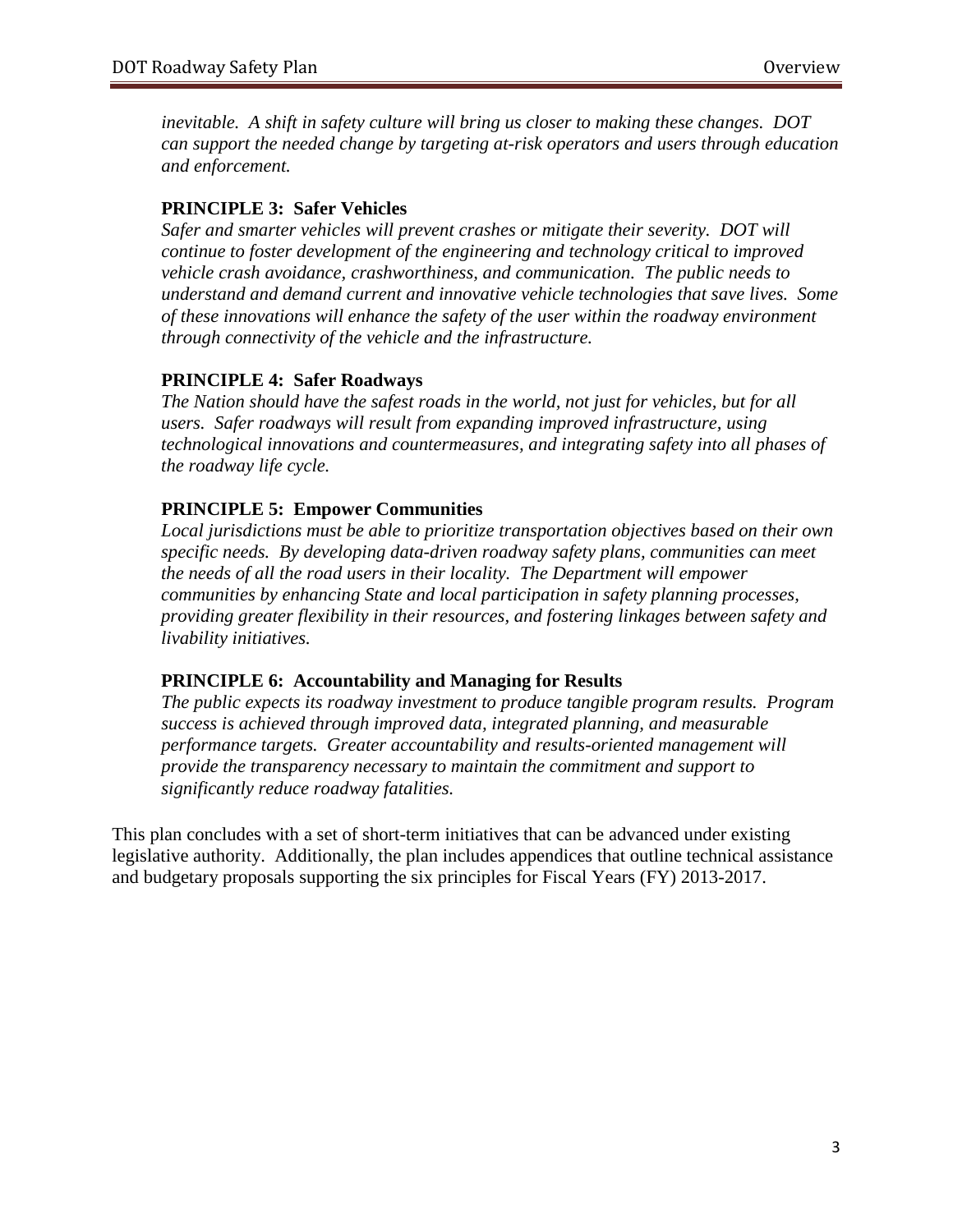# <span id="page-5-0"></span>**Overview**

# **THE DOT ROADWAY SAFETY PLAN**

During the first decade of the 21st Century, the United States suffered more than 400,000 fatalities and over 25 million injuries on our Nation's highways. Roadway safety continues to be one of the most compelling and challenging priorities confronting our Nation today. It impacts every facet of our society—our families, our communities, our economy, and, consequently, our global competitiveness.

In 2009, 33,808 people died in motor vehicle traffic crashes, the lowest number since  $1950<sup>1</sup>$  $1950<sup>1</sup>$ Despite progress, motor vehicle crashes remain one of the most critical public health problems and are a leading cause of death in the U.S. The number of lives lost annually due to crashes still exceeds the expected losses if one passenger jumbo jet were to go down each week for a year. Roadway crashes continue to be the leading cause of unintentional deaths and injuries and, sadly, are the leading cause of fatalities for ages 3 through 34 in the United States. The most recent estimate of the annual total economic cost of motor vehicle crashes is \$[2](#page-5-2)30.6 billion.<sup>2</sup> Though the fatality rate and the absolute number of fatalities in the U.S. have dropped significantly over time, there are still over 30,000 fatalities a year, as shown in Figure 1.





Roadway crashes are one of the leading causes of traumatic brain injury, as well as quadriplegia and paraplegia, and account for a large proportion of injury-related hospital emergency room visits. They impact all road users, including passenger vehicles, pedestrians, bicyclists,

<span id="page-5-1"></span> $\frac{1}{1}$ <sup>1</sup> U.S. Department of Transportation, Traffic Safety Facts, August 2010.<br><sup>2</sup> The Economic Impact of Motor Vehicle Crashes 2000, available at

<span id="page-5-2"></span>[http://www.nhtsa.gov/DOT/NHTSA/Communication%20&%20Consumer%20Information/Articles/Associated%](http://www.nhtsa.gov/DOT/NHTSA/Communication%20&%20Consumer%20Information/Articles/Associated%20Files/EconomicImpact2000.pdf) [20Files/EconomicImpact2000.pdf,](http://www.nhtsa.gov/DOT/NHTSA/Communication%20&%20Consumer%20Information/Articles/Associated%20Files/EconomicImpact2000.pdf) accessed March 2011.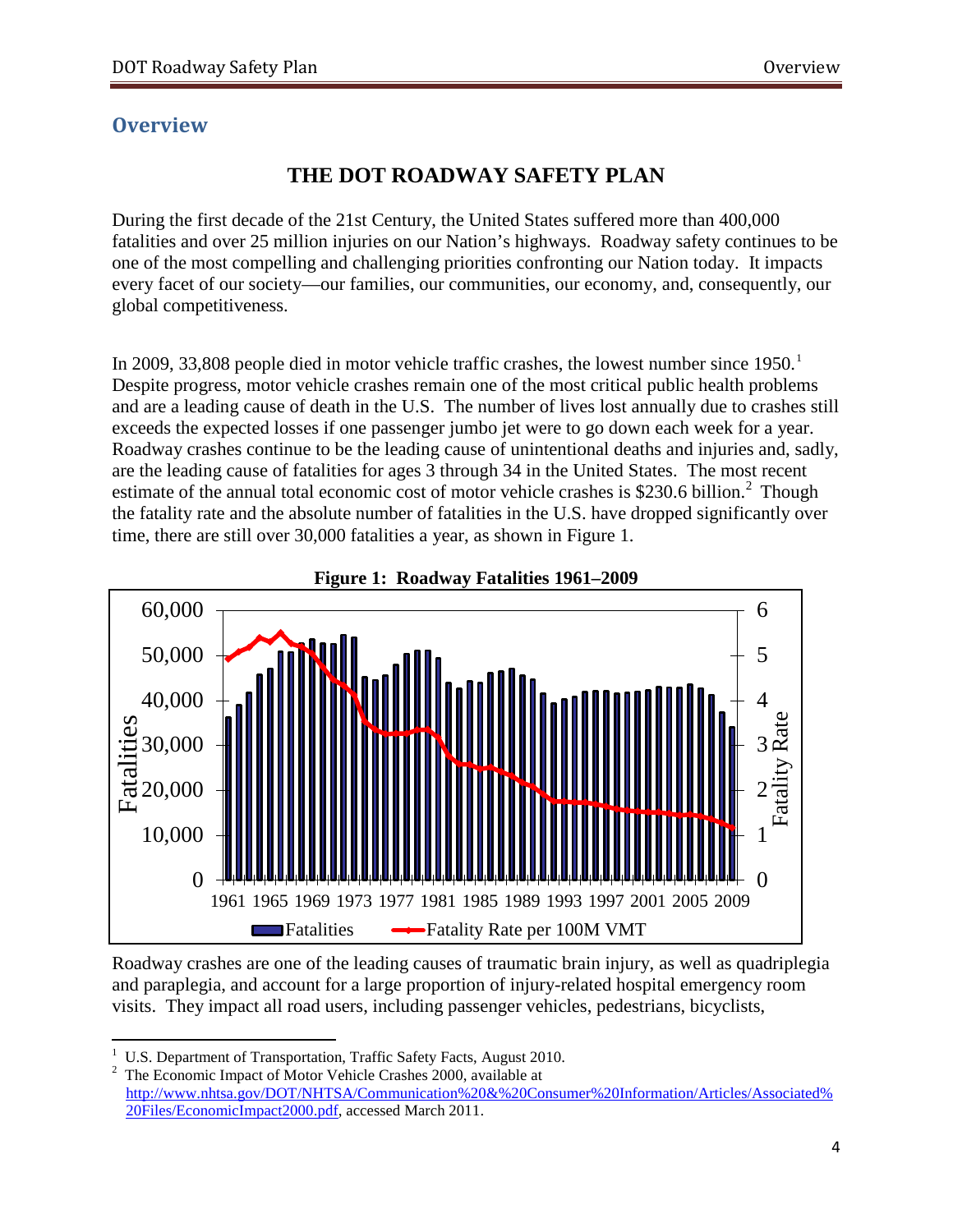motorcyclists, motor carrier operators, and those who work to build and maintain the Nation's four million miles of roadways.

### **Initiating the Effort**

The *Roadway Safety Plan* was initiated with the recognition that addressing the challenges of roadway safety requires the collective efforts of many people and organizations working together to significantly reduce crashes, fatalities and serious injuries on our roadways. The *Roadway Safety Plan* emphasizes the need for high-level coordination and cooperation across organizations, disciplines, and programs. This represents the first time DOT has set out to develop a coordinated plan in this fashion.

This is a time of change in the factors affecting roadway safety. As the economy recovers, travel will likely increase, and new approaches will be needed to maintain the recent reductions in fatalities and injuries. In the short term, it is increasingly important to integrate efforts for addressing roadway safety. Therefore, creating this *Roadway Safety Plan* is especially timely as it provides important internal guidance for DOT and offers external direction to assist our stakeholders and partners.

The *Roadway Safety Plan* also marks an important change within DOT. Historically, the individual modal administrations developed strategic and operational plans to tackle the specific roadway safety issues covered by their operating authority. These plans and initiatives shaped important transportation policy and legislation and the allocation of resources. While collaboration on Department-wide issues certainly occurred, the *Roadway Safety Plan* marks the first single, integrated plan for all roadway safety issues. This strategic effort builds upon our individual successes and paves the way for our continued, collective progress.

### **Focusing on the Plan**

The *Roadway Safety Plan* draws on the following broad guidelines set forth by leadership:

- Build upon the work that has already been done by the roadway safety and transportation communities, and seek to identify any gaps or opportunities where further work is needed.
- Concentrate on coordinating the actions and initiatives of the DOT operating administrations that have the lead responsibility for roadway safety (FHWA, FMCSA, NHTSA, and RITA), as well as those offices within OST that provide the leadership needed to implement these actions. The *Roadway Safety Plan* is modally neutral and seeks out opportunities that cut across DOT's surface transportation operating administrations.
- Focus the overall Safety Goal in the DOT Strategic Plan on actions directed at improving roadway safety. The *Roadway Safety Plan* is not intended to be a substitute for the DOT Strategic Plan.
- Forge a common framework out of the core processes DOT uses to define its future program activity. Although the *Roadway Safety Plan* charts a course for DOT's future efforts, it is already referenced in key strategic documents. Specifically, the *Roadway Safety Plan* needs to provide a common link between the roadway safety elements developed for the: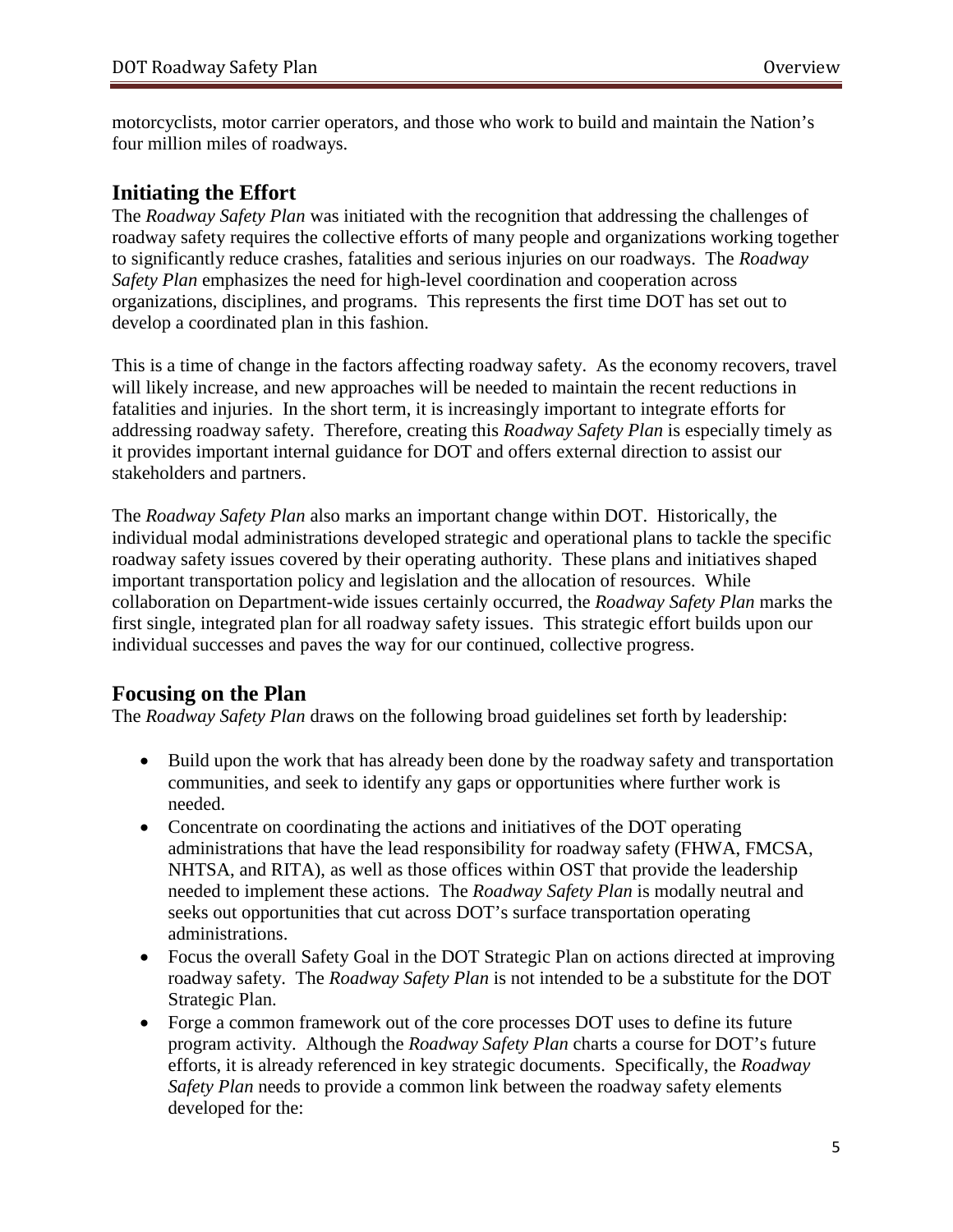- o FY 2013 and FY 2014 Budgets;
- o Authorizing Legislation;
- o Office of Management and Budget (OMB) High Priority Performance Goals  $(HPPG);$ <sup>[3](#page-7-0)</sup>
- o Agency Strategic Plans (as applicable); and
- o The Government Performance and Results Modernization Act (GPRA).
- Identify key principles for enhancing roadway safety. Within these principles, explore strategies and areas of action to identify opportunities for improvement:
	- o Strengthen those programs recognized as successful in advancing roadway safety, and reconsider efforts not demonstrating potential for return on investment;
	- o Identify opportunities for integration and coordination across all operating administrations involved in promoting roadway safety; and
	- o Address gaps between program needs and current activities to achieve improved program impact.
- Focus on a 5-year window of activities aligned with the typical surface transportation reauthorization cycle. Initiatives beyond FY 2017 should be considered to the extent that they would impact a long-term vision (e.g., implementation of advanced Intelligent Transportation Systems (ITS) technologies).
- Suggest actions that could be championed by multiple stakeholders and partners. Although the *Roadway Safety Plan* will guide actions within DOT*,* it will include all those with a stake in roadway safety. The *Roadway Safety Plan* is not intended to be a blueprint for the entire roadway community and industries, but it will hopefully be a catalyst for bringing those partners together toward a common vision.
- Engage the public's support for modifying our roadway safety behavior, building on the Secretary's efforts to put an end to distracted driving. As with the drive to eliminate distracted driving, the *Roadway Safety Plan* highlights the impact of roadway safety on health, education, and economic concerns, while enhancing partnerships within the Federal government (e.g., Health and Human Services, Education, Justice, Commerce, and Defense), as well as with external partners and stakeholders.

DOT considered two additional ongoing efforts in the development of the *Roadway Safety Plan*:

- **United Nations' Resolution on Roadway Safety** In December 2009, the DOT Secretary attended the International Ministerial Summit on Highway Safety in Moscow. This meeting focused on the 1.3 million roadway fatalities that occur around the world annually. The U.S. co-sponsored a major UN Resolution, advocating that 2011–2020 be declared as a Decade of Action for Road Safety, setting the objective to reduce the predicted global death toll by 50 percent by 2020. The kick-off for this Decade of Action occurred on May 11, 2011.
- **"Toward Zero Deaths: a National Strategy on Highway Safety**" **(TZD)**  This national effort, initiated by over 20 safety organizations and a very broad range of stakeholders, is developing a national highway safety strategy. To be successful, the strategy recognizes that the roadway safety community needs to focus on changing the public's attitudes and culture regarding safety. The FHWA, FMCSA, and NHTSA are all

<span id="page-7-0"></span><sup>&</sup>lt;sup>3</sup> In 2009. DOT established the roadway fatality rate goal as its high priority performance goal related to its "Safety" strategic objective.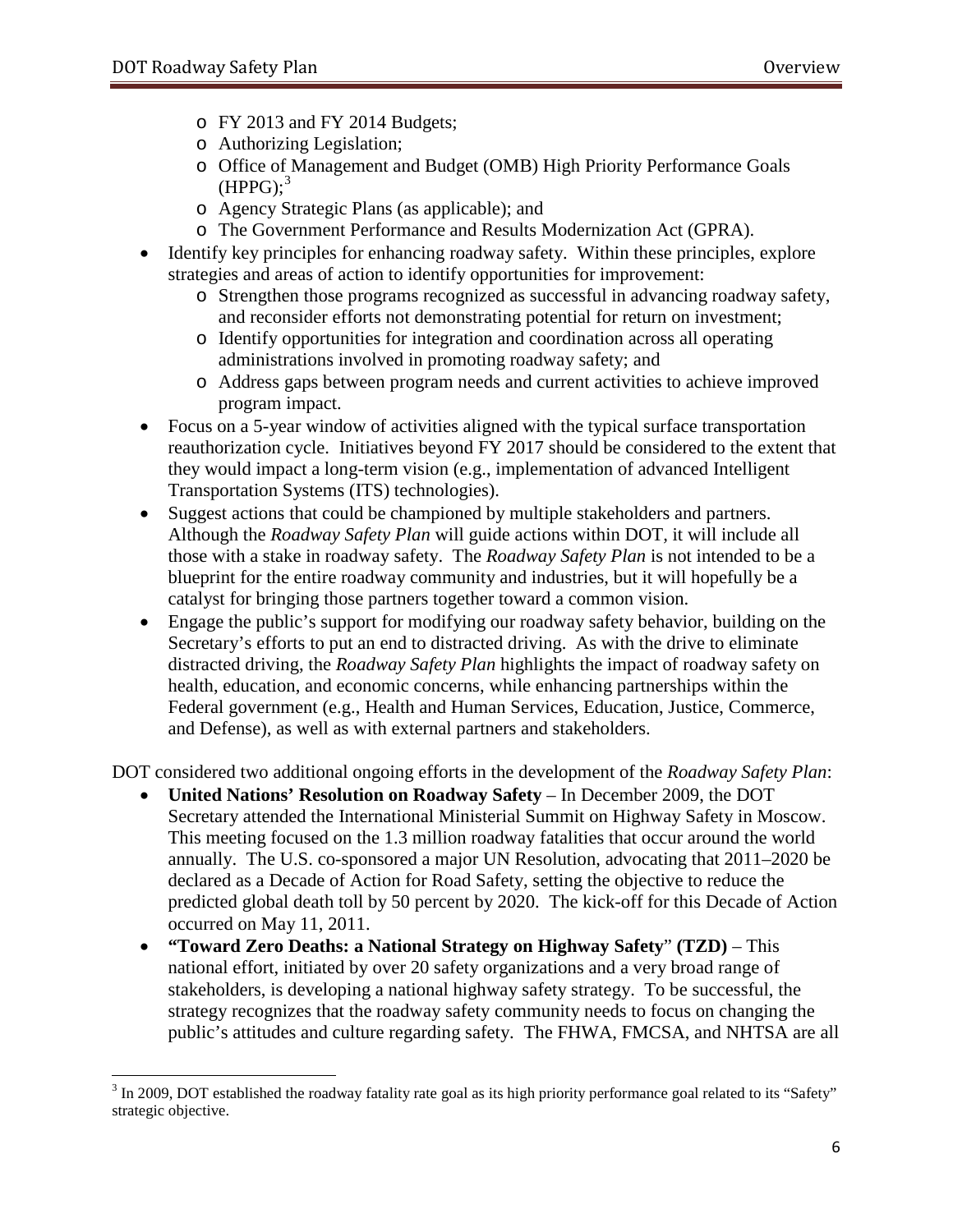engaged in this effort and participated in a major national stakeholder-input workshop in August 2010 to begin developing the framework for this plan.

# **Evaluating Cross-Cutting Issues**

In developing the framework for the *Roadway Safety Plan*, the Working Group used the Haddon Matrix. This matrix provides a schematic tool for analyzing roadway hazards and risks in a comprehensive fashion. The value of the Haddon Matrix lies in its comprehensive considerations of the factors contributing to a crash and its ease of use. The original Haddon Matrix crosses three primary categories of contributing factors (human, vehicle, and environment) with three crash event phases (pre-event, event, and post-event) as shown in Figure 2.



**Figure 2: Haddon Matrix**

The Working Group used the matrix to examine existing programs and practices and identify additional opportunities to affect roadway safety. As an example, one may look at distracted driving as only a behavioral issue (i.e., human factor), and not recognize ways in which the roadway and the vehicle might be used to reduce the risk or severity of a crash (e.g., the use of rumble strips or automated warnings to bring the driver's attention back to the driving task). The Working Group was concerned that looking at issues from solely one perspective could lead to "stovepipe" solutions (e.g., all "environment factors" would be viewed as road infrastructure issues to be addressed by FHWA). For this reason, the *Roadway Safety Plan* embodies a "blended" approach, blurring the lines of the Haddon Matrix and viewing it as more of a continuous spectrum to include safer roadways, safer vehicles, and safer behaviors as three of the core principles in the plan. These elements were supplemented with three additional principles: collaboration for roadway safety, empowering communities, and accountability and managing for results, each providing critical directions for our Nation's future safety programs.

The underlying premise of the *Roadway Safety Plan* is that multiple Agencies have the potential to support each other in carrying out these cross-cutting strategies. DOT believes that the

.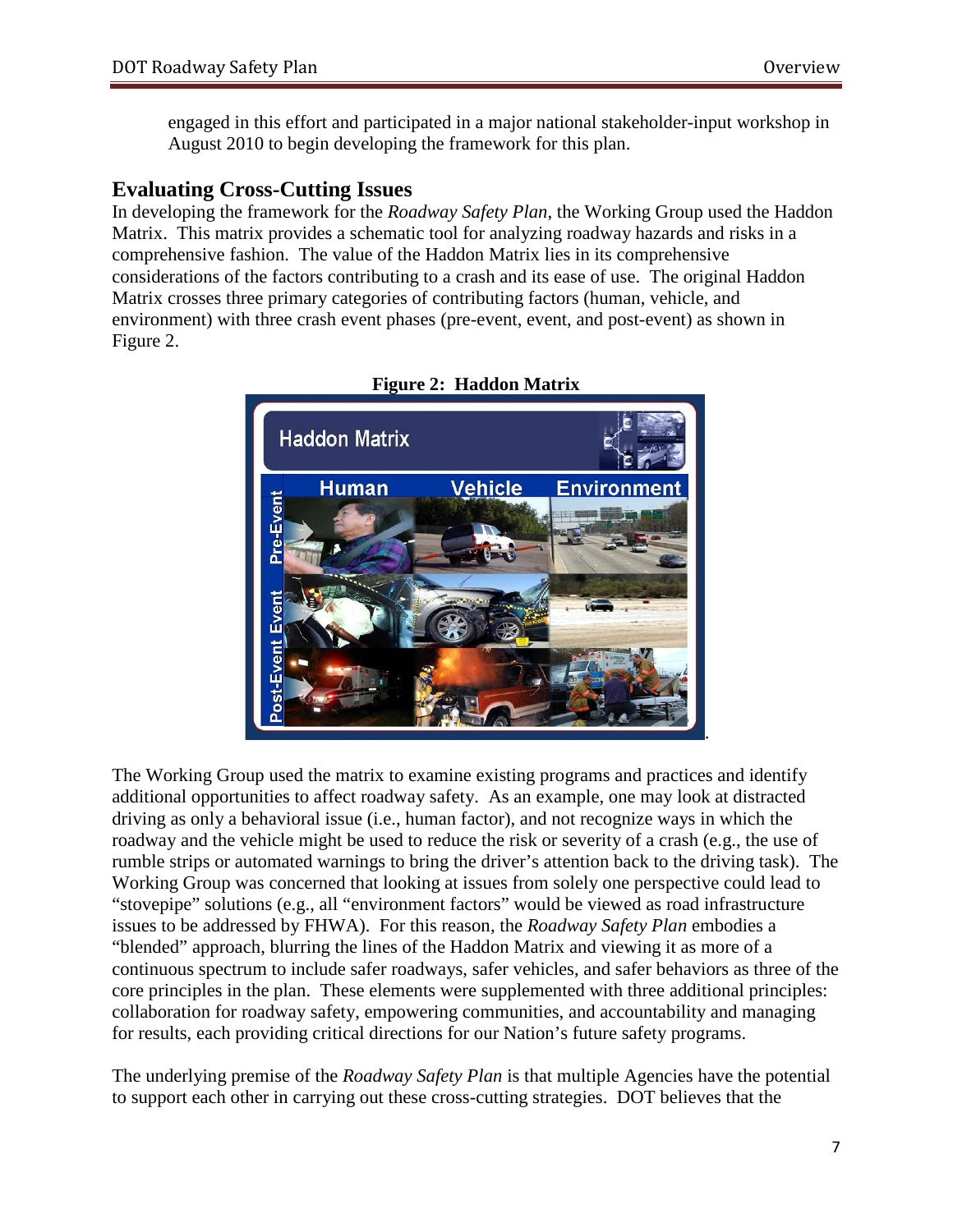roadway safety community needs to address all of these cross-cutting principles in order to find the best applications to further advance roadway safety. Omitting any of the six principles has the potential to generate gaps in addressing roadway safety in a comprehensive and complete manner.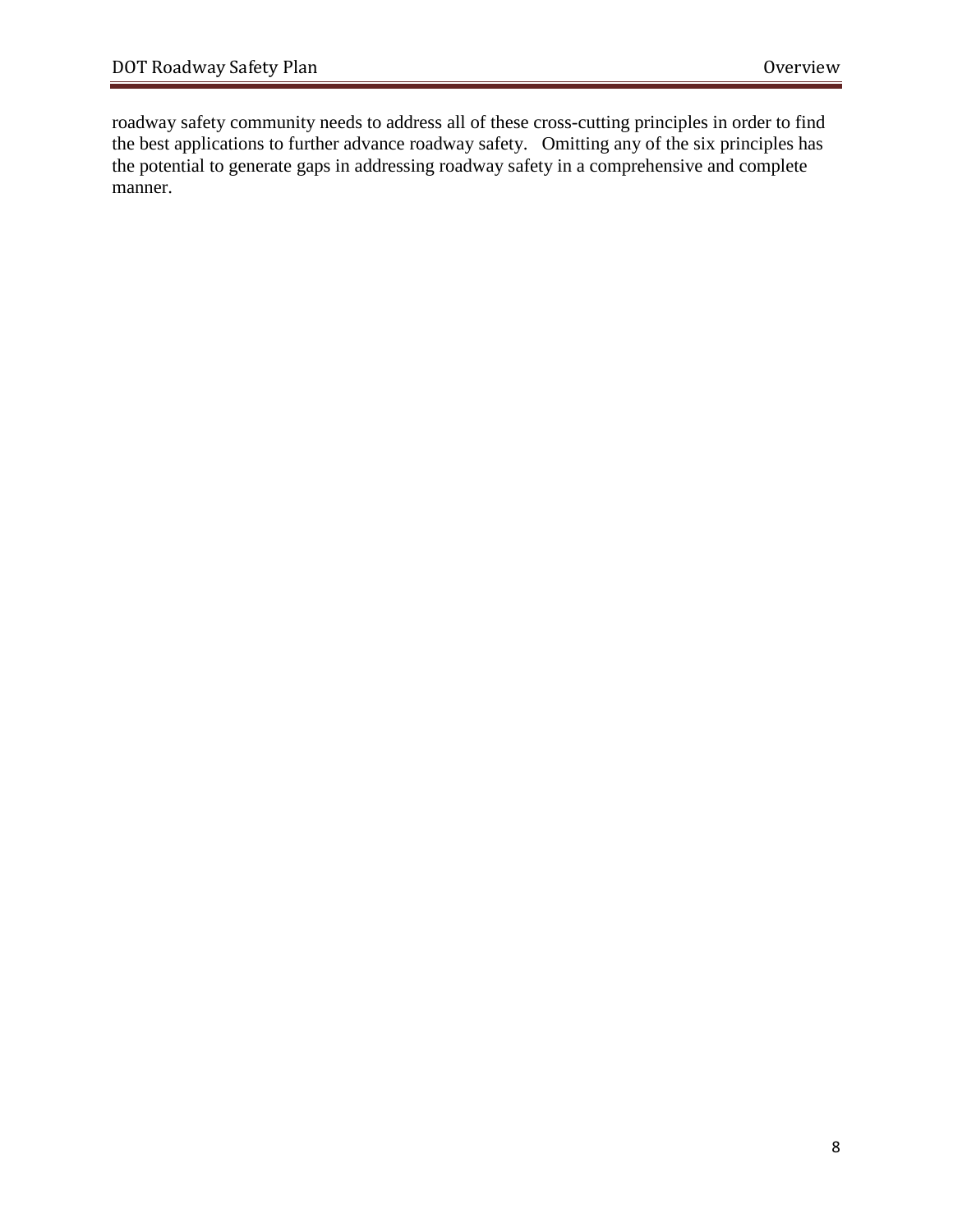# <span id="page-10-0"></span>**Principle 1: Collaboration for Roadway Safety**

Collaboration for Roadway Safety is the first principle of the *Roadway Safety Plan*, as it is the foundation on which the other principles are built. Multiple interacting factors from across the transportation industry impact roadway safety. Progress toward a national roadway safety goal requires collaboration with a diverse group of stakeholders and partners across a range of disciplines. Within DOT, the relevant operating administrations can leverage the resources and expertise of each other to more effectively achieve a safer transportation environment. Externally, DOT must collaborate with Federal, State, local, and tribal governments, Metropolitan Planning Organizations (MPOs), non-governmental organizations, foundations, associations, corporations, universities, and individuals. Such collaboration will help to integrate a broad range of factors affecting roadway safety and create more efficient and effective problem-solving synergies across the transportation industry.

Many stakeholders currently address transportation safety issues independently, through individual goals, plans, and activities. Some have implemented substantial safety initiatives, and these contributions are vital to maintaining and improving roadway safety. The involvement of multiple stakeholders provides opportunities for broader public outreach and for the development and implementation of cross-cutting roadway safety strategies reflecting the common interests of many parties.

### **Strategies for Change**

The principle of collaboration for roadway safety emphasizes three primary strategies for change: (1) Develop a national roadway safety goal and targets for change; (2) Enhance the institutional framework for roadway safety collaboration; and (3) Create a fundamental shift in the Nation's roadway safety culture. Each of these strategies is described further below.

#### **Develop a National Roadway Safety Goal and Targets for Change**

DOT will lead the Nation toward achieving a common roadway safety goal that emphasizes roadway safety as not only a transportation issue, but also a public health and economic issue. Injuries, particularly severe injuries, impose significant long term costs and consequences upon the healthcare system, placing a burden on taxpayer dollars. This is even more important as roadway travel increases with population, economic growth, and other factors.

Establishing a national roadway safety goal will require not only the involvement of safety organizations, but also collaboration among other entities in government, business, and the community. DOT will establish challenging but realistic interim targets to encourage measurable actions that drive progress in traffic safety, as shown in Figure 3.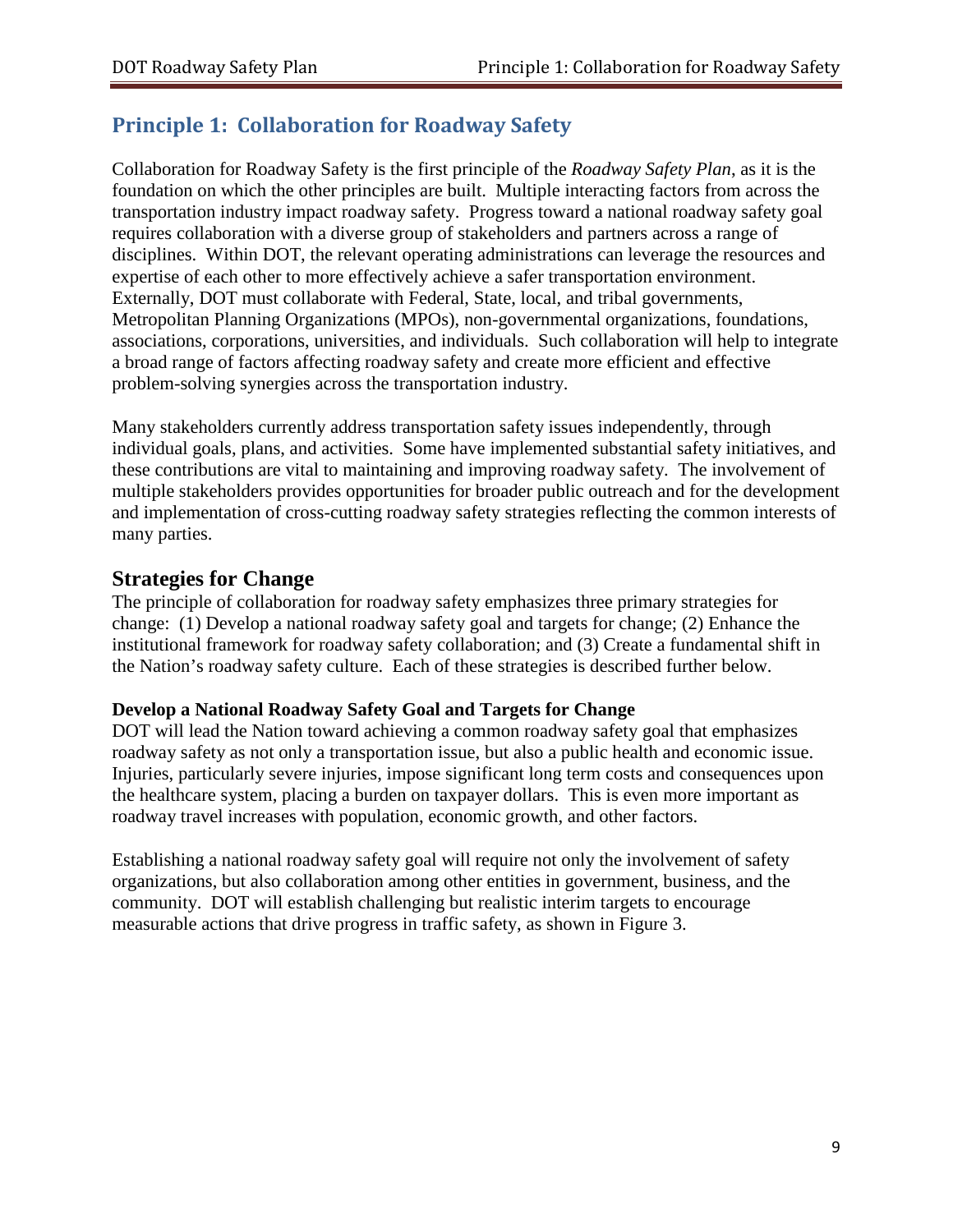# **DOT National Roadway Safety Goal**

Reduce roadway-related fatalities

# **DOT Contributing Sub-Metrics**

# **(Shared by the Departmental Modes)**

Reduce passenger vehicle occupant roadway fatalities Reduce non-occupant roadway fatalities Reduce large truck and bus fatalities **Peduce motorcycle rider fatalities** 

# **Modal Intermediate Goals**

# **Partner Goals**



#### **Enhance the Institutional Framework for Roadway Safety Collaboration**

As noted, the loss of lives and the serious injuries that occur on our roadways are far more than a transportation issue. Consequently, the institutions that will be needed to address the issue must be expanded further to include the health, education, and first responder communities. In particular, partnerships with entities involved in healthcare, such as the U.S. Department of Health and Human Services (HHS), the Centers for Disease Control and Prevention (CDC), and the emergency medical services (EMS) community will help elevate roadway safety as a national health issue.

Increased ties to HHS and the U.S. Surgeon General may help bring further publicity to the health aspects of the roadway safety issue. DOT already supports and partners with HHS on its Healthy People Initiative.<sup>[4](#page-11-0)</sup> Every 10 years, HHS leverages scientific insights and lessons learned from the past decade, along with new knowledge of current data, trends, and innovations, to

<span id="page-11-0"></span><sup>&</sup>lt;sup>4</sup> Healthy People 2020, available at [http://www.healthypeople.gov/2020/default.aspx,](http://www.healthypeople.gov/2020/default.aspx) accessed March 2011.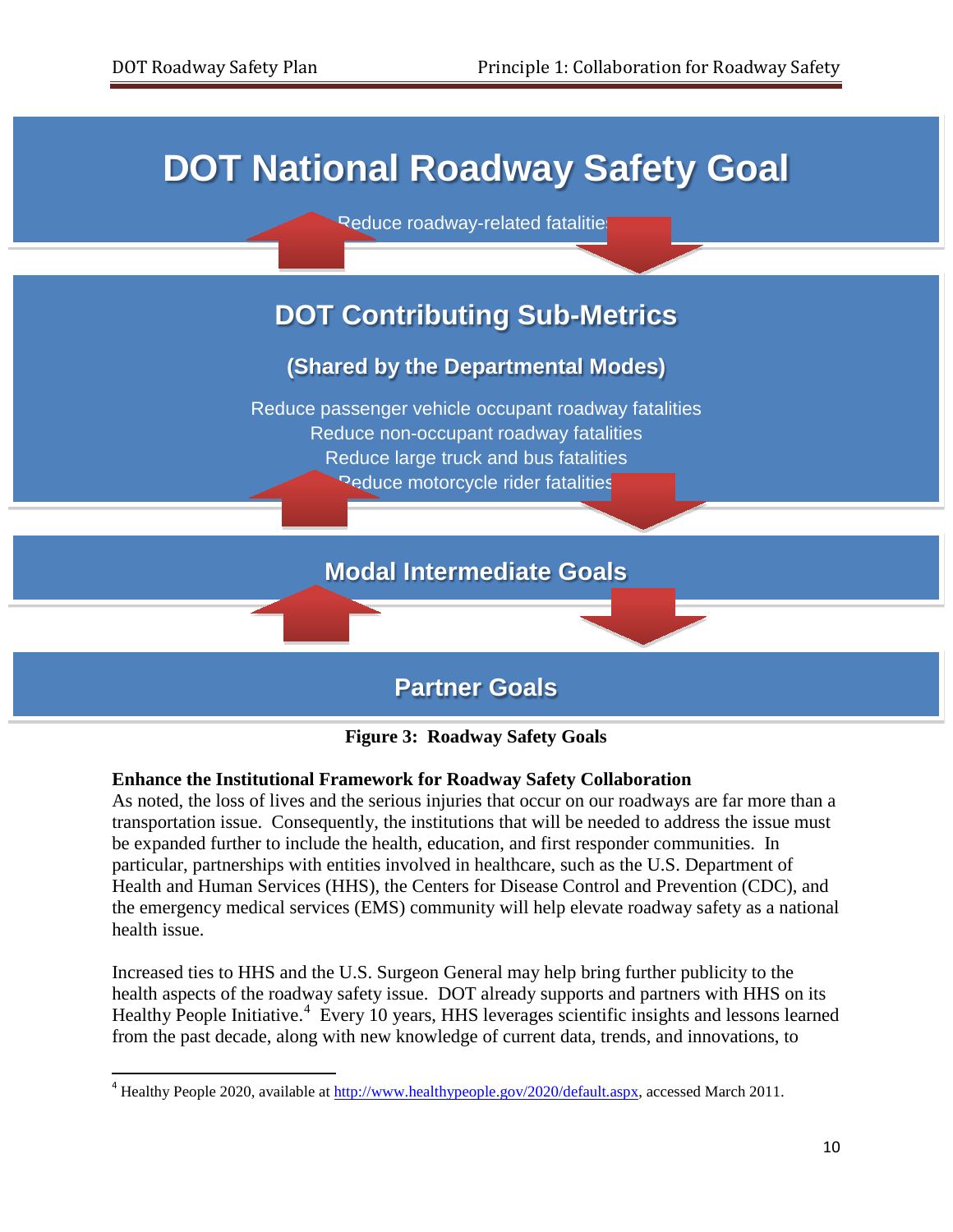assess major risks and acknowledge emerging issues related to health, wellness, changing public health priorities, and our Nation's health preparedness and prevention. In addition, collaboration with CDC and the EMS community will enhance a broad focus on the prevention and minimization of crash-related injuries. Relationships with law enforcement, fire, and other emergency disciplines are also critical in terms of improving the safety of responders; assuring safe, quick clearance of travel lanes; and decreasing secondary crashes.

To facilitate the development and rollout of a national roadway safety goal and ensure its continuing success, DOT will establish an enduring institutional framework for collaboration within DOT. This framework would continue to build on the DOT Safety Council Executive Team, composed of the modal administrators and senior OST leaders, and a Safety Council Technical Team, composed of senior career safety officials within each DOT operating administration. The Department remains dedicated to the intermodal coordination of roadway safety efforts in multiple areas, including data collection and analysis, performance measurement, and program evaluation. DOT also maintains two standing committees focused on cross-cutting safety issues (Human Factors Coordinating Committee and Traffic Records Coordinating Committee) and has periodically formed coordination committees for specific purposes such as distraction. In addition, DOT reached out to involve multiple stakeholders in developing strategic direction, programs, and plans to address transportation-related fatalities and injuries. While the current level of Departmental roadway safety collaboration is laudable, more needs to be done.

DOT will continue to strengthen its collaboration with other Federal agencies, State and local entities, MPOs, tribal governments, safety organizations, academia, and industry to develop and achieve a national roadway safety goal and change the Nation's safety culture. Involvement of all these parties will assure integration of the "4E's" of safety (Enforcement, Education, Engineering, and Emergency Response).

Establishing an enduring institutional framework for collaboration will help provide a robust mechanism that can both facilitate leadership and encourage partnerships with multiple stakeholder groups. Formalizing the structures in place to meet, coordinate, and disseminate information can enhance the exchange of information and encourage collaboration. Such a framework will foster more frequent and meaningful conversation and create cohesiveness among many transportation safety partners.

#### **Create a Fundamental Shift in the Nation's Roadway Safety Culture**

To effect lasting reductions in roadway fatalities, DOT must foster a national culture of roadway safety. First, DOT will continue to reaffirm its dedication to safety as its number one priority. Second, the Department acknowledges that its commitment plays only a part in fostering a culture that makes roadway safety a priority. The key element in establishing such a culture is to build shared responsibility. While there are many existing examples of shared responsibility, it is necessary to strengthen partnerships with safety stakeholders, industry, and most importantly, with the public. DOT recognizes its role as a catalyst for this fundamental shift. The Department's primary role in this regard should be to encourage outside groups, organizations, industry partners, and other government entities to be advocates for change in the public's safety culture and provide leadership to bring other Federal partners into this effort.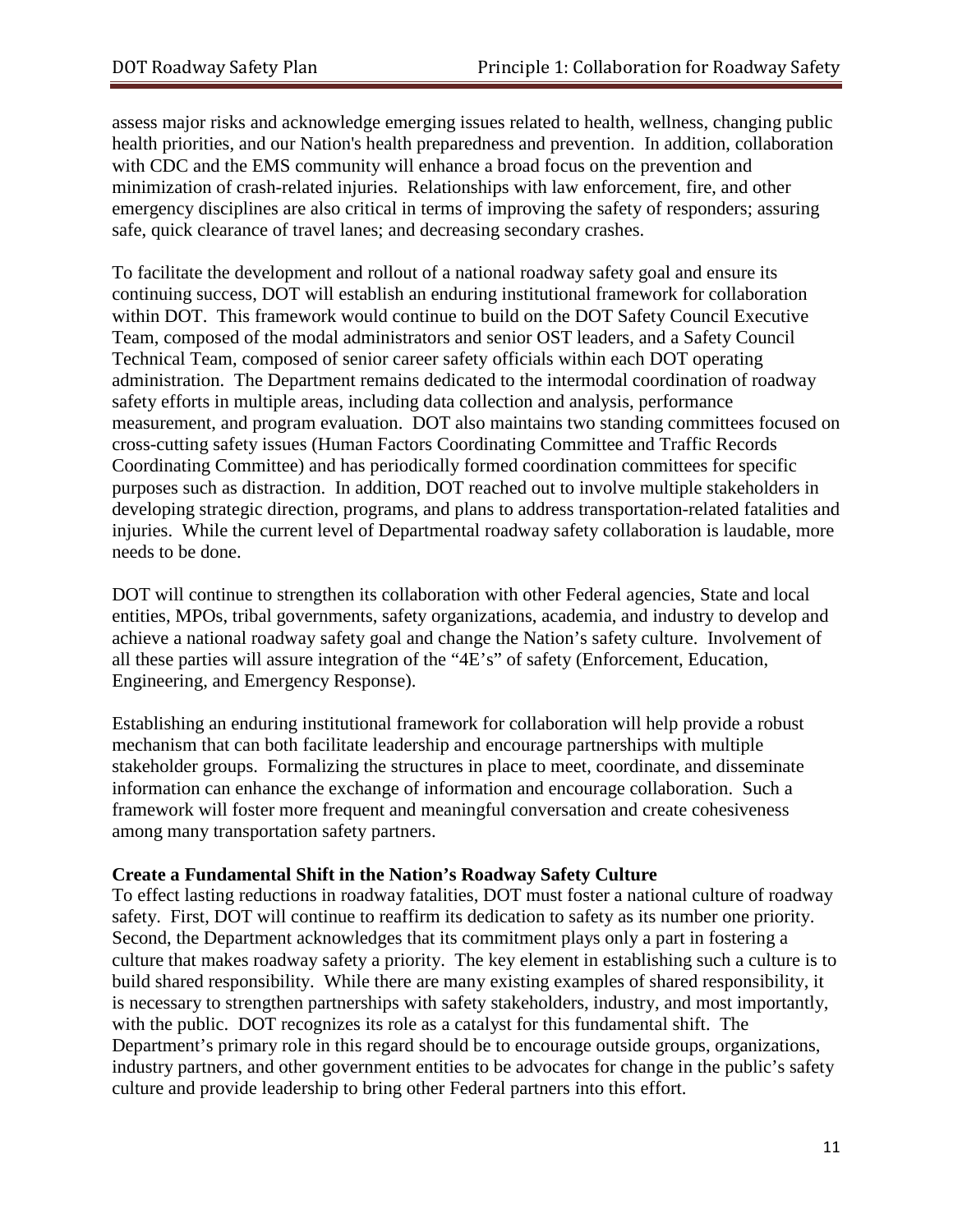Fostering a culture of safety begins at our own doorstep. Within DOT and throughout all State and local transportation agencies, fostering safety culture is a key element of this plan. It is essential that all stakeholders embrace safety as an essential factor in planning for and maintaining a comprehensive transportation system. To implement this type of cultural change in agencies, required activities include: promoting awareness in management and staff; changing standard operating procedures, guidance, and manuals; and demanding accountability for results by all. As a 'thought leader' in safety among State departments of transportation and local agencies, DOT can have a powerful impact through leading by example.

By collaborating with the public and private sector, DOT can help create a sense of shared responsibility among individuals, business, and the public to establish a roadway safety culture. DOT's efforts will focus on changing not only the behavior of millions of individual road users, but also our society's attitudes and fatalistic complacency so that the over 30,000 deaths on our roadways each year are no longer acceptable. The public should demand and expect safer transportation. Just as unsafe driving, bicycling, and walking should be socially unacceptable, there needs to be greater public support for actions that thwart unsafe behavior. For example, drinking and driving is now regarded as unacceptable behavior, punishable by law. Through a cooperative effort to dissuade the public from engaging in this behavior, the general public has been made aware of the risks and negative consequences involved with alcohol-impaired driving. Seat belt and child safety seat use are other examples of the successful collaboration between individuals, government entities, and safety organizations. Everyone shares responsibility for encouraging the use of seat belts and child restraints. Parents teach children to ride restrained in a child seat or to buckle their seat belts before every trip. Ongoing public safety campaigns and enforcement efforts by government entities reinforce this early education about safety. The percentage of occupants choosing to wear seat belts in the U.S. has reached 85 percent overall and continues to rise.

Under Secretary LaHood's leadership, the DOT operating administrations are collaborating to reduce driver, bicyclist, and pedestrian distraction and are employing many of the lessons learned about the importance of working with a variety of stakeholders and partners to encourage safer behaviors. This momentum needs to continue. Bringing about such a cultural shift could include seeking additional White House and Congressional support in addressing roadway safety issues. Additionally, DOT operating administrations could work with the press, social media campaigns, and the entertainment industry to reinforce roadway safety culture messages. Another opportunity to change the safety culture is to accelerate consumer acceptance and adoption of advanced safety technologies (e.g., safety technologies marketed through the New Car Assessment Program, Intelligent Transportation Systems, etc.).

# **The Way Forward**

The principle of collaboration for roadway safety involves bringing relevant parties together to address cross-cutting issues. To develop a national roadway safety goal and targets for change, enhance the institutional framework for roadway safety collaboration, and create a fundamental shift in the Nation's roadway safety culture, DOT will pursue the following actions: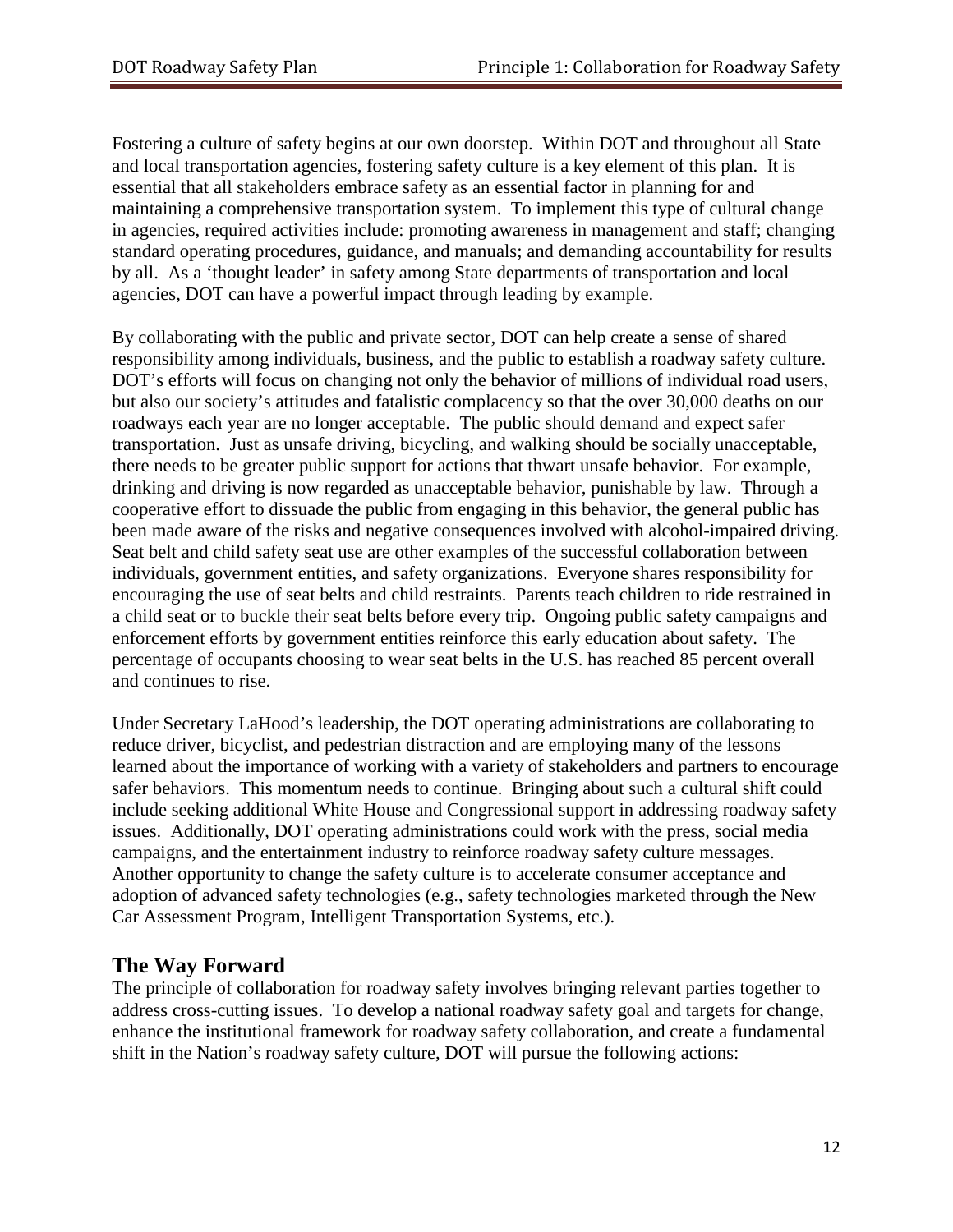#### **Ensure the New Surface Transportation Authorization Sets Safety as a Priority**

It is important to ensure that the surface transportation reauthorization establishes safety as a national priority. To support integration of internal safety programs, the Department will set performance and accountability standards that allow for tracking across modes and monitoring results against these measures to better justify necessary program authorities and funding.

#### **Identify Needed Adjustments in Legislative Authorities or Programs**

Fostering the principle of collaboration for roadway safety will require DOT to evaluate the current scope of its authority and determine if it needs any adjustment in legislative authorities or programs. The Department will also establish partnerships to promote roadway safety activities through other Federal programs. Additionally, DOT continues to seek ways to work with State legislatures to elevate the importance of effective motor vehicle and commercial motor vehicle (CMV) laws, as well as the need for their consistent enforcement.

#### **Expand Participation of Stakeholders and Experts in Roadway Safety Programs**

DOT will identify relevant stakeholders and experts in roadway safety programs and actively pursue their collaboration, establishing new partnership networks. The Department will strengthen coordination among the four operating administrations that have the primary programs dedicated to roadway safety efforts. DOT will reach out to organizations in the health care arena, such as HHS and CDC, to engage them in roadway safety. DOT will continue to encourage cabinet departments, including Education, Justice, and Defense, to engage in safety initiatives, and reach out to State, local and tribal entities, industry, safety advocacy groups, private foundations, and academia.

#### **Expand the Messaging Campaign To Better Promote a Safety Culture**

To produce a shift in culture, DOT must expand its messaging campaign, as well as the use of new social media, to reach all roadway users. The Department will seek the support of external parties to promote safety strategies that will focus on changing people's behavior with regard to roadway safety. Greater understanding of the factors that impact the Nation's safety behavior and the unique strategies to transform them need to be developed.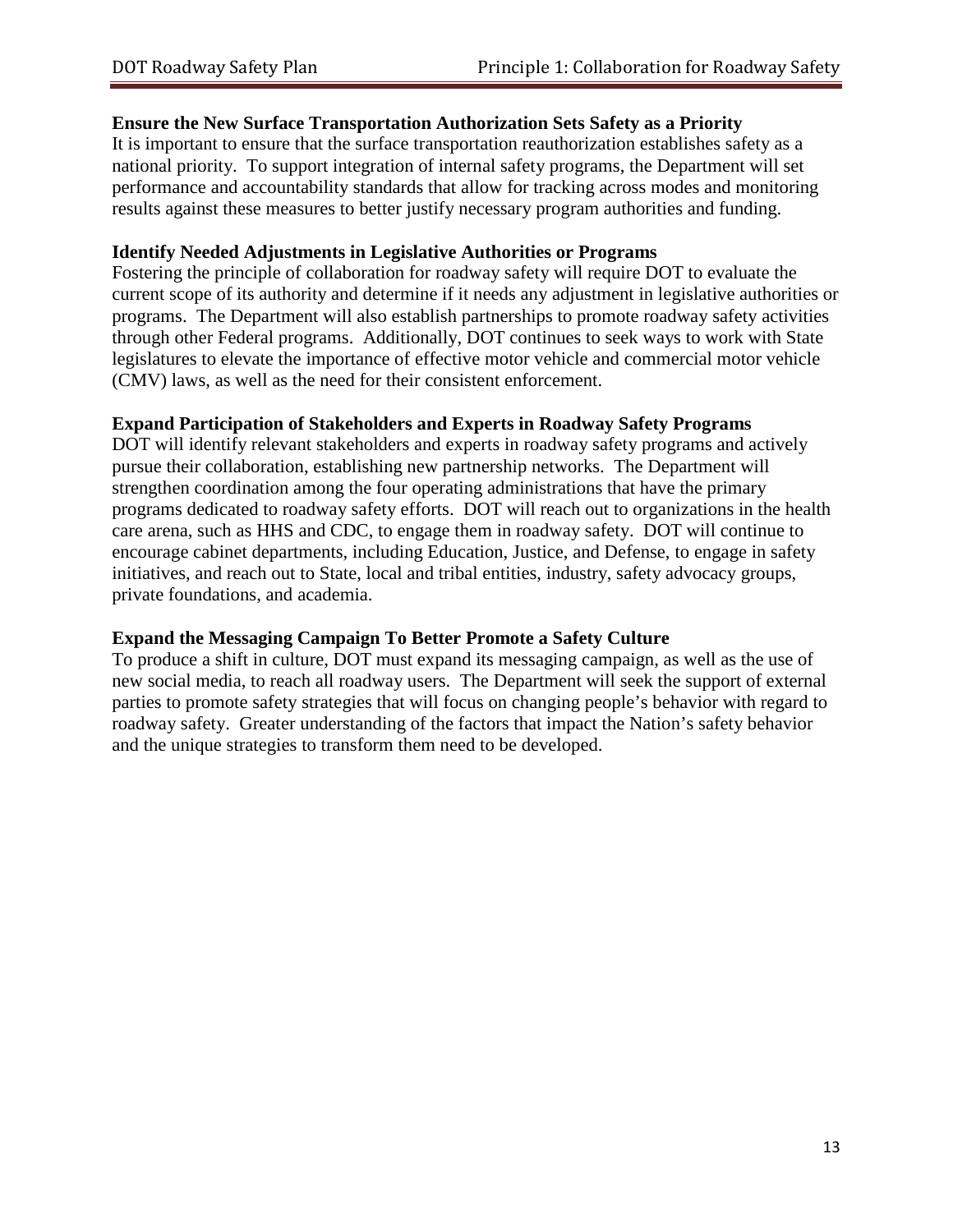# <span id="page-15-0"></span>**Principle 2: Safer Behaviors**

Because of its important effect on crash probability and severity, Safer Behaviors is the second principle of the *Roadway Safety Plan*. A majority of roadway crashes result from driver error, impairment, or other behavioral factors, such as distraction. Changing human behavior has significant potential to improve the safety of the Nation's roadways, but represents an enormous challenge because of the complexity of societal and personal factors.

*"Driving is a privilege, and when someone shows disregard for their own safety and those around them, they have no place on our Nation's roads. We should all be outraged by these unsafe drivers. But we also need to look in the mirror and realize every one of us needs to take personal responsibility for assuring that we are not part of the problem. We need to educate our sons and daughters that safety comes first…period." Ray LaHood*

Because Americans regard driving as an individual right, restrictive policies and regulations can encounter public resistance. This is sometimes compounded by road users who have a sense of invincibility—they believe that a crash will not happen to them. While public attitudes do not always support legislative responses to mitigate reckless behavior, research has shown that rational, uniformly-applied safety legislation does prevent fatalities. This is evident in the evaluations NHTSA completed regarding motorcycle helmet-use rates prior to and immediately following a State's repeal of its helmet use law. These studies generally found an alarming drop in helmet use after repeal, with a corresponding increase in injuries and fatalities.<sup>[5](#page-15-1)</sup> Helmet laws save lives and reduce injuries, but public opposition led to their repeal in several States despite the positive gains in safety when the laws were in effect.

Sharply reducing roadway deaths will require fundamental changes in public beliefs and attitudes toward safety. Success in changing behavior relies on informing public attitudes, and it takes sustained effort over a long period of time. New attitudes will not evolve until individual citizens and officials regard driving as a privilege and reject vehicle-crash fatalities as the inevitable price for mobility. Individuals must adopt an attitude of personal responsibility and employ behaviors that not only reduce the frequency of crashes, but mitigate their severity. Effective education campaigns combined with strong laws that are vigorously enforced have proven effective in changing public norms and individual attitudes and behaviors.

Environmental factors also influence roadway users' behavior. For example, traffic congestion may cause drivers to become frustrated and make poor operational choices. The perceived need to be accessible may compel drivers to use cell phones or text while on the road. The public needs to understand that these behaviors behind the wheel have a direct impact on others. Changes in

attitude can be influenced by establishing a culture of safety among all roadway users: a culture that is accepted by businesses and the broad society, by diverse geographic and demographic

<span id="page-15-1"></span> <sup>5</sup> Robert G. Ulmer and Veronika Shabanova Northrup. *Evaluation of the Repeal of the All-Rider Motorcycle Helmet Law in Florida*. August 2005. available at http://www.nhtsa.gov/staticfiles/nti/motorcycles/pdf/809849.pdf.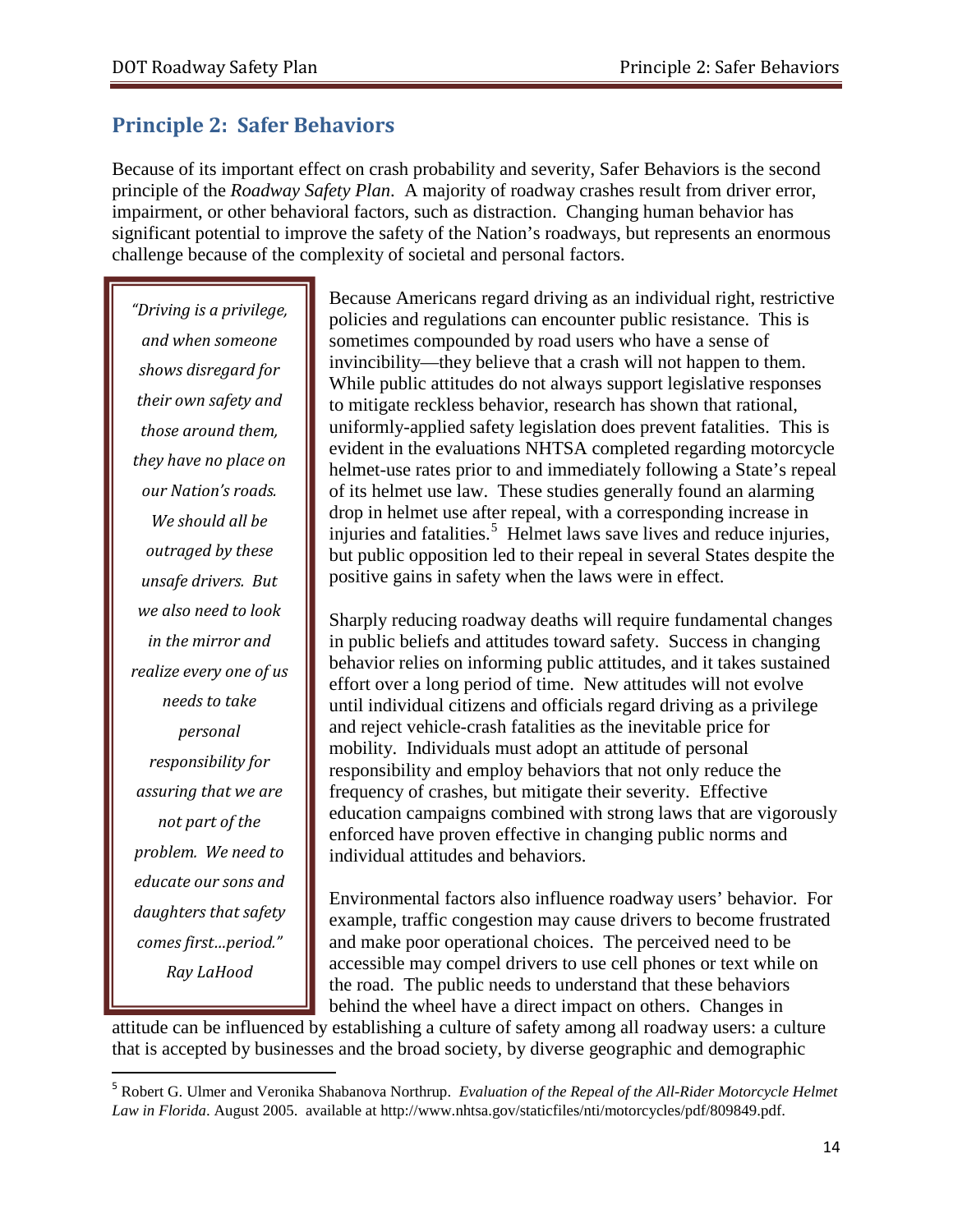communities, and by each individual. The traveling public has undergone such a change in attitude with respect to drunk driving and seat belt use. As discussed under Principle 1, Collaboration for Roadway Safety, these cultural changes resulted from the collaboration of many different stakeholders and a combination of education, legislation, and enforcement.

#### **Strategies for Change**

The principle of safer behaviors emphasizes three primary strategies for change: build personal, corporate, and societal responsibility for roadway safety and public intolerance of unsafe behavior through a shift in public attitudes; increase compliance with laws, regulation, and policies through stronger enforcement, penalties, and incentives; and identify and address high risk operators and users. Each of these strategies is described further below.

#### **Build Personal, Corporate, and Societal Responsibility for Roadway Safety and Public Intolerance of Unsafe Behavior through a Shift in Public Attitudes**

To significantly reduce roadway fatalities, all roadway users must take personal responsibility for their behavior. This includes promoting personal, corporate, and societal responsibility for roadway safety and public intolerance of unsafe behavior. Individuals need to recognize that safety is of paramount importance and take care to conduct their actions on the roadway accordingly. To build positive public attitudes about roadway safety, DOT and roadway users need to promote and nurture a societal safety culture and expect personal responsibility from all the roadway users. Collaboration among multiple stakeholders (e.g., roadway users, parents, schools, and the private and public sectors) is essential in achieving this goal. Best practices learned from seat belt and impaired driving campaigns should be adopted and applied in developing strategies to change other unsafe behaviors. To achieve a change in attitude will require a range of activities such as education, media campaigns, public communications, social networks initiatives, outreach efforts, and enforcement aimed at specific high-risk groups.

Drivers need to take responsibility for learning the rules of the road, paying attention to the road environment, and setting out on the roadway only when physically and mentally fit. Driving is a complex task requiring visual, motor, and cognitive skills. A safe driver has good situational awareness, is constantly evaluating the surroundings, and reacting appropriately. However, some drivers indulge in risky behavior that puts road users of all types at risk. Distraction, which is shifting attention away from the primary task of driving, can significantly impair drivers' judgment and reaction time and increase risk. But the fast pace of today's society is used to justify and even encourage the use of cell phones, personal digital assistants (PDAs), and other similar devices while driving. Impairment, whether from alcohol, drugs (prescription, over-thecounter, or illegal), fatigue, or any other condition, can also significantly impact a driver's ability to react appropriately. Drivers, rushing to fit one more activity in their schedules, may speed or engage in other unsafe behavior.

Pedestrians, bicyclists, and other non-motorized users also need to take responsibility to use safe behaviors, including crossing the road at safe locations, obeying traffic signals, wearing reflective gear so that drivers can see them, and paying attention to their environment. Bringing about a change in societal norms is necessary to improve roadway safety, and DOT actively encourages safe behaviors by all.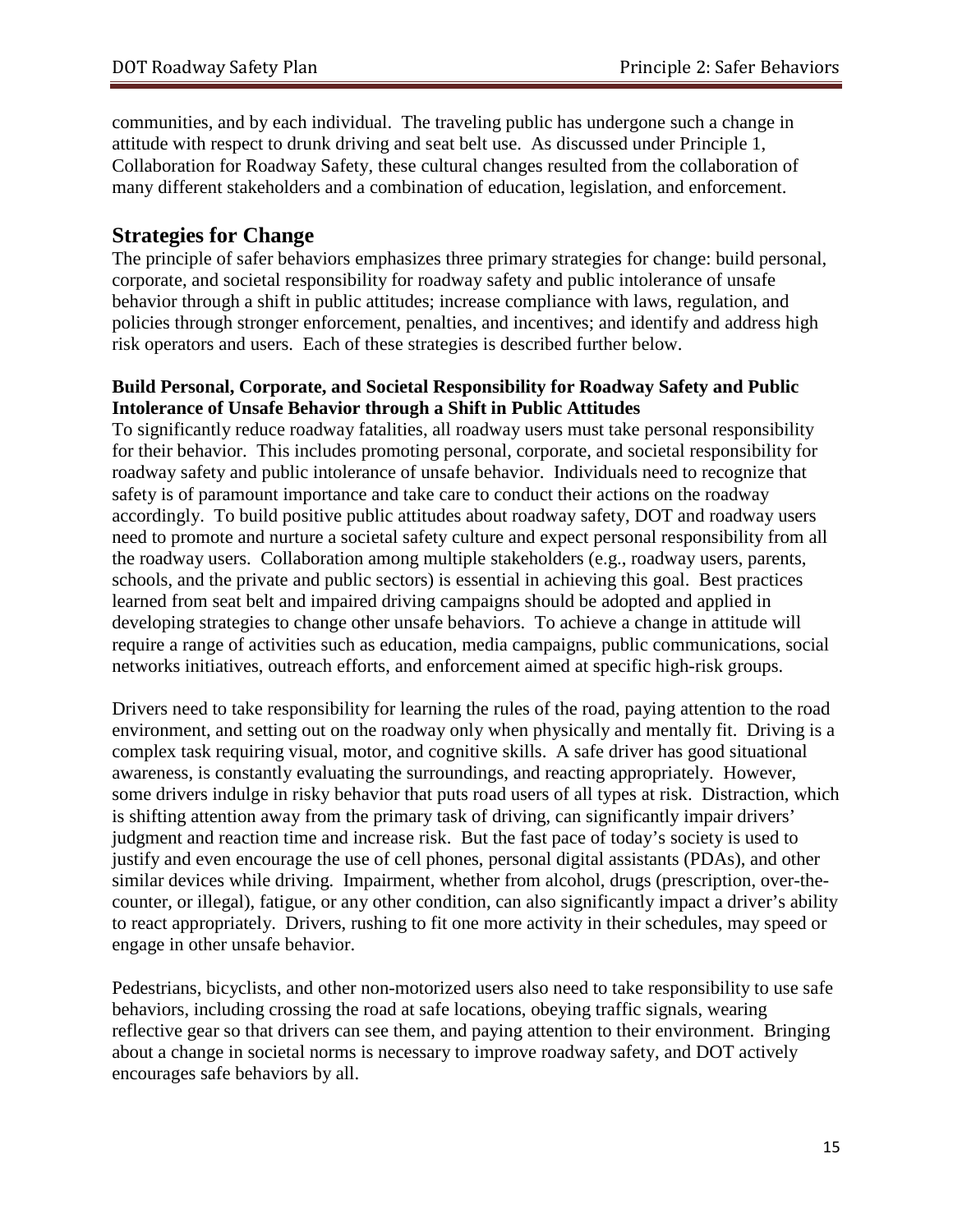It is important that corporations act responsibly, because business influences individual behavior. Businesses may be receptive to ideas and actions for promoting safe driving behaviors due to the potential legal liability or the economic impact they face if their employee is involved in a roadway crash. Motor carriers play an important role by requiring adherence to safety measures (e.g., hours of service) and establishing a culture of safety in the workplace. The automobile industry can play a valuable role by not highlighting speed and other unsafe practices in promoting its vehicles. The entertainment industry also plays a significant role in what individuals believe is appropriate and acceptable behavior. Television programs and movies can influence behavior by modeling appropriate road-safety practices, such as wearing a seat belt and not driving when impaired or distracted. They can be a deterrent to unsafe behaviors by telling the public the consequences of not complying with the law. Professional sports organizations influence driving behavior by taking disciplinary action when athletes violate the rules of the road, whether driving impaired or jeopardizing their and the public's safety by engaging in other unsafe practices, such as riding a motorcycle without a helmet.

Learning about safety should start early, beginning at home with parents and reinforced later at school, so that roadway safety becomes a lifelong habit. This is an effective way to teach the next generation of road users about all aspects of roadway safety (including pedestrian and bicycle safety). As a part of a comprehensive Graduated Drivers License (GDL) program, driver education can help inform novice drivers about appropriate driving behaviors to maximize safety. Adults and older drivers also need education on the risk factors and effects of aging and other factors that affect driving skills, along with resources for other transportation options. The following points must be stressed:

- Respect for other road users;
- Zero tolerance for aggressive and impaired driving;
- Personal and corporate responsibility and accountability for one's actions on the road; and
- Consistent use of available safety measures such as seat belts, child restraints, and motorcycle and bicycle helmets.

By promoting these points, DOT can begin to modify public attitudes and build greater personal, corporate, and societal responsibility and unequivocal rejection of unsafe behavior, thereby making sustained progress in reducing roadway fatalities.

#### **Establish Greater Compliance with Laws, Regulations, and Policies through Stronger Enforcement, Penalties, and Incentives**

DOT and our State and local partners must evaluate and strengthen requirements, enforcement capability, and penalties to hold roadway users accountable for the consequences of their actions. Enacting and enforcing laws, regulations, and policies, and levying appropriate penalties for noncompliance signals public acceptance of safety. Through high-visibility enforcement, this contributes to shifting social norms and changing behavior. For example, tougher drinking and driving laws, in conjunction with increased enforcement such as roadblocks, license revocation, ignition interlocks, and even jail for repeat offenders, have had a significant impact on reducing crashes, injuries, and fatalities from drunk driving. Seat belt laws and enforcement have also increased seat belt use, in turn reducing the severity of injuries in crashes. Since State and local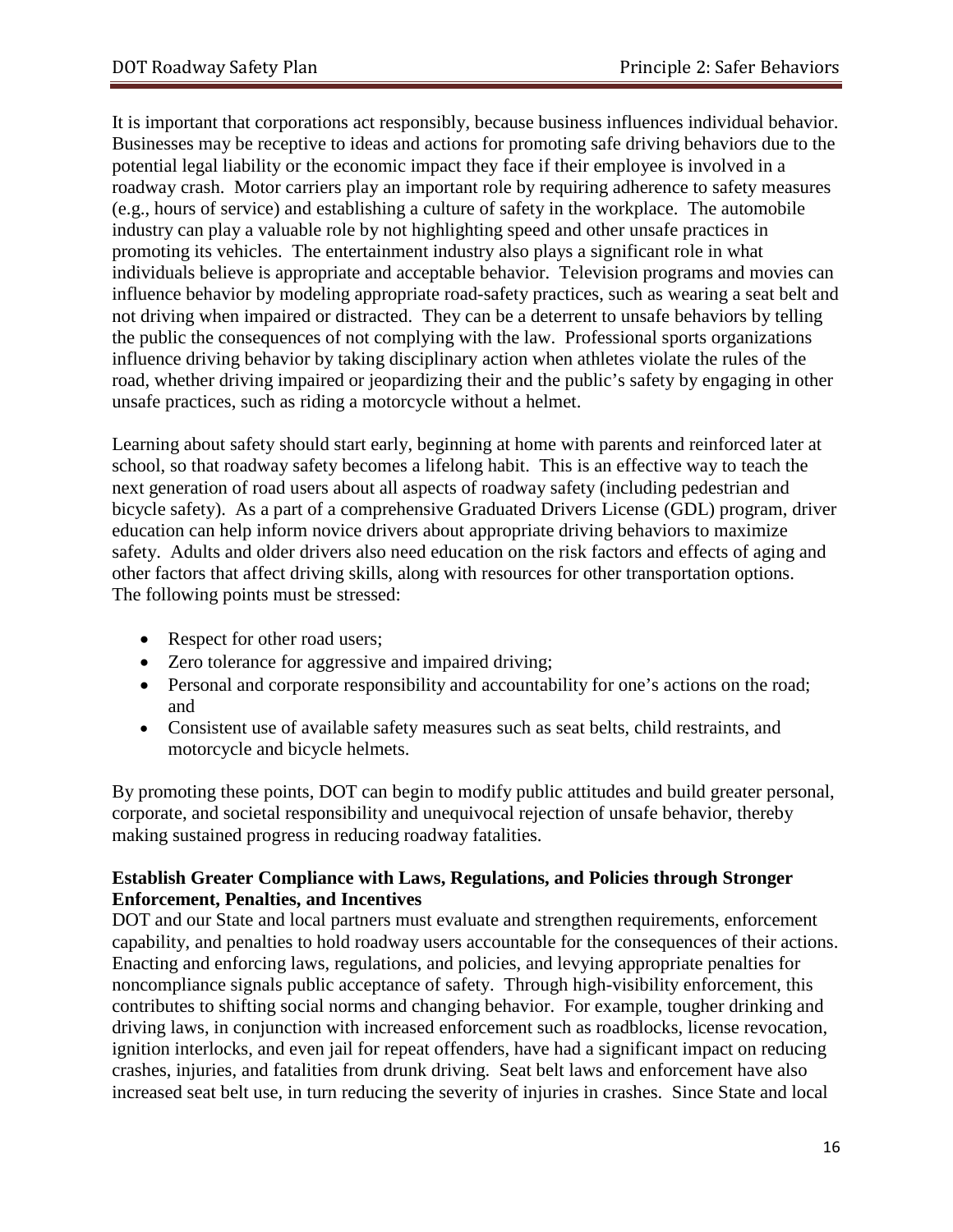governments have the key role in traffic law enforcement, coordination among States and partnerships with the Federal government are essential in promoting roadway safety.

Recognizing that Federal and State lawmakers need to balance the benefits of uniform regulation and enforcement across the Nation with the unique needs of each State, increased uniformity can help the public more easily understand and follow traffic laws. Incentives can be provided to States to facilitate additional driver record sharing across jurisdictions, which promotes more effective enforcement and monitoring of repeat offenders and high-risk users, increasing safety for all roadway users.

Involving the community in the development and implementation of laws, regulations, and policies, as well as enforcement, penalties, and incentives, helps generate awareness and buy-in among individuals, businesses, and society in general. For example, providing a forum where the public can raise concerns about unsafe roadways may help reduce crashes in those areas. Enforcement strategies and penalties for certain offenses may also benefit from additional community input.

The insurance industry can also influence changes in driver behavior through its business practices. Automobile insurance premiums are heavily dependent on a driver's past behavior and driving history. A financial incentive that rewards safer behavior and penalizes risky actions provides strong motivation for drivers to behave more safely on the road. For example, insurance companies offer discounts on insurance premiums to commercial vehicle customers that use telematics to monitor their commercial fleets and driver behavior. Companies also offer driver behavior monitoring systems for teen drivers, and may begin to extend monitoring programs to all drivers as event data recorders become more common in automobiles.

#### **Identify and Address At-Risk Road Users with Targeted Strategies**

DOT will continue to identify and address groups of at-risk users and create strategies to promote safety that specifically target each group, through legislation, education, and enforcement. The unsafe driving behaviors of these populations lead them to be involved in a disproportionately large number of serious and fatal crashes. Among the at-risk groups are younger and older drivers, drivers in rural areas, motorcyclists, and pedestrians. Table 1 indicates the number of fatalities in 2009 that involved targeted at-risk groups.

| <b>At-Risk Groups</b>                                           | # of Fatalities | % of Fatalities |  |
|-----------------------------------------------------------------|-----------------|-----------------|--|
| Teens $(16-20)$                                                 | 3,932           | 11.6            |  |
| Older population $(> 65)$                                       | 5,288           | 15.6            |  |
| Rural road users                                                | 19,259          | 57.0            |  |
| Large trucks and Buses                                          | 3,619           | 10.7            |  |
| Motorcyclists                                                   | 4,462           | 13.2            |  |
| Pedestrians                                                     | 4,092           | 12.1            |  |
| Total Motor Vehicle Traffic Crash Fatalities in $2009 = 33,808$ |                 |                 |  |

|  |  |  |  |  | Table 1: Motor Vehicle Traffic Crash Fatalities by At-Risk Group, 2009 |  |  |  |  |
|--|--|--|--|--|------------------------------------------------------------------------|--|--|--|--|
|--|--|--|--|--|------------------------------------------------------------------------|--|--|--|--|

Source: Fatality Analysis Reporting System (FARS), 2009. Note that the categories are not mutually exclusive and the percentages do not add up to 100%.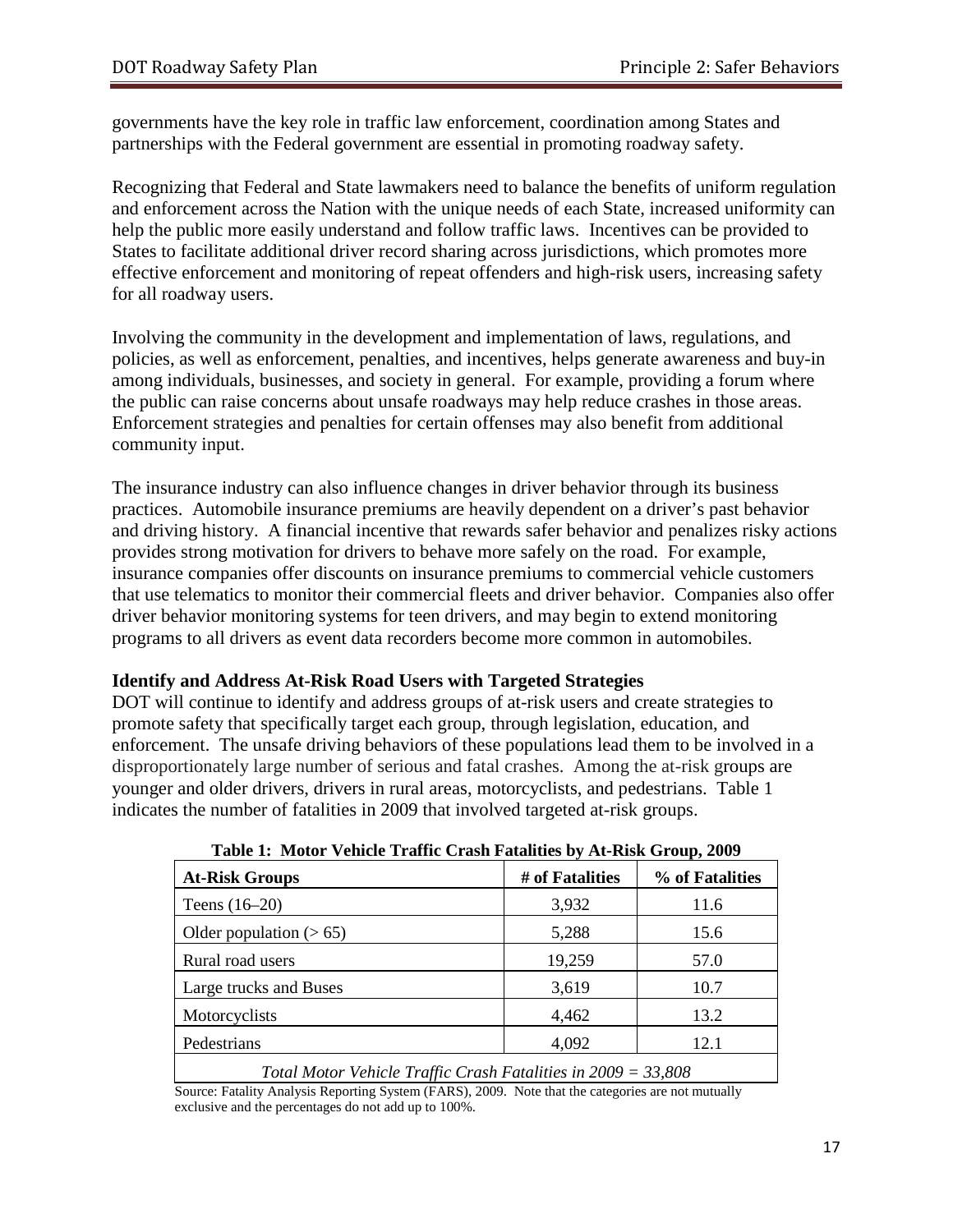DOT has already implemented many programs targeted at specific categories of users, based on age, geography, and type of vehicle. Current methods for focusing on the safety of specific groups include:

- Seat belt and GDL program campaigns for teen drivers;
- Individualized license determinations for driver licensing of older drivers;
- Signs, lights, and other targeted alerts provided at crash-prone areas for rural drivers;
- Driver screening, strict licensing standards, hours of service regulations, and mobiletelephone laws enforced for large truck and bus drivers;
- Helmet laws for motorcyclists;
- Public education and enforcement campaigns for motor vehicle occupants; and
- Public education campaigns for pedestrians, bicyclists, and other non-motorized users.

Some of these measures have been effective, but DOT should promote other countermeasures to further reduce fatalities. With 57 percent of fatalities occurring on rural roads, additional attention will focus on identifying and promoting targeted countermeasures that are appropriate to the rural environment, such as infrastructure enhancing center line rumble strips, behavior changing Click It or Ticket enforcement campaigns, training that increases the driver's ability to recognize and respond to road hazards, and educational outreach on the danger associated with two persistent rural problems, impaired driving and failure to use seat belts. Beyond strategies for particular groups of roadway users, DOT will continue to develop specialized approaches for individuals of special concern within a high-risk group. For example, an effective strategy for increasing safety among CMV carriers and drivers is to identify and target for improvement companies and individuals within that group that pose the greatest danger to safety. This is the objective of the Department's new Compliance, Safety, Accountability (CSA) enforcement and compliance initiative. The CSA initiative is designed to provide motor carriers and drivers with information about potential safety problems before crashes occur.

DOT is continuously looking for new data and analytical tools to help more accurately identify those individuals most likely to exhibit high risk behaviors on the roadways, as well as develop strategies for addressing these risks. In addition to targeting the at-risk groups included in Table 1 above, it is imperative to consider other ways of defining high risk operators. Systemic data collection and analysis must be used to support the determination of at-risk users, as well as strategies for addressing their behavior. These tools are indispensable in improving safety performance. Once risky behaviors and at-risk users are identified, the traffic safety community can determine which areas to emphasize and develop appropriate countermeasures.

# **The Way Forward**

The principle of Safer Behavior involves changing the actions of roadway users. To build personal, corporate, and societal responsibility for roadway safety and unequivocal rejection by the public of unsafe behavior through a shift in public attitudes; establish greater compliance with existing laws, regulations, and policies through stronger enforcement, penalties, and incentives; make changes to strengthen existing laws and regulations when needed; and address high risk operators and users, DOT will pursue the following actions: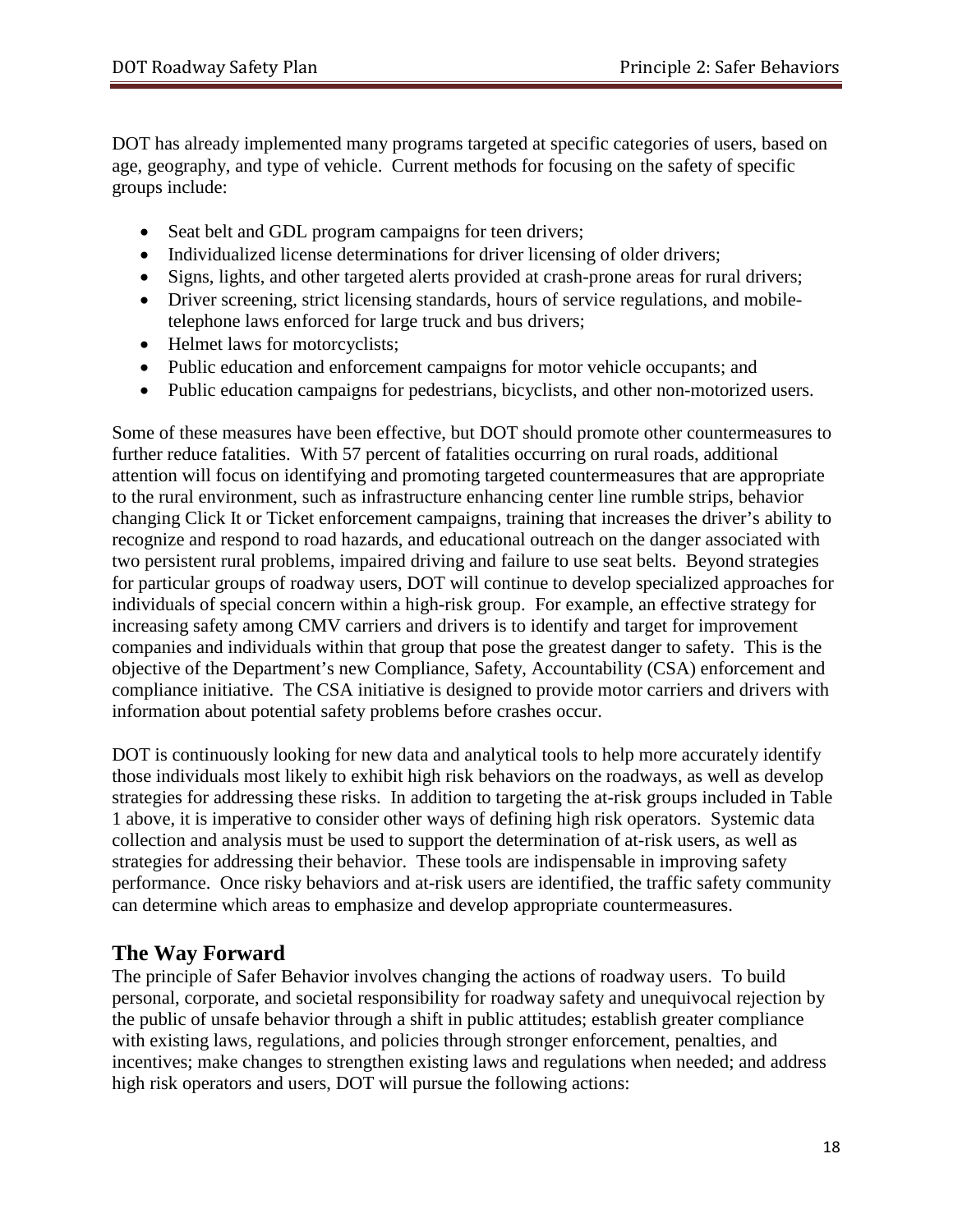#### **Take Additional Steps To Build Public Support for Safer Behavior**

DOT is the catalyst to focus attention on changing safety culture, both within DOT and throughout all State and local transportation agencies. In particular, DOT will seek to implement training; promote awareness of safe behaviors in management and staff; make changes in standard operating procedures, guidance, and manuals; and emphasize accountability for results. State strategic roadway safety plans need to identify safe behaviors and use performance measures to monitor program success. DOT will continue to promote the use of seat belts and helmets, initiate new programs that build upon these successful safety tools, and advance proven, effective countermeasures and best practices. While encouraging compliance, the Department should create incentives to generate public and private support for safety programs, encourage personal responsibility, and foster partnerships for education and outreach.

#### **Strengthen Targeted Safety Education Initiatives To Help Change Behavior**

DOT will foster behavioral change by developing roadway-safety educational messages and programs. Roadway safety education and training should be based on age and skill level and available through various channels, such as schools and national organizations. To facilitate targeted safety education, DOT will promote cross-modal data-driven approaches to address roadway safety issues and identify at-risk users (e.g., crash files, driver history). In addition, DOT needs to raise the safety bar by supporting the continuous improvement of CMV operator performance programs.

#### **Enhance CMV Operator Monitoring and Enforcement Capabilities**

To determine where changes are needed, it is essential that DOT evaluate existing monitoring and enforcement programs. Specifically, this includes increasing CMV operator monitoring and enforcement capabilities with a particular focus on at-risk populations. To do this, DOT will promote advanced data sharing across jurisdictions and industries. Loopholes in driver record systems, which include moving violations, drug and alcohol testing and medical fitness, allow unsafe behavior to go unnoticed and must be closed." DOT will continue to encourage training and education on the impact of unsafe driving behaviors for judges and prosecutors in the CMV arena.

#### **Collaborate with Stakeholders To Bring About Change**

DOT is dedicated to ongoing collaboration with stakeholders to educate roadway users and promote change in their attitudes as well as the attitudes of businesses and society in general. By working with stakeholders, DOT can raise awareness of the need for safe behaviors, identify best practices to consider in addressing the challenges, and build buy-in for specific improvement strategies.

#### **Enhance Program Flexibility To Support Safer Behavior**

To enhance program access, the transportation community needs to streamline grant programs and processes and enhance the flexibility to apply for grant program funds. Based on problem identification and feasibility, DOT will use resource allocation tools to address emerging trends in driver behavior and other data-driven needs. DOT intends to continue to focus on research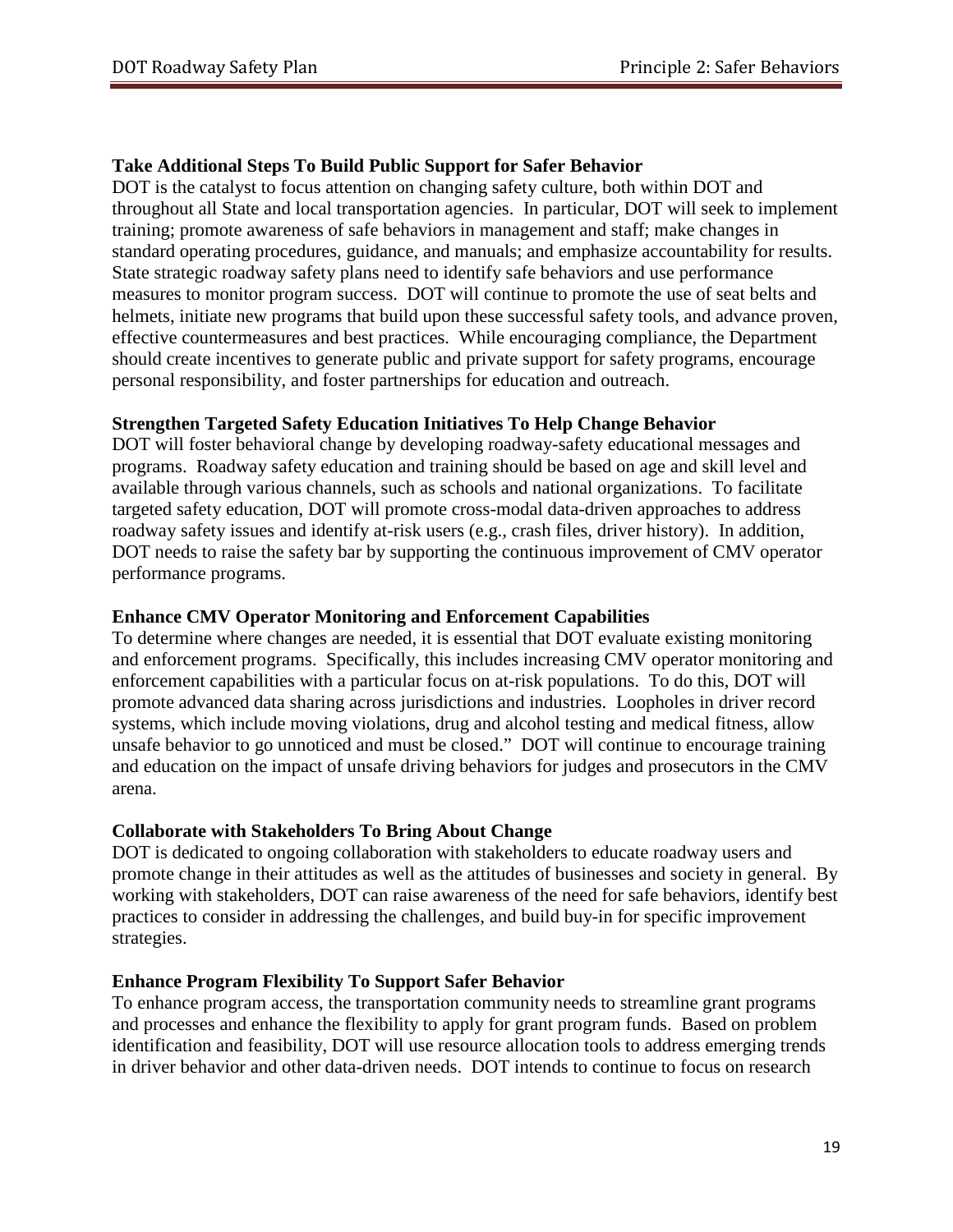addressing behavioral and human factors and create new strategies to enhance State data collection and analysis with regard to driver behavior.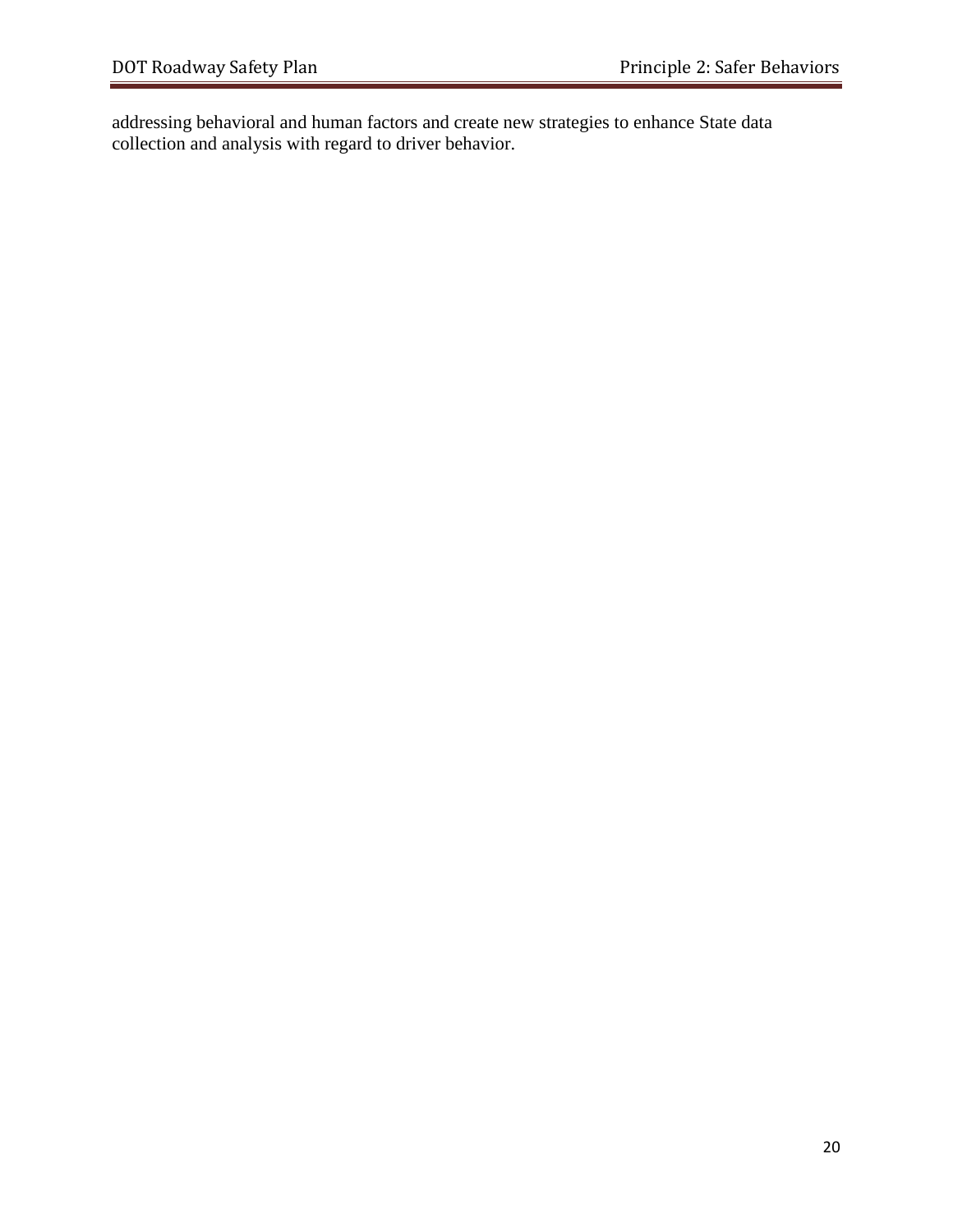# <span id="page-22-0"></span>**Principle 3: Safer Vehicles**

The third principle of the *Roadway Safety Plan* is Safer Vehicles. This principle encompasses efforts to prevent crashes through emerging in-vehicle crash avoidance technologies, to improve the crashworthiness of vehicles, and to enable more rapid and appropriate response to emergency situations. By fostering advances in engineering and technology and encouraging rapid deployment of new technologies and safer vehicles, DOT can improve roadway safety for all users.

Early efforts to make vehicles safer focused on creating a vehicle capable of withstanding a crash by improving structural design, materials, and vehicle safety systems, such as air bags and antilock braking systems. The next evolution in vehicle safety employs crash avoidance technology to prevent crashes from taking place. This technology makes vehicles more "intelligent," able to sense and communicate with other vehicles and the roadside infrastructure. It may also improve post-crash response by providing information from crash sites to emergency medical personnel to enable more rapid and effective rescue response.

The deployment and use of enhanced safety technologies require the development of new safety standards and communications infrastructures. Both original and aftermarket equipment manufacturers need to be engaged in the development of testing protocols to optimize performance and proactively mitigate unintended side effects of new technologies. The interaction of the driver with these new technologies will be very important to their effectiveness and therefore must be thoroughly researched and evaluated.

A vital advocate of safer vehicles is the consumer. As with any new technology, vehicle safety technologies rely heavily upon the acceptance of potential users. Drivers need to be aware of the safety benefits of new technologies and educated about their proper use. Once users are comfortable and knowledgeable about safety benefits in vehicles, they increase the demand for safer vehicles and help drive both industry and government to continuously improve vehicle safety.

Innovations in technology and engineering have the potential to assist roadway users and reinforce safer behaviors by increasing a driver's situational awareness. As discussed elsewhere in the *Roadway Safety Plan*, new technology is used to engineer vehicles and roadways to encourage safer behaviors from users. Current and emerging in-vehicle technologies include devices that monitor driver condition and performance, warn of distraction or drowsiness, avoid forward collisions, alert the driver in order to prevent lane departures, monitor the roadway environment, and deter unsafe behavior with systems such as alcohol ignition interlocks and seat belt sensors.

While it is not meant to replace a driver's responsibility to be safe while on the road, the increasing use of the technology will make the driver, the vehicle, and the roadway a more tightly integrated system with the strong potential for greatly improving roadway safety.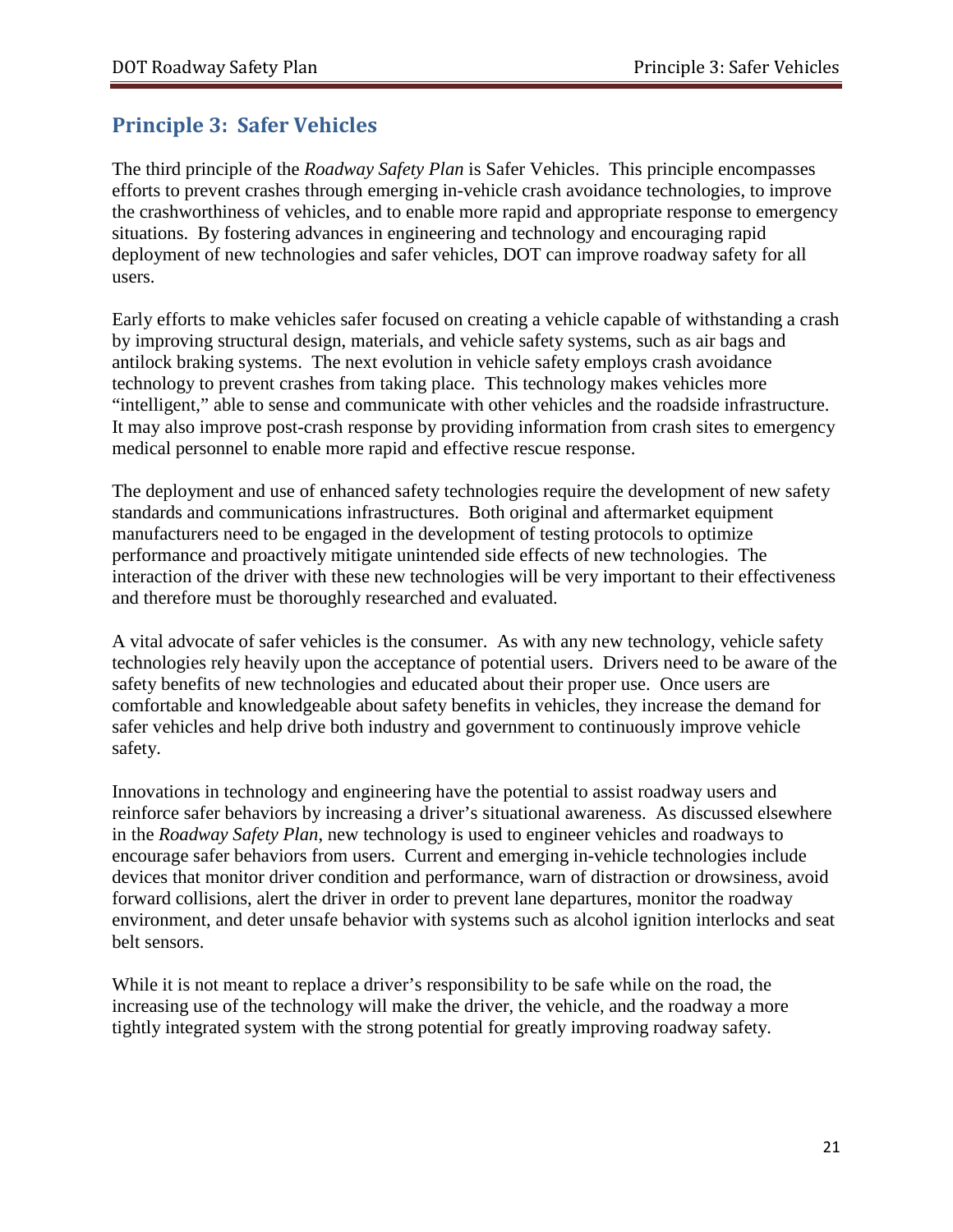#### **Strategies for Change**

The principle of Safer Vehicles emphasizes three primary strategies for change: expand the use of advanced technologies; increase enforcement of and compliance with standards for safer vehicles; and nurture public awareness, understanding, and adoption of safer vehicles. Each of these strategies is described below.

#### **Expand the Use of Advanced Technologies**

DOT will encourage expanding research, development, and deployment of advanced vehicle technologies. Engineering and technology advancements will continue to produce safer vehicles and higher levels of road safety. At the same time, transportation stakeholders, including original and aftermarket equipment manufacturers, must vigilantly assess any unintended consequences of new technologies, such as increased driver workload, to avoid new safety challenges. For example, hands-free cell phone devices enable vehicle operators to drive without the constraint of holding a cellular phone. However, the added convenience of this new technology may increase the frequency or length of in-vehicle calls, extending the time an operator is distracted. Near-silent hybrid and electric vehicles may pose a safety hazard for pedestrians, especially the visually impaired who rely on engine noise to detect vehicles, and motorcyclists. Further, aftermarket and retrofit equipment can interfere with original equipment manufacturer safety system performance.

Vehicle crashworthiness improvements have already reduced fatalities and injuries through enhanced structural design, materials, and occupant restraint devices. Vehicles produced today include advanced airbags and seat belts that respond to the specific characteristics of a crash as it occurs. Other improvements include ejection mitigation technologies, glazing of windows, and mechanisms for enhancing roof strength. Manufacturers also have assessed the potential to reduce the impact on pedestrians in the event of a collision, through changes in design and materials. The Department will continue to monitor these advances to determine how much additional safety is provided and which features should be mandated for segments of the vehicle fleet.

New technologies improve a driver's situational awareness through such features as auditory proximity warnings, lane departure warning signals, and forward collision warnings, while other technologies can provide and relay information on roadway-related weather conditions. Future technological developments will include better detection capability, more intuitive warning signals, and increased deployment in less expensive vehicles. These devices can provide additional input to the driver to assist in immediate decisionmaking, but it is essential that they do not increase driver burden or distraction. Therefore, DOT will continue to evaluate that human factors are incorporated in assessing the effectiveness of these devices.

Current and emerging solutions also focus on reducing crashes through the use of crash avoidance and other advanced technologies where the vehicle is wholly or partially controlling operation. Crash avoidance technology enables a vehicle to monitor its operating environment, including the driver, and intervene to avoid a crash or the precursors to a crash through automated braking, throttle control, and steering. Current applications include electronic stability control, forward collision braking systems, lane-keeping assistance, and rollover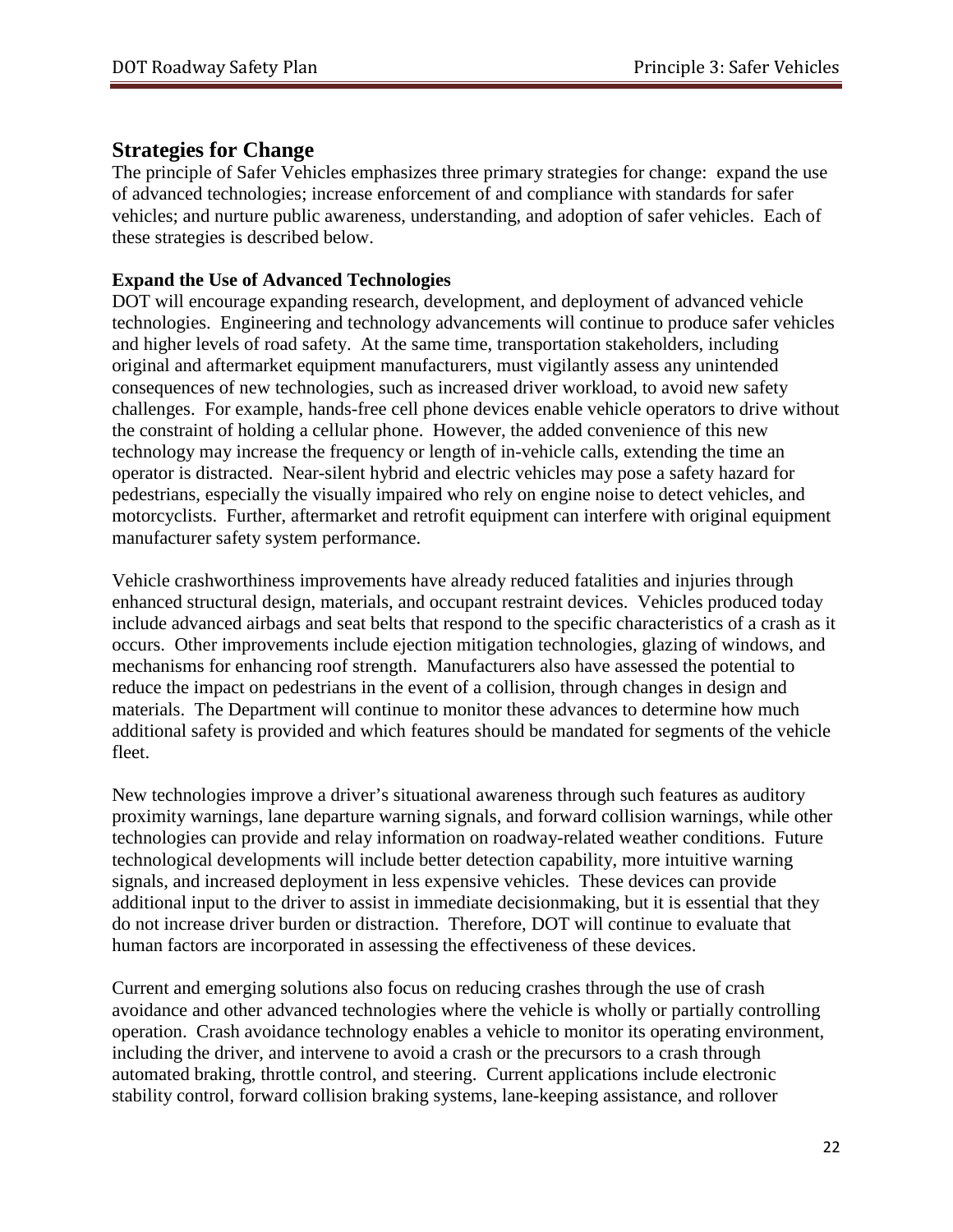prevention. Future gains in safer vehicles will rely substantially on the development and deployment of ITS technologies that wirelessly connect vehicles to each other and to the supporting roadway infrastructure as well as communicate with other road users, including bicyclists, and pedestrians. Applications resulting from the DOT Vehicle-to-Vehicle (V2V) and Vehicle-to-Infrastructure (V2I) Communications programs have the potential to dramatically improve safety by preventing crashes through real-time advisories, warnings, and potential automatic vehicle control. The Department has outlined a multi-year program of research to develop these critical safety systems and facilitate their future deployment on our roadways.

Road geometry warning systems can warn drivers of potentially dangerous conditions that may cause rollover or run-off-road crashes on ramps, curves, or downgrades, and provide over-height warnings at tunnels and overpasses. Highway-rail crossing warning systems can reduce the potential for collisions at railroad crossings, including catastrophic crashes involving school buses or hazardous materials carriers. Intersection collision warning systems use sensors to monitor traffic approaching dangerous intersections and warn vehicles of approaching crosstraffic via roadside or in-vehicle displays. Animal warning systems can detect large animals near the roadway, alert travelers, and deter animals from crossing while traffic is present.

Systems to improve the driver's situational awareness of vulnerable populations, such as pedestrians, bicyclists, and motorcyclists, have the potential to dramatically improve safety if they are carefully designed to prevent distraction. Pedestrian safety systems can potentially notify the vehicle of the presence of pedestrians in crosswalks. Bicycle warning systems can detect bicyclists on narrow stretches of roadway and provide drivers with advance notice when entering bridges and tunnels. To address the previously intractable problem of poor motorcycle conspicuity, motorcycle warning systems can detect motorcyclists approaching head on, from the left or right, or from behind.

Technologies that improve emergency response after a crash continue to evolve. They aim to maximize survivability after a crash through the rapid deployment of appropriate emergency responders based on a real-time, onsite assessment of the crash. Other technologies can assist with capturing key crash information to identify the causes of crashes and injuries and support improvement of vehicle safety systems and standards for future prevention and mitigation.

Advanced technologies are developed, manufactured, and marketed more rapidly than ever before. While DOT is already researching and analyzing advanced technologies for safer vehicles, it is critical to proceed at a pace that matches industry deployment. This includes making buyers aware of and comfortable with the technologies in their vehicles. In the near future, this means fostering consumer demand for such technologies as standard options, rather than dispensable luxury items, in all vehicles.

#### **Increase Enforcement of and Compliance with Standards for Vehicles**

To support new technology, DOT will continue to establish and enforce safety standards as the vehicle market evolves. DOT will promote the development of safety standards and testing protocols to enhance the investigation and use of crash avoidance technologies, including V2I and V2V communication technology, and ensure the crashworthiness of private, commercial, and emergency response vehicles. DOT will demand greater accountability of vehicle and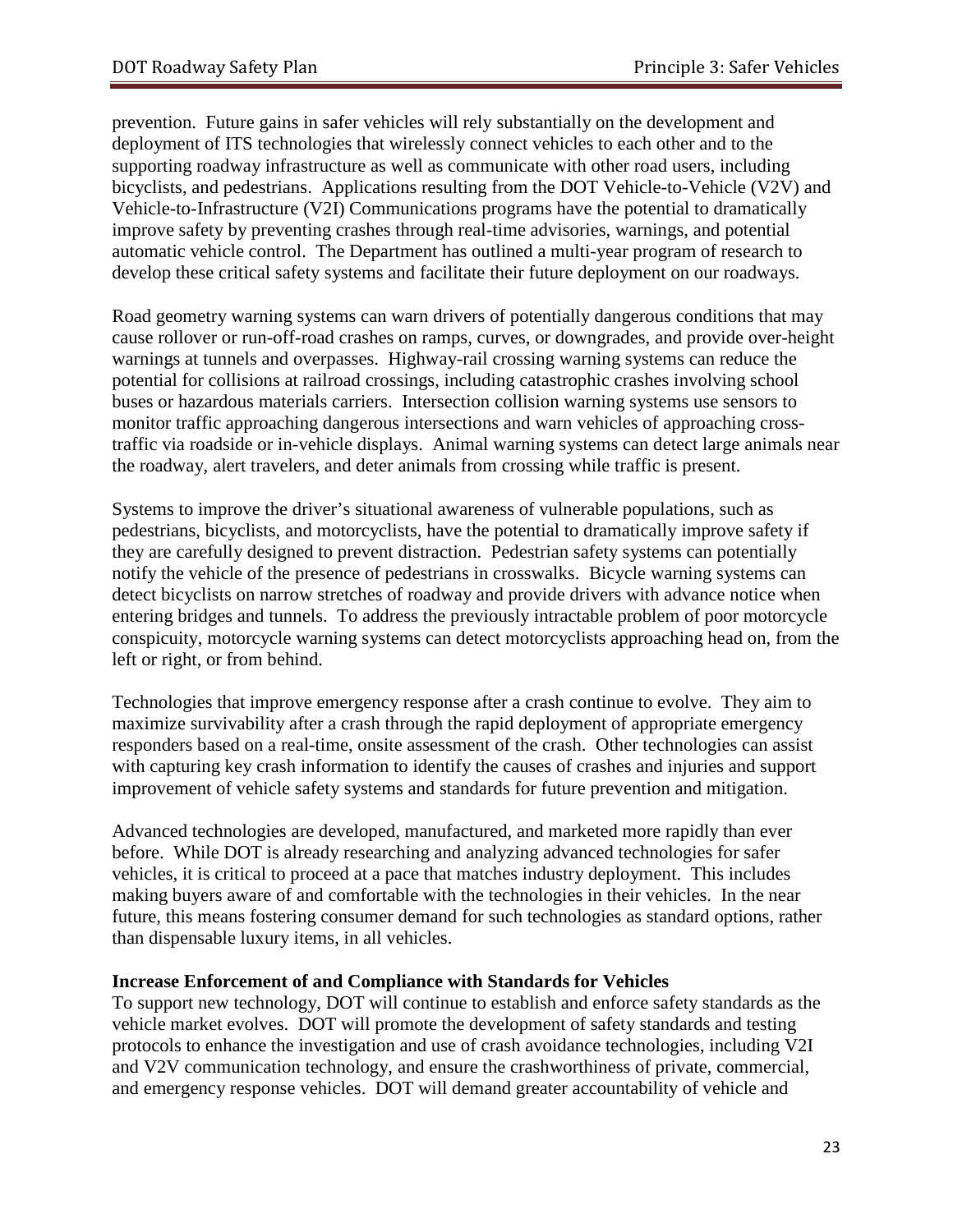equipment manufacturers to help identify problems and prevent compliance avoidance. DOT will facilitate coordination both within the Department and between DOT and other cabinet

*"I don't want any truck, bus, car, or motorcycle that is not safe operating on our Nation's roadways. We need to employ technology to help drivers avoid crashes, but when those crashes do occur, we need to do everything we can to protect the driver and their passengers, and reduce the severity of their injuries." Ray LaHood*

departments (e.g., Environmental Protection Agency) to synchronize and develop standards.

To increase the likelihood that vehicles meet established safety standards as early in the design process as possible, DOT will work with original and aftermarket equipment manufacturers, including those for emergency vehicles and ambulances. In particular, DOT can encourage equipment manufacturers to develop and implement measures to incorporate safety and guard against unintended consequences during the design process. As the entities most closely involved with designing products, equipment manufacturers have the greatest ability to ensure standards are met at the earliest possible stage of development. This greatly improves efficiency both for equipment manufacturers and DOT.

Based on the implementation of advanced technologies in the past, DOT and stakeholders have developed best practices that can be used to proactively monitor new technologies for unintended effects. These best practices can be grouped as follows:

- Comprehensive data collection and analysis;
- Collaboration among multiple stakeholders;
- Public education and awareness campaigns;
- Coordinated law enforcement efforts: and
- Legislative and regulatory actions.

DOT can help ensure roadway safety as the vehicle market evolves by actively establishing standards for safety and compliance in support of advanced technologies, as well as incorporating best practices learned in previous deployments.

#### **Nurture Public Awareness, Understanding, and Acceptance of Safer Vehicles**

DOT can nurture public awareness, understanding, and acceptance of safer vehicles. Consumers must be both aware of and comfortable with the technology put in place to improve vehicle safety. If a new technology is not properly presented to consumers, they can easily ignore it, or worse, misuse it, negating the intended safety benefits. Therefore, DOT will seek to improve public education about the safety benefits of existing technologies that help consumers avoid a crash, mitigate the severity of a crash, and improve response once a crash occurs.

To build acceptance, the public must know how these safety mechanisms work and be convinced that the safety advantages outweigh any perceived disadvantages. For example, the wireless technologies used in safer vehicles utilize information about the location of roadway users and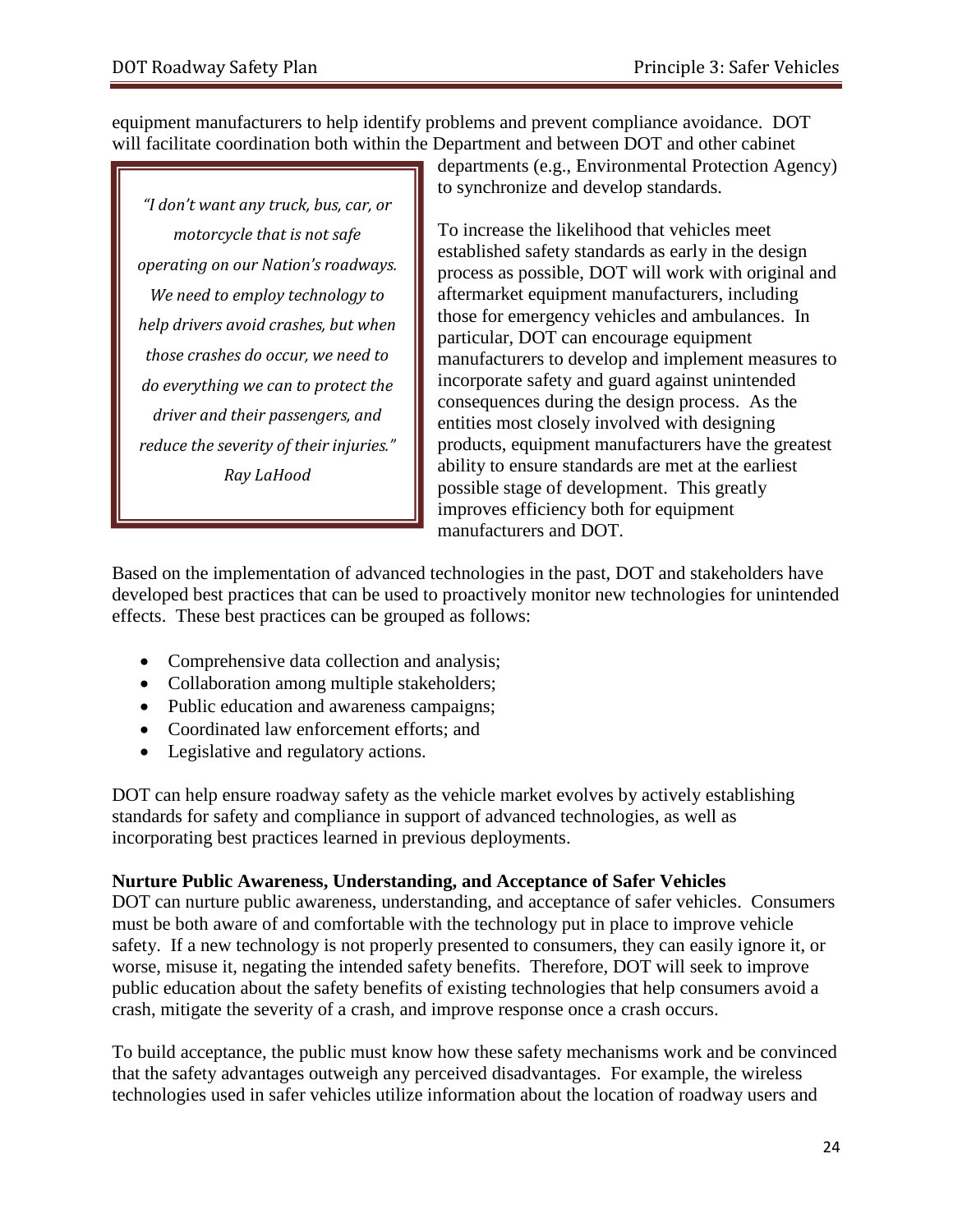may raise concerns over privacy. Demonstrating how personal privacy is protected, while at the same time showing how the technology provides an important safety benefit, will be key to ensuring public acceptance.

Public acceptance of safer vehicles will require not only education and promotion, but also a shift toward a more robust safety culture. Because many of the safe-vehicle mechanisms will result in higher cost vehicles, incentives may be useful early on to promote these mechanisms and encourage consumers to purchase vehicles so equipped. Additionally, consumers must know when vehicles are unsafe. DOT will improve its outreach to consumers to encourage further reporting of defects to the Department to facilitate investigation and removal of unsafe vehicles from the road. Consumers must understand recall notifications and pursue the remedies outlined in those recalls. The Department must seek to foster a Nation that actively believes in safety.

# **The Way Forward**

The principle of safer vehicles involves developing and adopting technology and related standards that help to reduce the incidence of crashes, decrease the severity of crashes, and improve the response to crashes. To expand the use of advanced technologies; increase enforcement of and compliance with standards for safer vehicles; and nurture public awareness, understanding, and acceptance of safer vehicles; DOT will pursue the following actions:

#### **Expedite Research to Address Human Factors, Technology, and System Infrastructure Enhancements**

DOT will continue to explore research technology solutions to driver safety/fitness issues (e.g., alcohol interlocks, distraction, fatigue, drowsy driver). The Department will ensure an appropriate focus on the important ITS research and development of cooperative V2V and V2I technologies, which could contribute to substantial reductions in crashes, injuries, and fatalities. In addition, development of the first set of harmonized vehicular-based ITS standards within the international ITS community will be developed. All of this needs to be done in a way that assures that communication with the driver increases safety and minimizes the unintended consequence of distraction. Finally, DOT will continue collaborative research with manufacturers, industry, and the EMS community on the benefits of automatic collision warning systems to improve EMS response and crash outcomes.

#### **Develop Models for Public-Private Partnership for Advancing Innovation**

DOT's effectiveness will improve by developing models for public-private partnerships for advancing innovation. This will include working with businesses to accelerate the advancement of safer vehicles. DOT will seek opportunities to accelerate the deployment of integrated safety technologies. To help ensure that new safety technologies reach the market as quickly as possible, the Department will examine opportunities to obtain funding, support field tests, and offer incentives where required or necessary to encourage innovation.

#### **Establish Standards and Testing and Certification Protocols for Facilitating Compliance and Enforcement**

DOT has a primary role in setting and promoting safety standards and test procedures that will enhance vehicle crash avoidance and crashworthiness. DOT will continue to identify vehicle and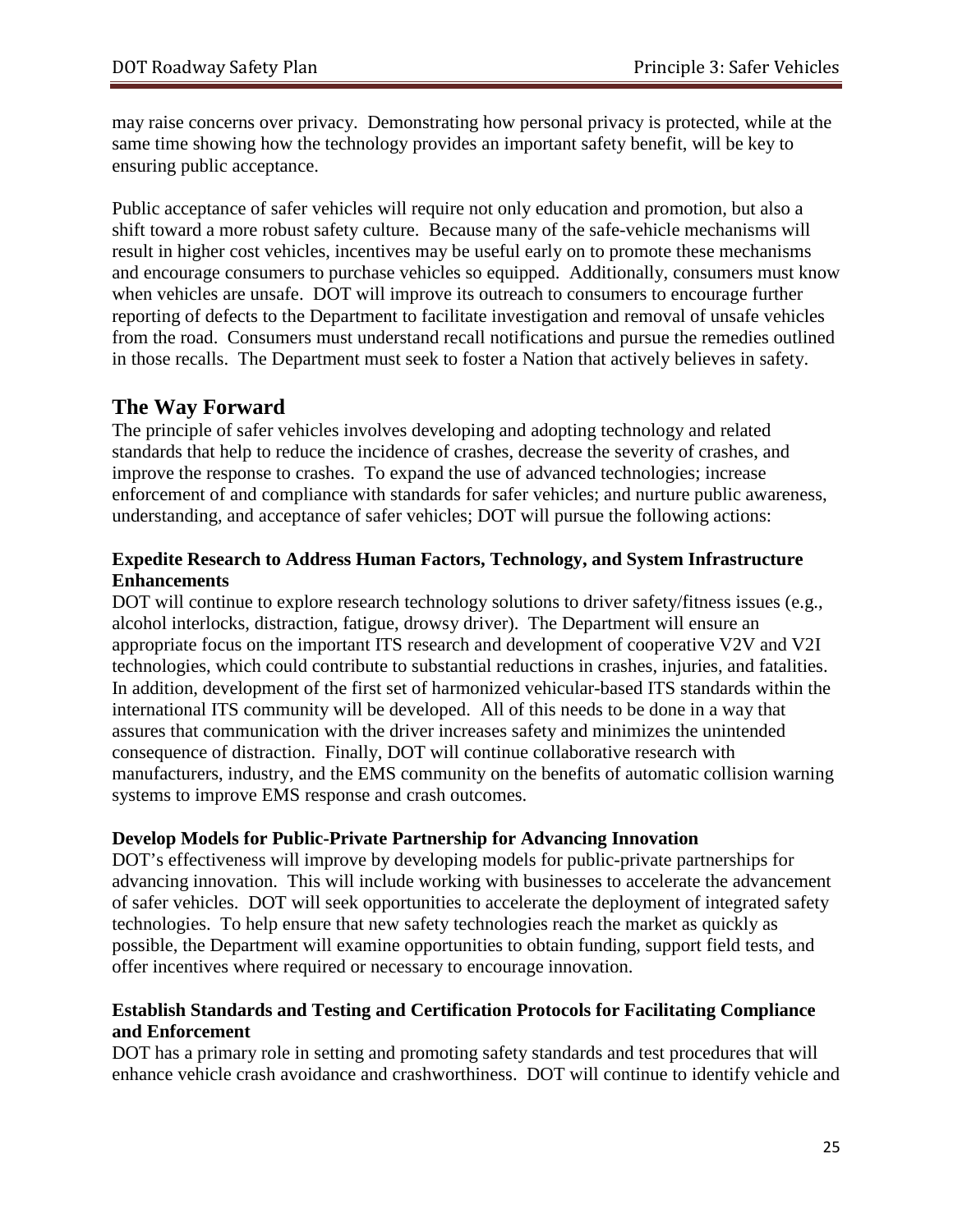equipment manufacturers and implement enforcement capabilities to prevent non-compliance with policies and regulations.

#### **Increase Targeted Safety Programs/Initiatives in Support of Safer Vehicles Development**

DOT recognizes the need to reward commercial motor carriers who deploy safety technologies in their fleet. To the extent possible, DOT will consider options for investments in V2V and V2I communications programs to integrate CMV safety and intervention strategies, such as the Smart Roadside Initiative, which have the potential to achieve significant heavy-vehicle safety improvements and relieve freight bottlenecks.

#### **Generate Public and Private Support for Safer Vehicles**

DOT will actively try to generate public and private support. Partnering with media and automobile dealers is one way to promote public awareness of safer vehicles highlighted by the 5-Star Safety Ratings. The Department should continue to encourage the use of available technologies and safety devices, such as seat belts and child restraints, and educate the public on the proper use of safety equipment. While DOT educates consumers on the advantages of available safety advances, it will actively pursue intra- and inter-departmental coordination of programs and initiatives to guard against the unintended consequences of emerging technologies. Finally, safety will improve with enhancements to vehicle defect reporting, making the process easier and more transparent for consumers, and increasing the rate at which consumers respond to recall notifications.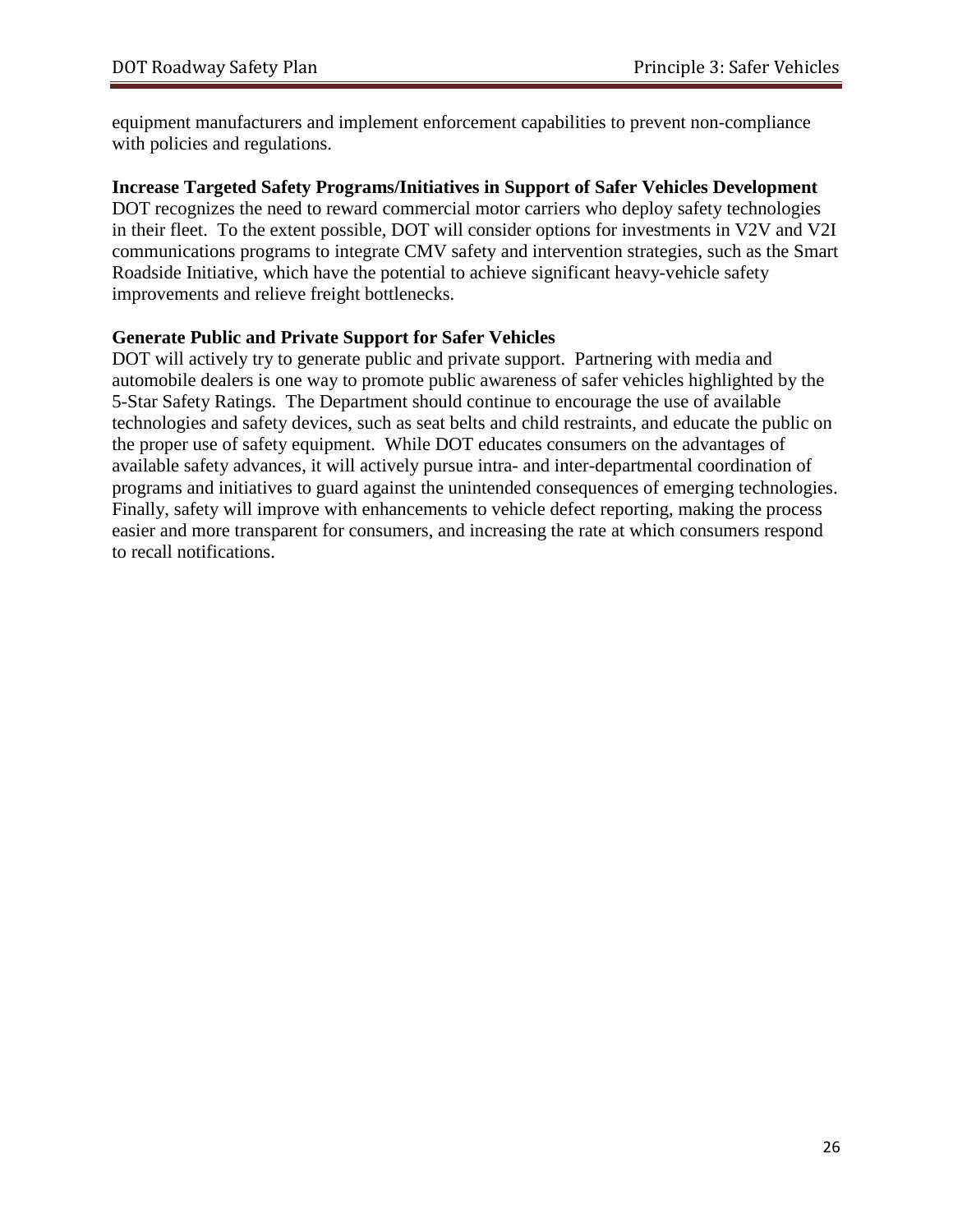# <span id="page-28-0"></span>**Principle 4: Safer Roadways**

Safer Roadways is the fourth principle on which the *Roadway Safety Plan* is built, encompassing roadway infrastructure improvements, technology implementation, and countermeasure utilization.Although roadway deficiencies are rarely cited as the primary cause of a crash, they can significantly affect the driver's ability to avoid a crash or mitigate its severity. For this reason, a great deal of emphasis continues to be placed on creating forgiving highways that provide operators with a roadway environment that keeps them informed and alert, provide a travel corridor free of danger, and assist in maintaining proper control of their vehicles. These functions apply to the safe movement of motor vehicles, as well as assuring the safety of other roadway users, including pedestrians and bicyclists.

The Nation's existing transportation infrastructure includes an extensive network of over 4 million miles of roads and hundreds of thousands of bridges. To maintain viability, the network must be maintained, repaired, and improved. Much of this infrastructure is nearing, or exceeding, its expected service life and is in need of not only structural improvements, but also

updating to incorporate modern safety features and technologies. Through the "State of Good Repair" goal in the Department's Strategic Plan, DOT proposes a performance goal of increasing the percentage of travel on National Highway System roads with pavement performance standards rated good, and increasing the percentage of bridges with deck area (the roadway surface of a bridge) rated good or fair. As part of such improvements, substantial emphasis has been placed on leveraging any infrastructure investments as an opportunity to also invest in roadway safety, by including bicycle lanes, shoulders, clear zones, crash-tested roadside hardware, median barriers, retroreflective signing and striping, and rumble strips, or redesigning

*"There is no reason why Americans should not have the safest roads in the world. We need to use our resources to eliminate roadway dangers, not just for vehicles, but for pedestrians and bicyclists." Ray LaHood*

intersections. Where specific safety problems occur, funding needs to be directed to improve those locations. However, quite often the needs are system-wide (e.g., preventing roadway departure crashes on horizontal curves).

Complementing this philosophy, specific Federal funding is also allocated to the States solely for roadway safety improvements to assure that they have resources dedicated to reducing fatalities and serious injuries. The core program for funding highway infrastructure safety improvements is the Highway Safety Improvement Program (HSIP). Although DOT will continue to work to increase the investment in HSIP, States can also use their allocations for Interstate Maintenance (IM), Surface Transportation Program (STP), and the National Highway System to fund safety improvements from these programs.

As part of infrastructure improvements, new technology, enhancements, and countermeasures may be incorporated into roadway designs to improve safety. Together with our partners, DOT is evaluating advancements in technology for effectiveness and suitability for wider use. Technological advances cover a range of areas, including: providing information about weather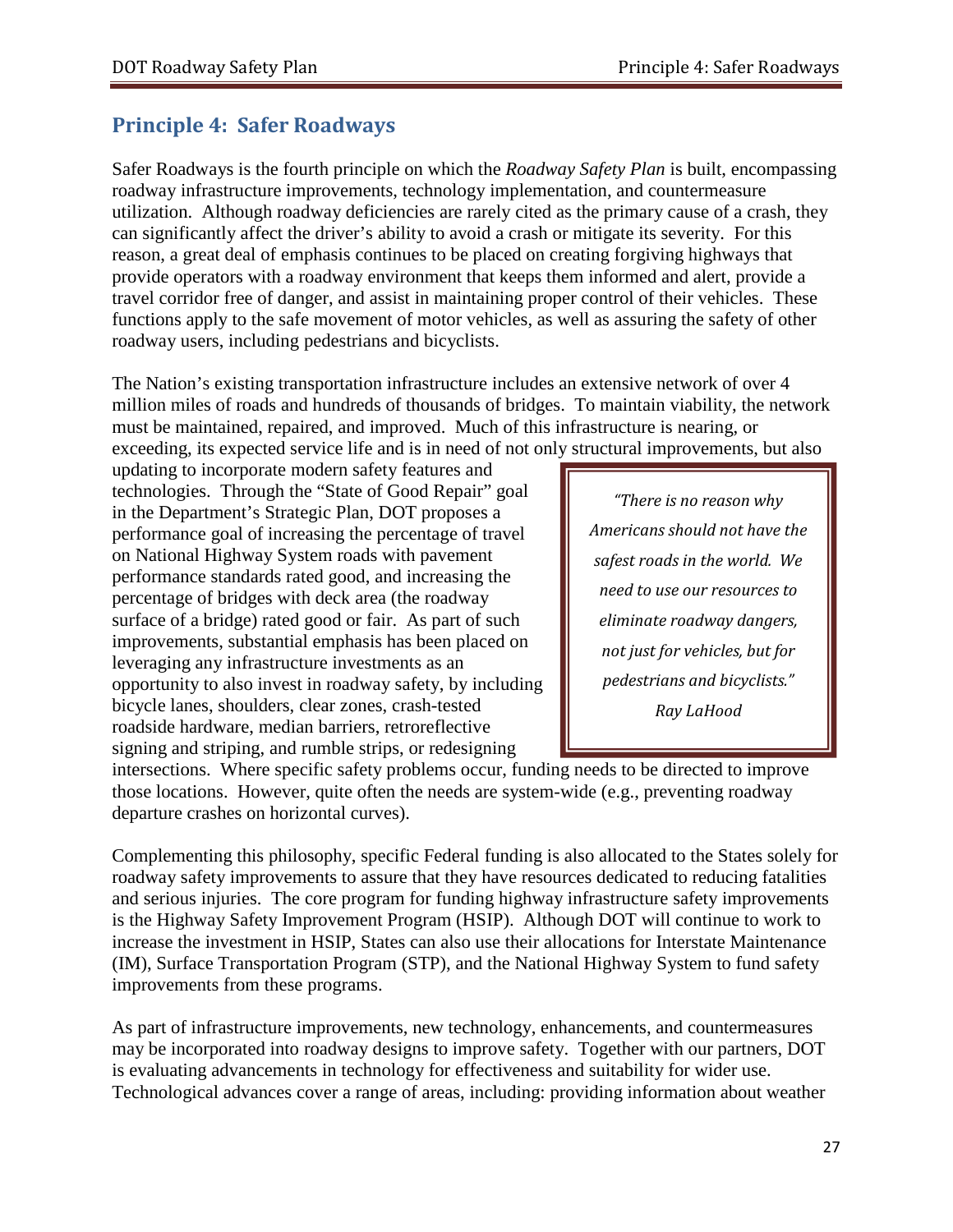conditions; detecting and avoiding potential crossing-path crashes at intersections; integrating management across modes in a single corridor; providing information on changed or expected conditions due to work zones; providing public emergency communications following a crash; and integrating infrastructure, vehicle, and passengers' wireless devices to provide continuous real-time connectivity to all system users. Pedestrian safety systems not only adjust traffic signal timing to provide an appropriate "walk" phase (e.g., countdown signals and audible messages for the visually impaired), but can also activate in-pavement lighting or roadside warning messages to alert drivers of pedestrian presence. Roadway enhancements that assist users include brighter pavement markings and signs, shoulder rumble strips, raised medians, raised/lighted crosswalks, and pedestrian overpasses.

DOT also encourages the appropriate use of proven countermeasures in roadway design. Countermeasures currently in use include rumble strips and rumble stripes, median barriers, the safety edge, roundabouts, left and right turn lanes at stop-controlled intersections, yellow change intervals, medians and pedestrian refuge areas in urban and suburban areas, and walkways. The widespread deployment of low-cost countermeasures has been shown to have positive safety benefits.

### **Strategies for Change**

The principle of Safer Roadways emphasizes two primary strategies for change: strengthen the roadway safety program, and expand the use of new technologies and countermeasures for safer roadways. Each of these strategies is described further below.

#### **Strengthen the Roadway Safety Program**

The State DOTs, counties, local agencies and authorities, and other owners are responsible for designing, developing, and maintaining the expansive roadway system throughout the Nation. The physical roadways have a significant impact on safety outcomes for roadway users. From rural to urban roads, freeways to scenic byways, the United States needs to improve its roads. *These improvements are essential to the safety of roadway travel and once they are in place they will help save lives for many years to come.* Therefore, safety should be integrated into all phases of the roadway lifecycle, including the design, development, and maintenance/repair phases. To attain this integration requires resources for improving infrastructure and facilitating greater local community participation and collaboration in the roadway safety program. Particular attention needs to be paid to rural roads where a disproportionate number of fatal crashes occur. Based on the 2009 Fatality Analysis Reporting System (FARS data), of the atrisk groups (see earlier Table 1), rural roads had the highest percentage of fatalities (57.0%). While, in general, rural roadways have the greatest problems, the owners of rural roads face the most significant limitations on awareness of options and access to funding for repair and improvements.

The HSIP provides much of the funding for roadway safety, yet some funding is not being used for the projects that need it most. For example, the Safe, Accountable, Flexible, Efficient Transportation Equity Act: A Legacy for Users (SAFETEA-LU) allows States to allocate up to 50 percent of their HSIP funds to non-safety-related projects. Additionally, eligibility requirements and related issues can place limitations on access to funds. DOT encourages greater adoption of the Highway Safety Manual (HSM) and development of more sophisticated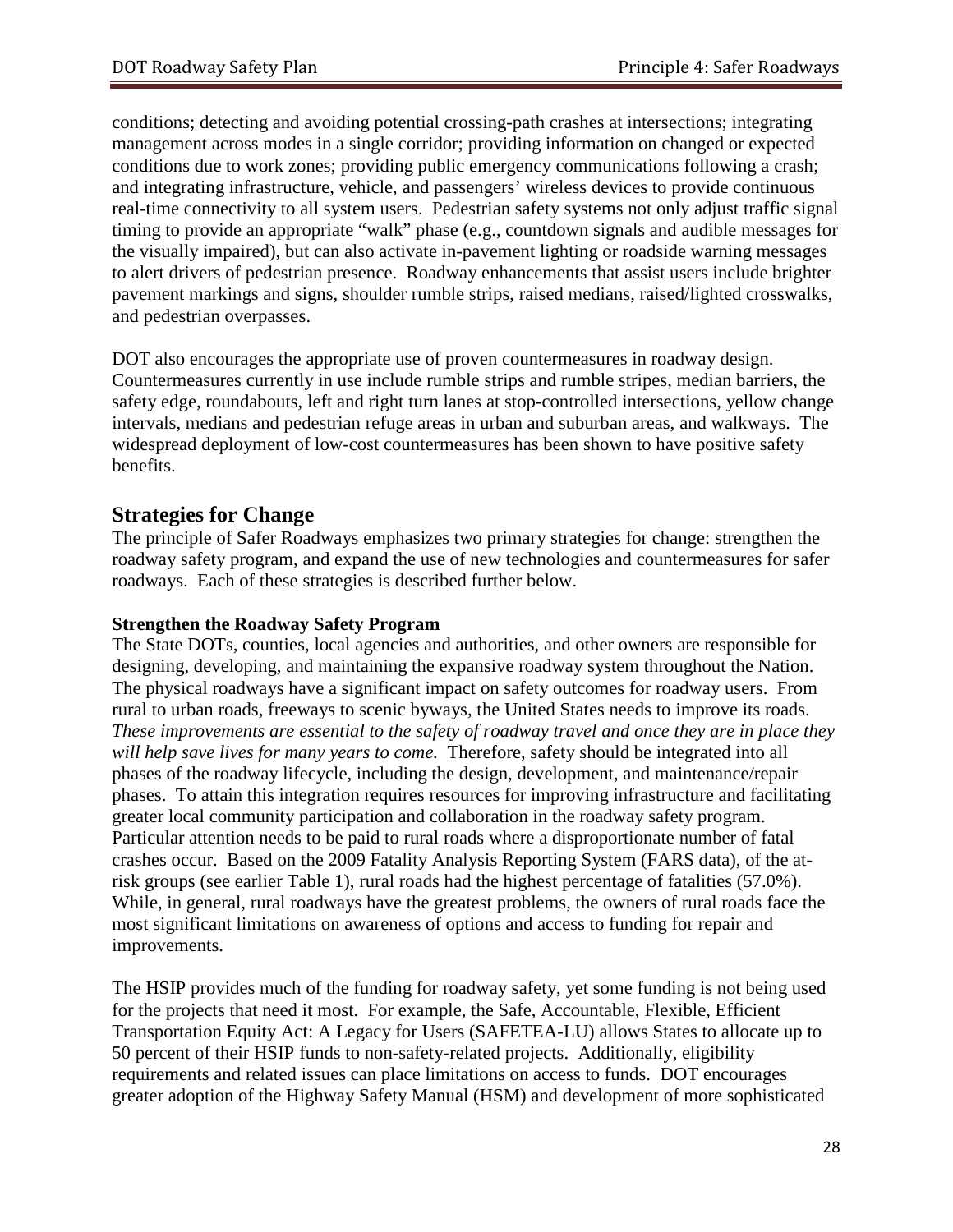analysis tools for systemic improvements to provide better information to determine the best course of action to take with limited safety funds to save the most lives. This type of data-driven decisionmaking could also support developing the political will needed to spend the funding on safety-related projects rather than diverting the funds for non-safety-related projects.

#### **Expand the Use of New Technologies and Countermeasures for Safer Roadways**

It is imperative that DOT continue to research available technologies and countermeasures for safer roadways and support their use. DOT intends to advance a systematic program of data coordination to improve the collection and inventory of roadway elements; prioritize projects based on safety needs, resources, and options; advance projects of the greatest need; and evaluate effectiveness and benefits of safety programs.

There are many advances in technologies for safer roadways. DOT's ITS initiatives are an area for leveraging ITS applications to help reduce roadway hazards. The Department needs to examine these initiatives from a roadway safety perspective and integrate the best components of their programs:

- Develop and demonstrate an integrated surface transportation weather observing, forecasting, and data management system to provide information to all transportation system managers and users, to alleviate the effects of adverse weather on the roadway system, such as the *Clarus* Initiative.
- Integrate infrastructure and vehicle based technologies to detect and avoid potential crossing-path crashes at intersections, such as the Cooperative Intersection Collision Avoidance System (CICAS).
- Improve operations by integrating transportation management across modes in a single corridor.
- Improve public emergency communications in a mobile, wireless society, leading to greater safety on our roadways and facilitating the effective evacuation of disabled citizens in national emergencies, such as Next Generation 9-1-1.
- Expand the V2V and V2I Communications programs for safety, which together will integrate the infrastructure, the vehicle, and passengers' wireless devices to provide continuous real-time connectivity to all system users.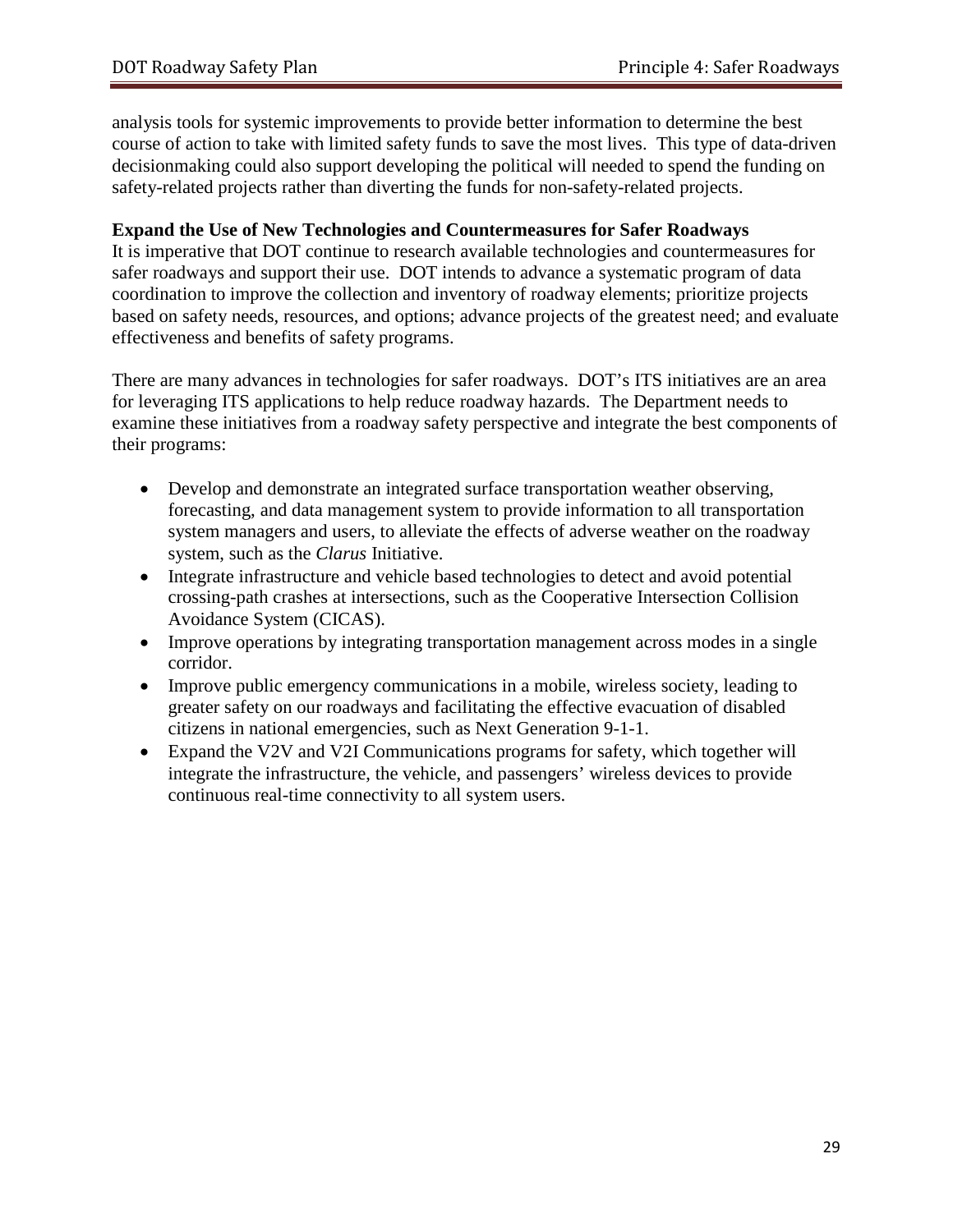

**Figure 4: Illustration of Sample ITS Technologies**

As part of the speed management program, DOT is considering variable speed limits (VSL) and automated speed enforcement (ASE). VSLs are speed limits that change based on road, traffic, and weather conditions. VSLs offer considerable promise in restoring the credibility of speed limits and improving safety by restricting speeds during adverse conditions. DOT along with partners are carrying out field tests to implement and analyze the effectiveness of VSLs in roadway work zones. Several European countries have used VSLs and ASE with considerable success. A review of 13 international evaluations of automated speed camera enforcement systems and 7 evaluations of automated red light camera systems indicates generally positive effects from these systems; however, at times the public pushes back against their implementation. DOT can respond by further promoting public awareness, understanding, and acceptance of technology.

DOT encourages the use of additional methods for decreasing the incidence of crashes and mitigating their severity, such as:

- Increasing the wide-scale installation of shoulder and centerline rumble strips to alert drivers that they are leaving the driving lane;
- Increasing the use of cable barrier systems on highway segments to reduce the severity of median encroachments, head on collisions, and run-off-the-road crashes and to protect vehicles from roadside hazards such as canals;
- Converting a significant number of intersections to roundabouts;
- Employing the concept of the "self explaining" roadway, where the appropriate speed is obvious from the features of the roadway;
- Increasing the use of ITS devices such as Transportation/Traffic Management Centers, dynamic message signs, and 511 systems to provide warning information on crashes to roadway users to reduce the potential for secondary crashes;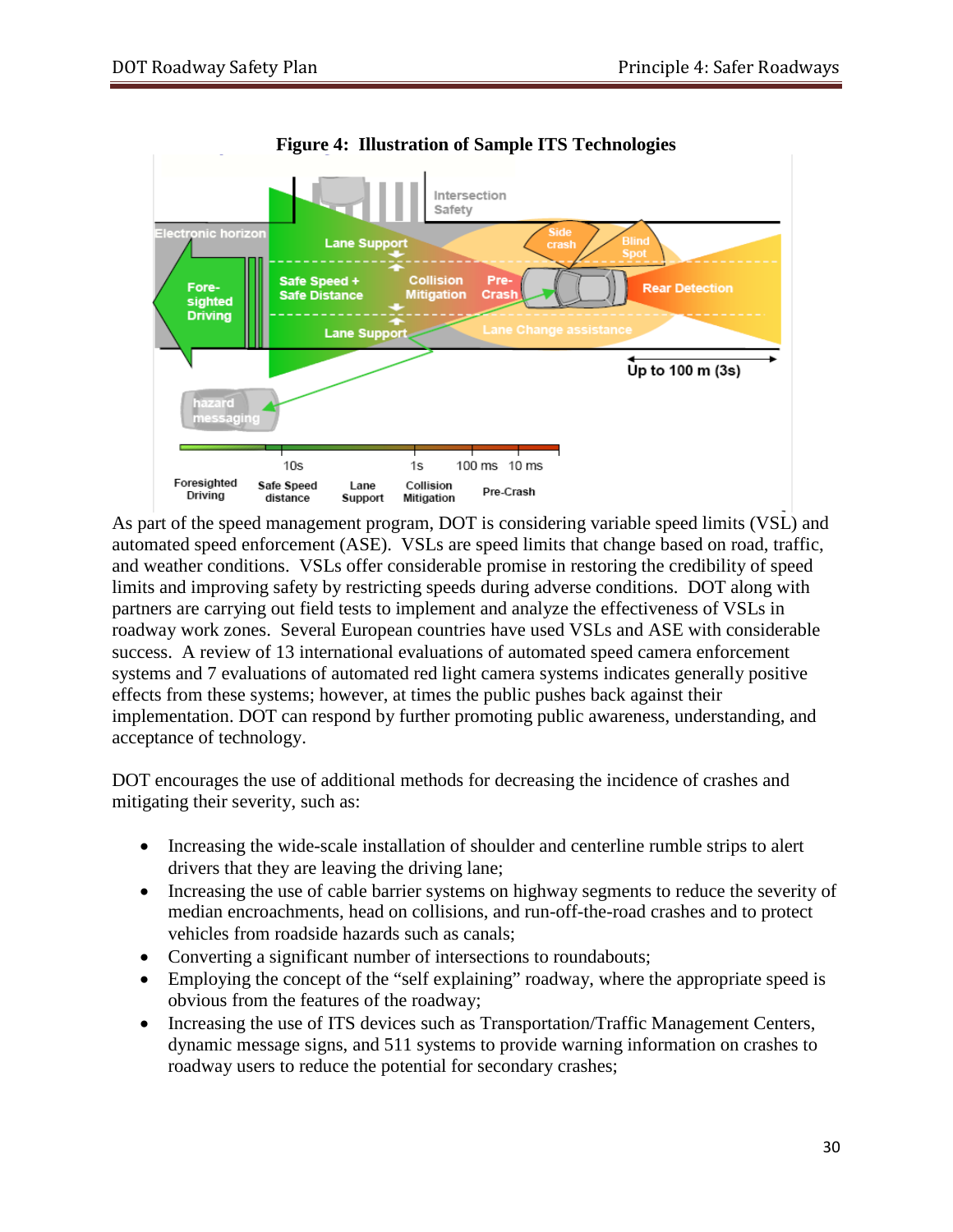- Increasing the use of Traffic Incident Management (TIM) to provide faster clearance of crashes from roadways to reduce the potential for secondary crashes and increase emergency responder safety; and
- Improving emergency medical service infrastructure and effectiveness, particularly in rural communities.

By implementing advanced technologies and countermeasures, DOT continues to evaluate the feasibility of these methods and to promote the use of those that have the greatest impact on safety.

# **The Way Forward**

The principle of Safer Roadways involves elements of the roadway infrastructure, including roadway design, equipment, speed management, and related research and technology. To strengthen the roadway safety program and expand the use of new technologies and countermeasures for safer roadways, DOT will pursue the following actions:

#### **Expand the Resources Available to Improve Roadway Safety**

State Strategic Highway Safety Plans should identify the requirements associated with safer roadways and use performance measures to ensure that results are achieved. DOT will pursue additional investment for research for improved roadway safety and implement technology that is deemed effective in reducing the incidence and severity of crashes. The Department needs to develop a better capability for predicting the impact that countermeasures have on safety, which could result in greater adoption of proven countermeasures.

#### **Increase the Use of Reliable Roadway Safety Data and Risk Analysis to Guide Safety Investment Decisions**

DOT will continue to support stakeholders' and partners' use of existing data and analysis programs to advance roadway safety decisionmaking. The Department also envisions a new program, the Highway Safety Data Improvement Program, to develop base maps of every public road and collect roadway data. This effort will align with the FHWA's Highway Performance Monitoring System program and the Transportation for the Nation initiative, both of which require such base maps. It is also very important that States have a reliable crash data system to enable them to identify safety problems and opportunities on all public roads. Each State's Strategic Highway Safety Plan process must analyze and consider this data. Reliable data and risk analysis should drive investment decisions by States and localities, working through their MPOs in urbanized areas, to ensure that safety improvements are implemented where they are needed the most. This information also has the potential to assist in the emergency response arena.

#### **Increase Research and Analysis of Advanced Roadway Safety Technologies**

DOT will continue to invest in research for improved roadway safety infrastructure and increase awareness of best practices in roadway safety improvements. V2V and V2I Communications programs focus on roadway safety and must be integrated into the appropriate portions of action plans flowing from the *Roadway Safety Plan*. The ITS Management Council and the ITS Strategic Planning Group will continue to have relevant safety personnel present at discussions focused on safer roadways and related research.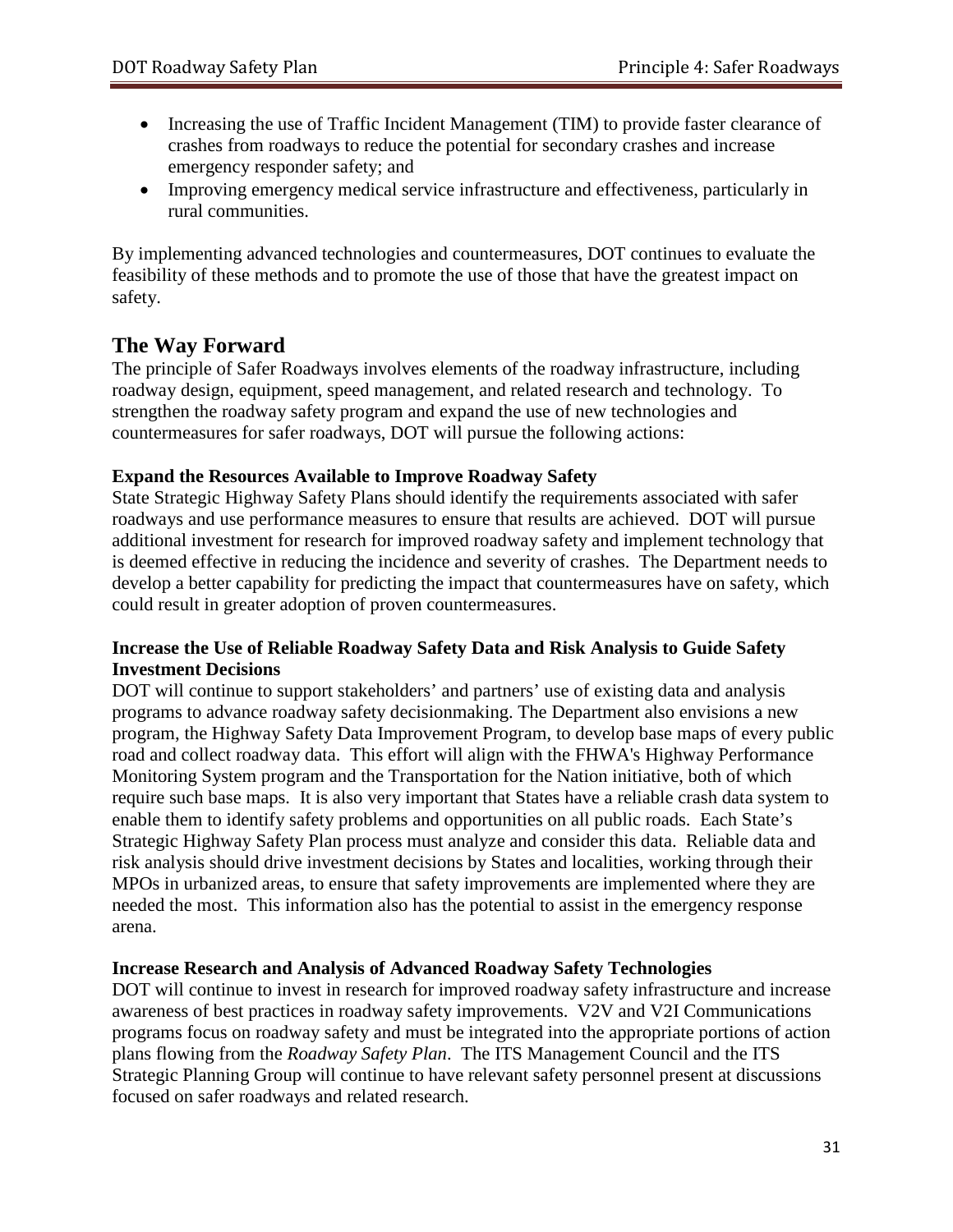#### **Conduct Public Outreach Campaigns to Change Attitudes about Roadway Safety**

To promote safer roadways, DOT will conduct outreach to change public attitudes toward the annual cost in lives, property, and production from roadway crashes. This includes promoting public outreach campaigns that are strong, results oriented, data-driven, and consistent. The Department will learn from and build upon existing outreach efforts to expand public awareness of, and demand for, proven technology such as rumble strips, roundabouts, and lighting. Public outreach is particularly critical if a decision is made to use VSL, ASE, and vehicle sensors that transmit information to other vehicles or to infrastructure because some perceive that this information transfer impinges upon individual privacy rights.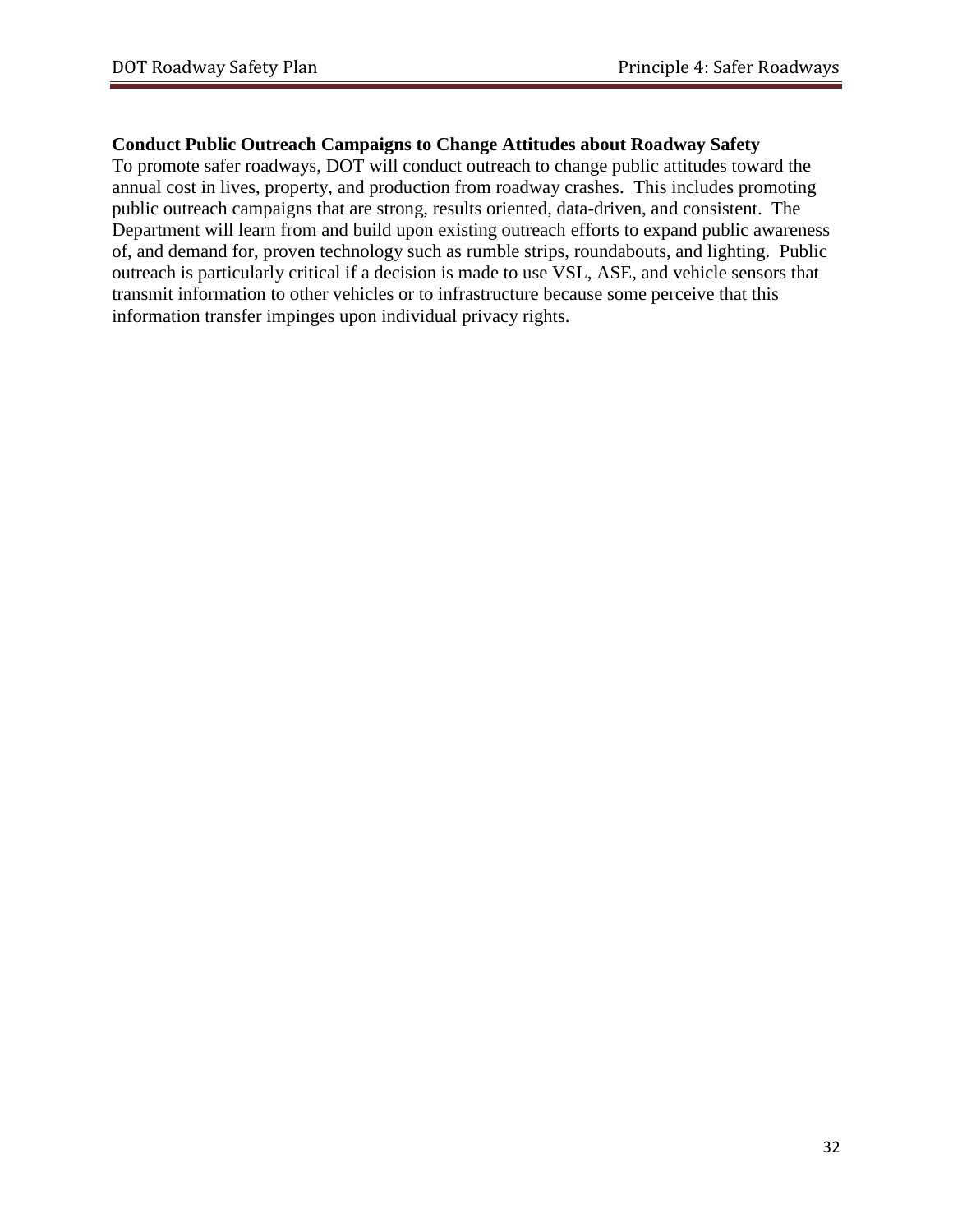# <span id="page-34-0"></span>**Principle 5: Empower Communities**

Because one size does not fit all when considering transportation programs, Empower Communities is the fifth principle of the *Roadway Safety Plan.* Over time, communities adapted transportation networks to their local economic and demographic environments, resulting in disparities across communities. An analysis of safety concerns might show that one community may need to focus more on impaired driving, while another may require greater emphasis on improving emergency response capability. To utilize resources and investments most effectively, each community needs to develop a comprehensive, data-driven roadway safety plan that allows State and local agencies the flexibility to effectively tailor safety countermeasures to the local issues.

In particular, individual communities need to consider their emerging needs and demographic factors including:

- Population growth and income level;
- Age distribution and the percentage of disabled population;
- Ethnic mix and associated cultural norms with respect to transportation;
- Urban/rural character of community;
- Travel patterns within the community (e.g., population that buys online, short versus long trips, willingness to use alternative forms of transportation);
- Commercial activity, both local and interstate;
- Number, location, and state of roadways, and pedestrian and bicycle facilities;
- Availability of public transit; and
- Accessibility of all transportation facilities.

As attitudes change regarding alternative mobility options, transportation planning, programs, and investments will more often need to consider the safe use of roadways by pedestrians, joggers, bicyclists, motorcyclists, golf carts, scooters, other low-speed vehicles, and users of novel means of transportation.

### **Strategies for Change**

The principle of empowering communities emphasizes three primary strategies for change: enhance participation and flexibility in the safety planning process, create greater access to safety resources for all communities, and advance safety in livable communities for all road users. Each of these strategies is described further below.

#### **Enhance Participation and Flexibility in the Safety Planning Process**

One of the greatest strengths of the highway safety program is the focus on comprehensive datadriven planning. SAFETEA-LU emphasizes this approach by requiring every State to develop a strategic highway safety plan. That plan should serve as a roadmap for all roadway safety initiatives, across jurisdictions and disciplines. The process is intended to be inclusive of stakeholders, including local governments and traffic enforcement officials, regional and metropolitan transportation planning organizations, and other necessary entities. Recognizing its value, DOT encourages States to tie the use of Federal safety money to that planning process.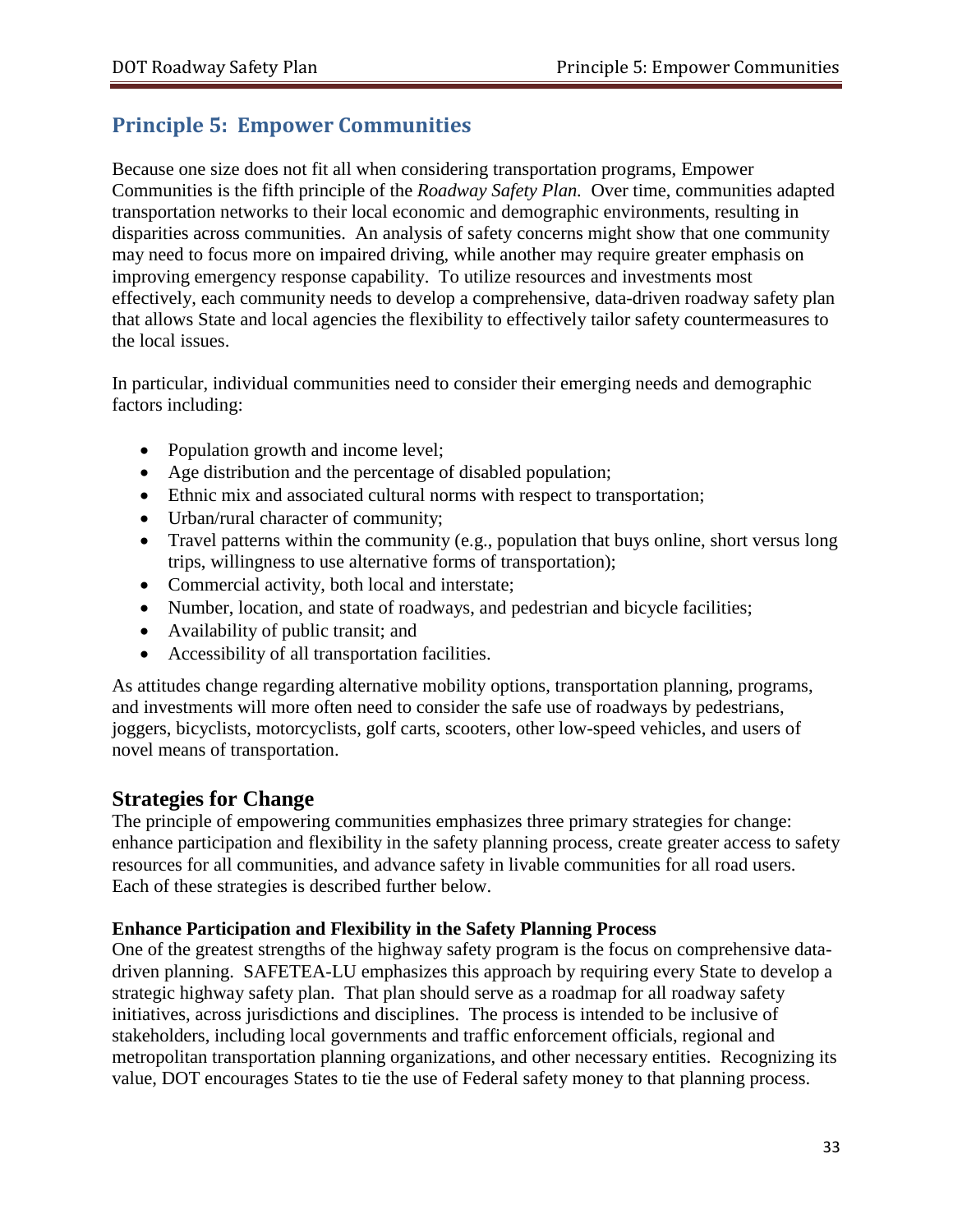Currently, States are required to respond to separate DOT requests for modal safety and infrastructure plans. DOT could improve the process using a coordinated safety-planning approach. Communities report frustration with the perceived level of responsiveness to regional, local, and citizen concerns and the needless complexity, rigidity, and stove-piping of Federal and State transportation programs. This is felt particularly as communities increasingly want to pursue multi-modal and holistic solutions to their transportation needs, including transportation safety planning. DOT will promote collaboration among all levels of government and local citizens to determine the priority for addressing roadway safety needs and provide greater flexibility in achieving those priorities.

DOT will work with States, MPOs, local, and tribal communities to ensure that safety strategic plans are coordinated, consolidated State planning documents that will provide rational tools communities can use to drive effective investment in the transportation network. As an example, communities may see strategies that move more travelers to transit as a means to both improve mobility and safety. Moving away from the traditional stove-piped relationships among agencies and building stronger partnerships will enhance highway safety.

#### **Create Greater Access to Safety Resources for All Communities**

One challenge that State and local governments face is the need to apply for and implement a myriad of Federal safety grant programs. Many of these grant programs were created to address specific safety needs, which results in limiting the flexibility of communities to direct safety resources where they are most needed. DOT has heard from State, local, and county officials that greater flexibility should be provided in the use of these funds.

DOT intends to streamline safety grant program processes, making it easier for communities to access these funds and put them to work faster to reduce fatalities and serious injuries. The Department may be able to administratively reduce the complexity of some of these programs. However, consolidating programs or expanding eligibility criteria would require legislative action. With these changes, DOT envisions that more of the communities' efforts can be applied to solving problems than to administering these Federal grants.

The Nation cannot fully address our roadway safety problems without the direct support of local governments. In many States it has been a challenge to give local government entities greater access to these funds. Working with the States, DOT hopes to lift the barriers that prevent local safety issues from being addressed.

#### **Advance Safety in Livable Communities for All Road Users**

DOT is concerned about the safety of all road users and will assist in fostering the development of mobility options in livable communities, which will allow for greater reliance on walking, bicycling, and public transit. With an expected increase in the older adult population and an associated increase in cognitive disorders such as Alzheimer's disease, DOT will develop research to assist communities in making decisions that not only increase mobility for those citizens, but also mitigate risk to transportation system users. Transportation planning and infrastructure project design will incorporate a design philosophy that includes safety countermeasures appropriate to the environment.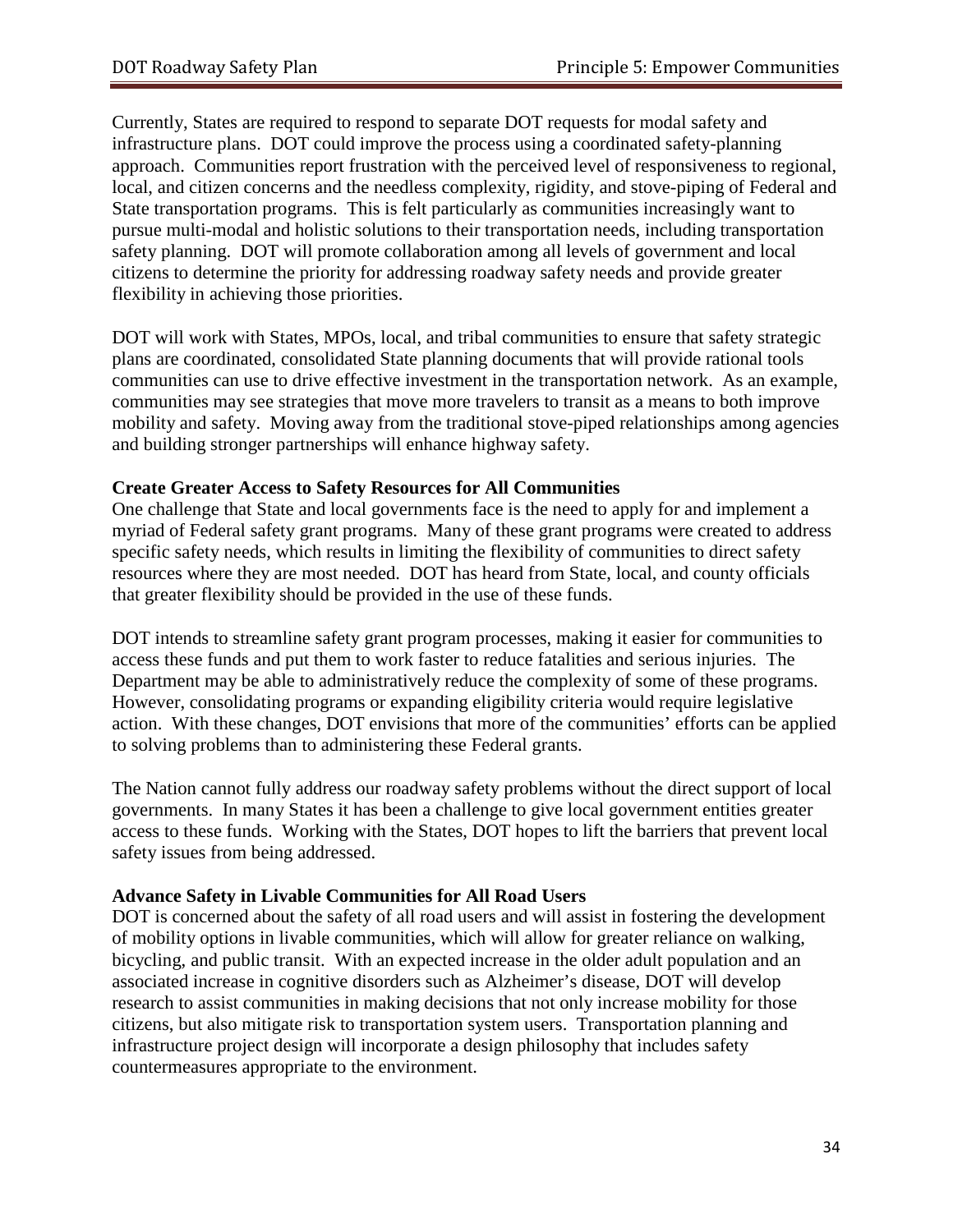Consistent with past efforts, DOT will compile information and provide technical assistance, training, and best practices to Federal, State, local, and tribal governments and MPOs to advance non-motorized projects and consider the accommodation of all users (e.g., pedestrians, bicyclists, public transit users, children, older adults, persons with disabilities, drivers, and motorcyclists) in planning and developing mobility-enhancing projects.

In addition, DOT will assess best practices for implementing a "complete streets" philosophy, which will provide additional information on its feasibility. Subsequently, DOT will issue guidance on implementing design policies that accommodate all users.

*"Safety starts in our own homes and our own communities. We want to give our States and communities the resources to improve safety, as well as the flexibility to use those resources where they can do the most good." Ray LaHood*

# **The Way Forward**

The principle to Empower Communities involves giving localities greater flexibility to determine which projects are the most important and providing funding. To enhance participation and flexibility in the safety planning process, create greater access to safety resources for all communities, and advance safety in livable communities for all road users, DOT will pursue the following actions:

#### **Increase Flexibility to Use Federal Funds for More Localized Safety Projects**

Smaller, localized safety projects need Federal funding and DOT will identify strategies to more effectively use Federal safety funds to address local government needs. DOT will streamline the requirements for small Federal safety projects to allow communities to obtain funds in a timely manner, support the development of regional or community safety plans, and implement the introduction of advanced safety technologies.

#### **Build Capacity of Communities to Make Better Safety Decisions**

DOT will partner with States, local, and tribal entities to develop tools for better safety decisions. To promote systematic improvement, DOT will assist these entities in integrating and applying those tools to evaluate and predict risk across the transportation system. The ability to identify risk helps determine the best use of funds.

#### **Raise Community Awareness of Roadway Safety Improvement Options**

There is a range of options for solving safety issues faced by a community. It is important for a community to consider its specific problems and determine the best option for addressing the issues. DOT will promote outreach to raise community awareness of options so that the relevant parties are sufficiently informed of research and technology, available funding alternatives, and grant processes.

To address safety issues, one approach is to use locally-based groups of highway safety advocates who are committed to solving roadway safety problems through a comprehensive,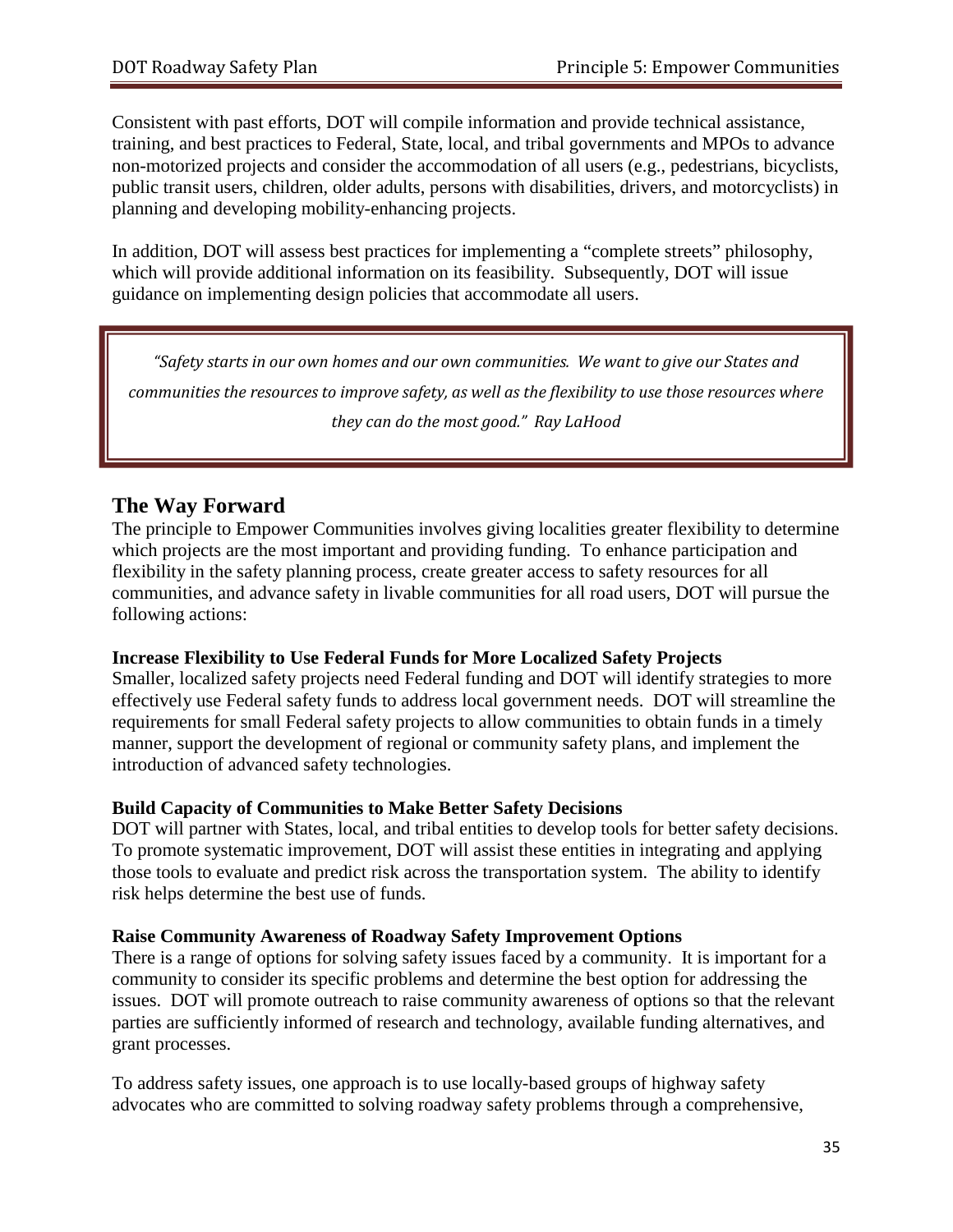multi-jurisdictional, multi-disciplinary approach. Florida, for example, uses Community Traffic Safety Teams (CTSTs) with members that include local, city, county, State, and occasionally Federal agencies, as well as private industry representatives and local citizens. Community boundaries are determined by the individuals comprising the team, and can include a city, an entire county, a portion of a county, multiple counties, or any other jurisdictional arrangement.

Similar efforts in other States bring together several agencies (State, county, city, and tribal), plus other groups and organizations, to work toward the common goal of improving roadway safety in their community. They integrate the four "E" disciplines that work in highway safety: engineering, education, enforcement, and emergency response. By working together with interested citizens and other traffic safety advocates within their communities, these groups help to solve local safety problems related to the driver, vehicle, and roadway.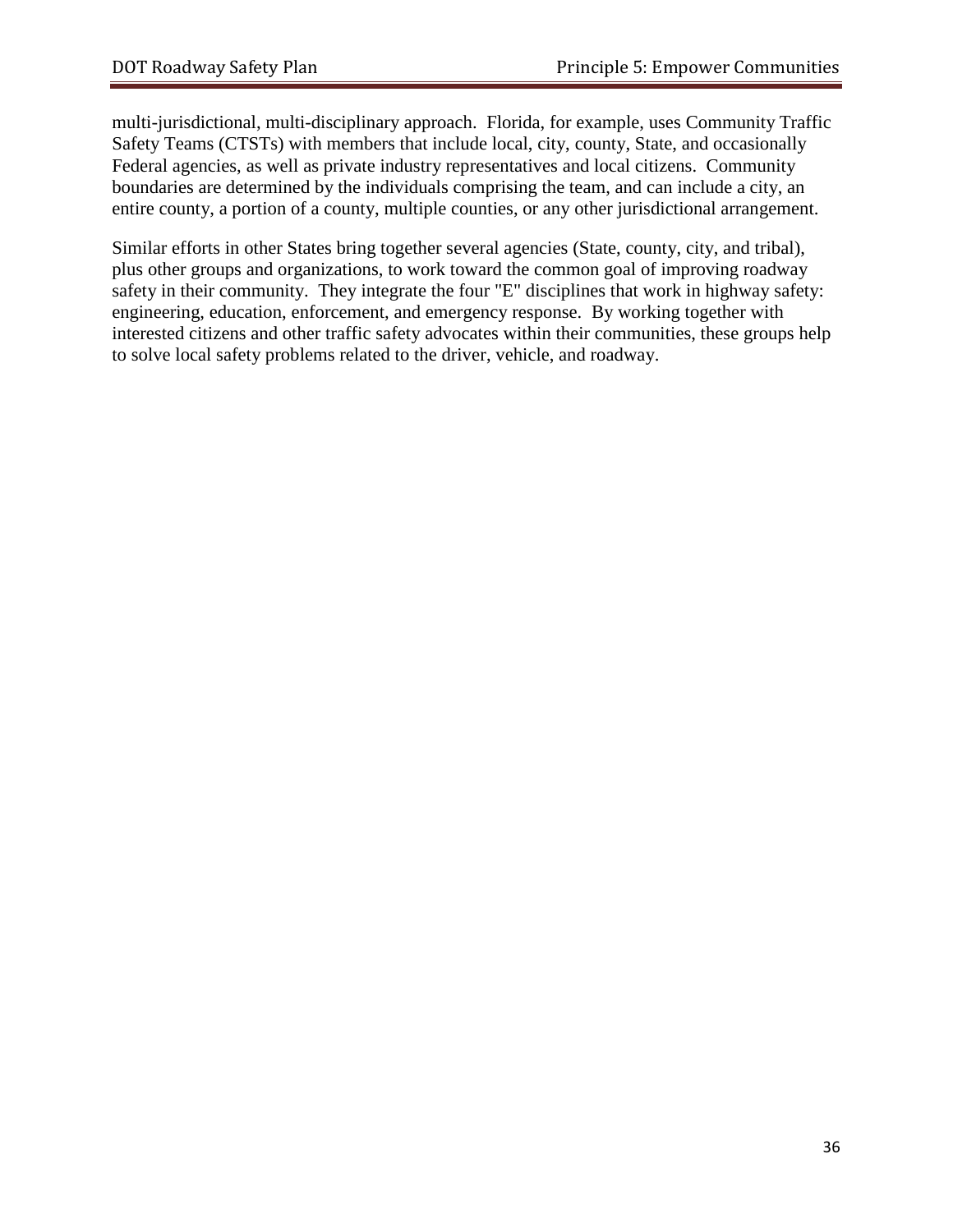# <span id="page-38-0"></span>**Principle 6: Accountability and Managing for Results**

Accountability and Managing for Results is the sixth principle on which the *Roadway Safety Plan* is built, recognizing that roadway safety depends on emphasizing outcome measures and establishing performance targets, backed up by sanctions and rewards. The complex initiatives for roadway safety frequently involve multiple stakeholders, time periods, and resources. Therefore, it is important to establish metrics, monitor performance, and tie funding to outcomes. DOT will ensure that the many stakeholders (including the States) involved in implementing safety projects are held accountable, which will support efficient and effective use of resources and achievement of program results. Ultimately, this will improve roadway safety. To bring about greater accountability and monitor performance more effectively, Congress enacted several laws that place additional requirements on Agencies. The Government Performance and Results Act (GPRA) of 1993 required Agencies to establish strategic plans, annual performance metrics, and regular reviews of their performance. In 2001, the Office of Management and Budget (OMB) established the Program Assessment Rating Tool (PART) and required all Federal agencies to review all of their programs over 4 years. OMB requires agencies to justify their budget requests in terms of the additional products and services they would deliver to the public.

To further improve the performance of the Federal Government, in June 2009, OMB launched its latest performance management strategy, "Use Performance Information to Lead, Learn, and Improve Outcomes through Setting High Priority Performance Goals (HPPG)." Agencies were asked to identify and commit to a limited number of HPPGs with high value to the public. At this time, DOT made reducing the highway fatality rate its top HPPG.

While DOT has taken additional steps to manage for results and improve accountability in roadway safety programs, more still needs to be done. In a report to Congress in March 2008, the Government Accountability Office (GAO) noted, "Federal funding for transportation has increased significantly in recent years, but because spending is not explicitly linked to performance, it is difficult to assess the impact of these increases on the achievement of key goals."<sup>[6](#page-38-1)</sup>

In particular, DOT needs to establish better measures against which performance can be tracked and results tied to funding. In addition, the Department will expand the requirements for State accountability and support development of the mechanisms they use to respond to those standards. Creating greater accountability and managing for results in highway safety programs means changing how States plan, helping them improve their data collection and the use of that data, assisting them as they develop their performance management systems, and encouraging them to conduct regular program evaluations.

# **Strategies for Change**

The principle of Accountability and Managing for Results emphasizes four primary strategies for change. These include: improve safety data, analysis, and decisionmaking; integrate safety

<span id="page-38-1"></span> <sup>6</sup> U.S. Government Accountability Office**.** <sup>S</sup>*urface Transportation: Restructured Federal Approach Needed for More Focused, Performance-Based, and Sustainable Programs* [GAO-08-400.](http://www.gao.gov/new.items/d08400.pdf) Washington, DC: March 6, 2008. p.29.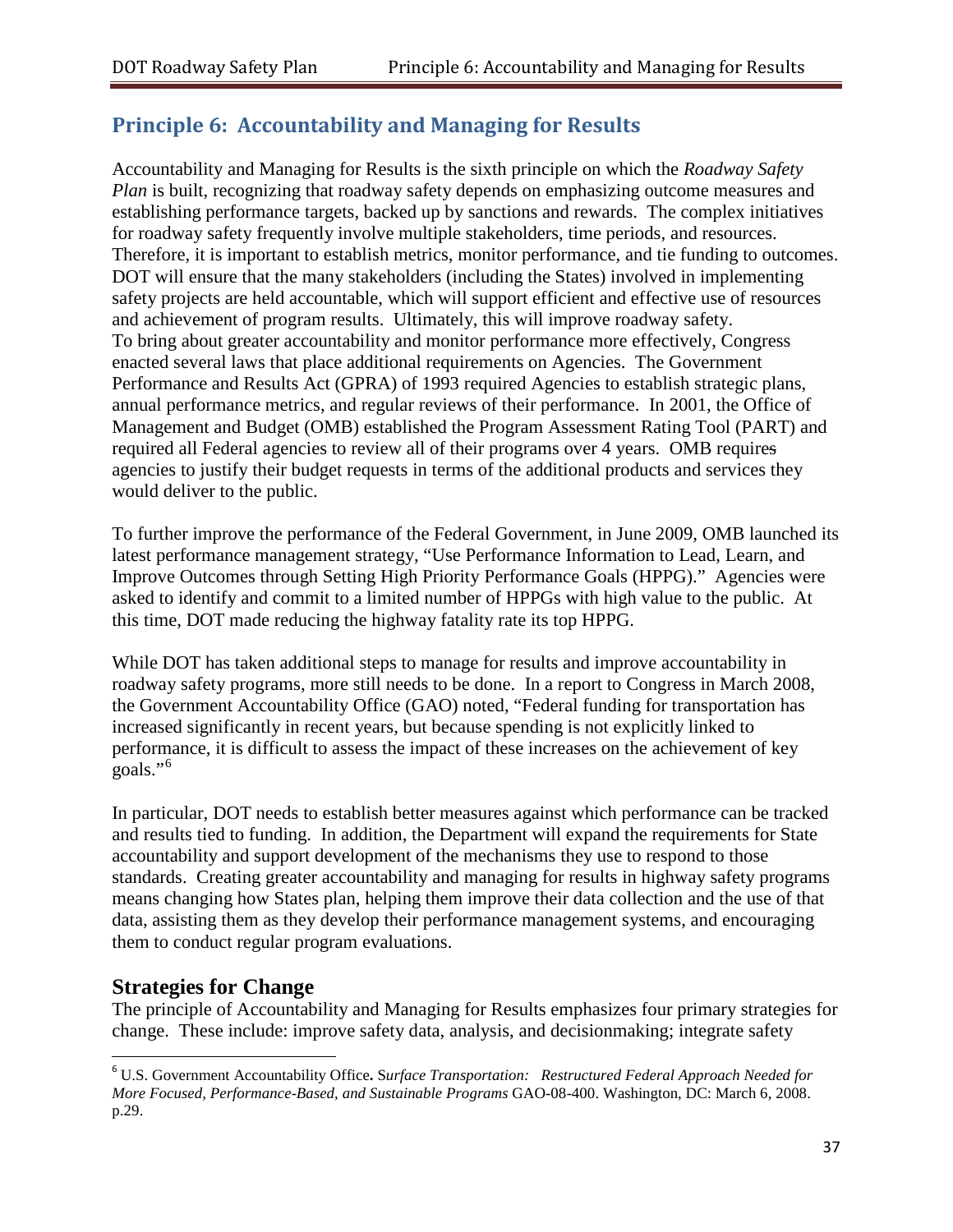planning processes; enhance performance management; and expand program evaluation. Each of these strategies is described further below.

#### **Improve Safety Data, Analysis, and Decision Making**

In order to identify appropriate safety issues and develop strategies to address them, it is critical that DOT work with the States to improve the quality, timeliness, and consistency of safety data and develop analysis and decisionmaking tools. The Department needs complete and accurate safety data from States. It is important for the States to take responsibility for this data collection because a substantial amount of the pertinent safety data is related to roadways that are part of the State system.

Since NHTSA began awarding Section 408 State Traffic Safety Information Improvement grants in 2006, States have made significant strides in the collection and use of highway traffic safety data. This typically consists of six categories of data: crashes, a roadway inventory, driver histories, vehicle registration, emergency medical services/injuries, and citation/adjudication

*"The only way we can make better decisions is with better data. States need to recognize that they have a responsibility for the traveling public in their State, regardless of who owns the roads. Crashes don't stop where the State roadway ends…nor does our obligation to the public." Ray LaHood*

information. By 2010, GAO found that 71 percent of States had high quality vehicle data systems.<sup>[7](#page-39-0)</sup> Sixty percent had quality data on licensed drivers and their driving history. Less than half of the States, however, had complete and accurate crash data; and even fewer had complete roadway data. This means that many States are unable to identify the precise locations of crashes and, therefore, of traffic safety problems.

DOT requested \$300 million for a new program, the Highway Safety Data Improvement Program, to fill this gap. States will use this funding to develop base maps of every public road in the State and to conduct roadway inventories. With these maps, States will be better positioned to know precisely where crashes occur and to analyze the infrastructure characteristics of the road that may contribute to crashes. With this information in hand, they will be able to apply more targeted and effective solutions at specific crash sites, as well as sites across the State that share similar characteristics.

Beyond targeting specific crash sites, better overall data would

allow DOT to quickly identify trends and match them to relevant strategies. For example, the recognition of a national trend in pedestrians being involved in accidents while under the influence may allow funding for proven strategies specifically targeted at solving that problem.

#### **Integrate Safety Planning Processes**

DOT will develop integrated planning processes that foster coordination across Federally-funded safety programs and lead to a single, roadway-safety strategic plan in each State. Funding should be targeted at specific goals and objectives in those strategic plans, and results should be tracked. Most highway funds are distributed through congressionally-mandated formulas, which

<span id="page-39-0"></span><sup>7</sup> U.S. Government Accountability Office. *Traffic Safety Data: State Data System Quality Varies and Limited Resources and Coordination Can Inhibit Further Progress* GAO-10-454. Washington, DC: April 15, 2010.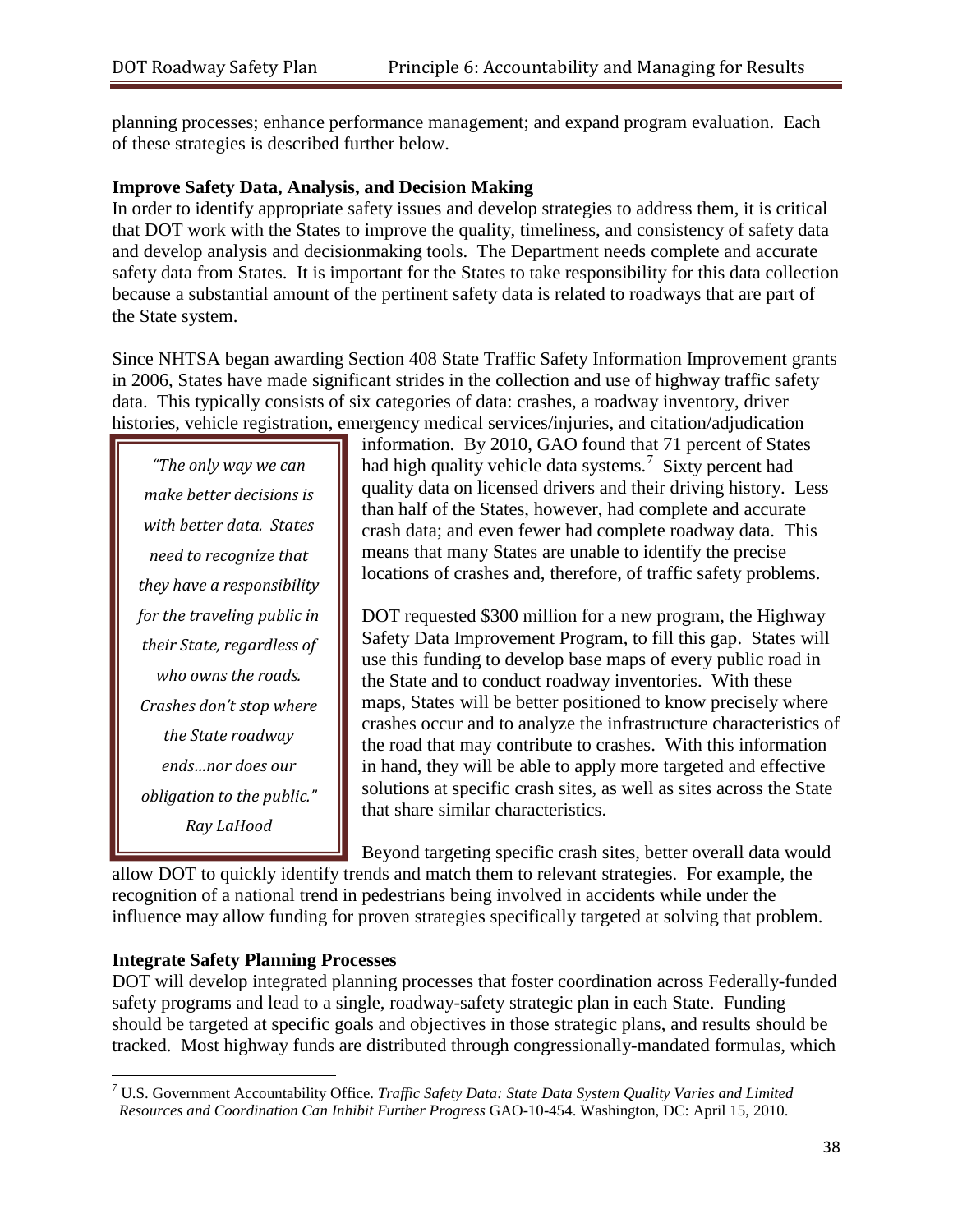GAO has found have only an indirect relationship to needs, performance, or outcomes.<sup>[8](#page-40-0)</sup> Formula grants have been the vehicle for distributing surface transportation funds for decades, and it is unlikely that will change. It is possible, however, to incorporate accountability mechanisms into grant structures and regulation to strengthen the indirect connection between funding and needs. To help address this, State planning processes should be better integrated. To achieve greater coordination at the State level, each State should establish a highway safety coordinating committee that will draw its membership from a cross-section of agencies responsible for aspects of public safety, provide a forum for discussion of highway safety issues, and have the authority to create a single State Strategic Highway Safety Plan. Ultimately States would be encouraged to make a stronger tie between their strategic safety plan and their decisions on the best use of resources to make safety improvements.

#### **Enhance Performance Management**

DOT will enhance performance management for roadway safety programs. Performance management is the process of using data and other information to set programmatic goals, track progress, determine program effectiveness, identify problems, determine solutions, and record and evaluate results.

Some States have fully developed performance management systems, while others have only rudimentary processes. DOT proposes to expand requirements to strengthen States' accountability for performance measures, while providing them the flexibility to meet their unique roadway safety needs. For example, States are required to develop systematic methods for identifying and prioritizing their safety needs as a part of the development of their Strategic Highway Safety Plans. They may use tools such as the Highway Safety Manual, developed jointly by FHWA and the American Association of State Highway and Transportation Officials (AASHTO), and the AASHTO's *Safety Analyst*, a set of software tools that helps States identify preferred solutions to infrastructure-related traffic safety problems. States will track and report on progress in achieving performance targets. DOT will encourage development of a single annual performance report, comparing planned activity with actual activity.

To encourage achievement of results, the Department could give States the flexibility to transfer up to 50 percent of the safety funds to other, non-safety programs once they have met their performance targets. In cases where a State does not meet its performance targets, flexibility could be limited by requiring that the portion of a State's obligation authority that is equal to its safety apportionment be used for safety projects.

#### **Expand Program Evaluation**

DOT will increase program evaluations in its safety research, deployment, and operations to facilitate continuous process and program improvement. States will be able to use HSIP funds to conduct regular program evaluations. These program evaluations will measure the progress made against goals and objectives and analyze the impact of projects to determine what is working and what is not working.

<span id="page-40-0"></span> <sup>8</sup> U.S. Government Accountability Office**.** <sup>S</sup>*urface Transportation: Restructured Federal Approach Needed for More Focused, Performance-Based, and Sustainable Programs* [GAO-08-400.](http://www.gao.gov/new.items/d08400.pdf) Washington, DC: March 6, 2008, p.4.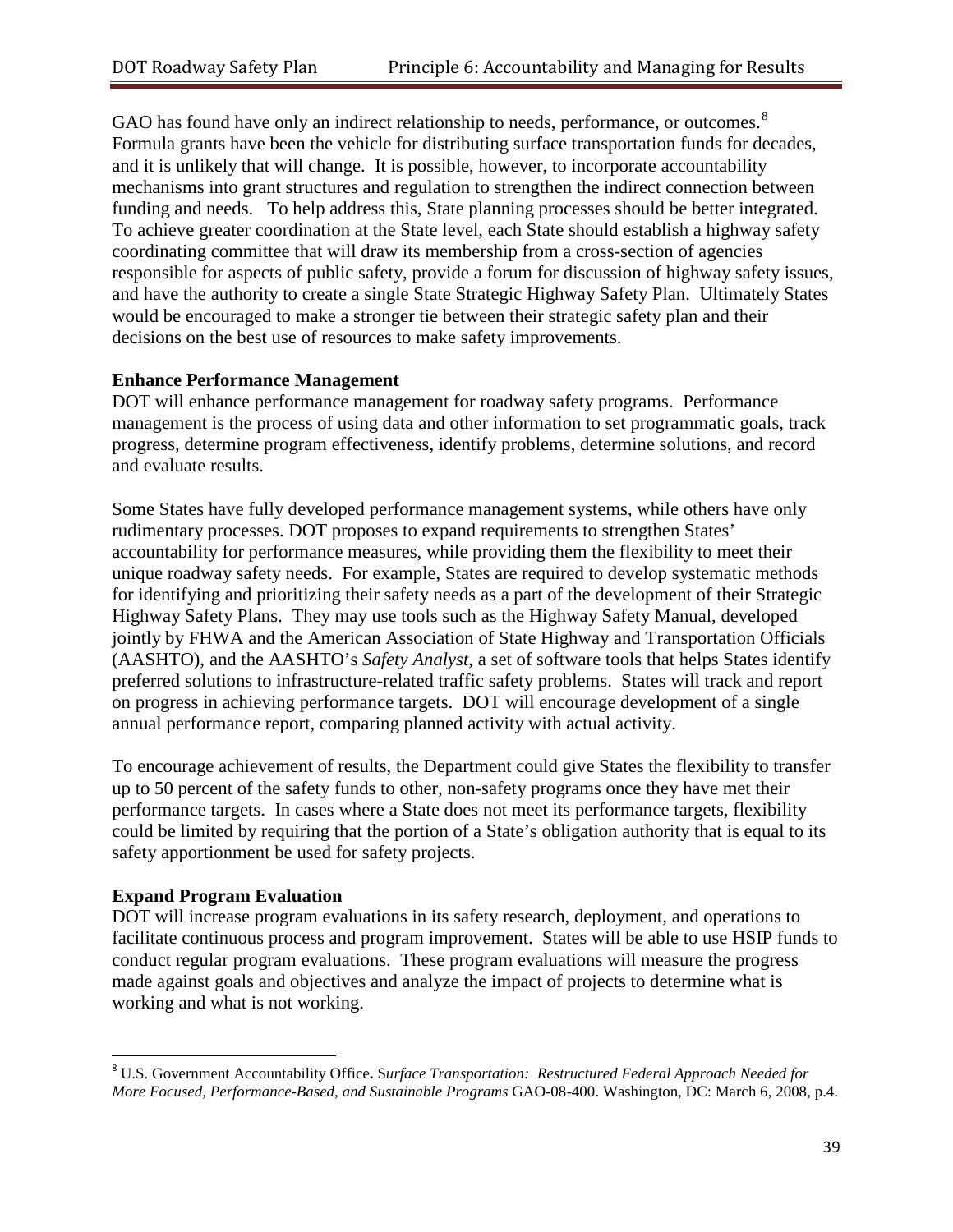### **The Way Forward**

The principle of accountability and managing for results involves establishing metrics, monitoring performance, and tying funding to outcomes. To improve safety data, analysis, and decisionmaking; integrate safety planning processes; enhance performance management; and expand program evaluation, DOT will pursue the following actions:

#### **Continue To Provide Leadership for Performance Measurement and Management**

DOT will continue to provide leadership for performance measurement and management. The Department needs to set appropriate standards for monitoring performance and addressing issues at the Agency level. In addition, it needs to work with States to help them establish better methods for performance measurement and management.

#### **Expand Program Authority and Funding for Data Improvement Programs**

The Department will continue efforts to expand data improvement programs and explore opportunities to create a cross-modal program to support data collection, analysis, and reporting. This entails examining the feasibility of a central source of transportation information, and, in support of this, expanding program authority and funding. The Department has requested additional funding for a new program, the Highway Safety Data Improvement Program, to fill this gap.

#### **Enhance the Links Between Data-Driven Safety Needs and Resources**

To ensure greater accountability from the States for the highway safety funds they receive, DOT will establish and further promote standards that link resources to data-driven safety needs. The FHWA, FMCSA, and NHTSA will jointly determine requirements for State strategic highway safety plans and annual safety investment plans.

#### **Develop Guidance on Topics Related to Accountability and Managing Results**

DOT will develop guidance on several topics: the requirements for Highway Safety Coordinating Committees, a single annual investment plan, and analytical methods for determining a State's safety needs. The guidance will be used to coordinate with States.

#### **Increase Monitoring of Progress against Performance Measures**

Through an open process, DOT has developed a national set of leading indicators that States use to measure safety progress. DOT will continue to provide technical assistance to the States to help them develop, make progress, and measure improvements in the State of safety in their jurisdiction.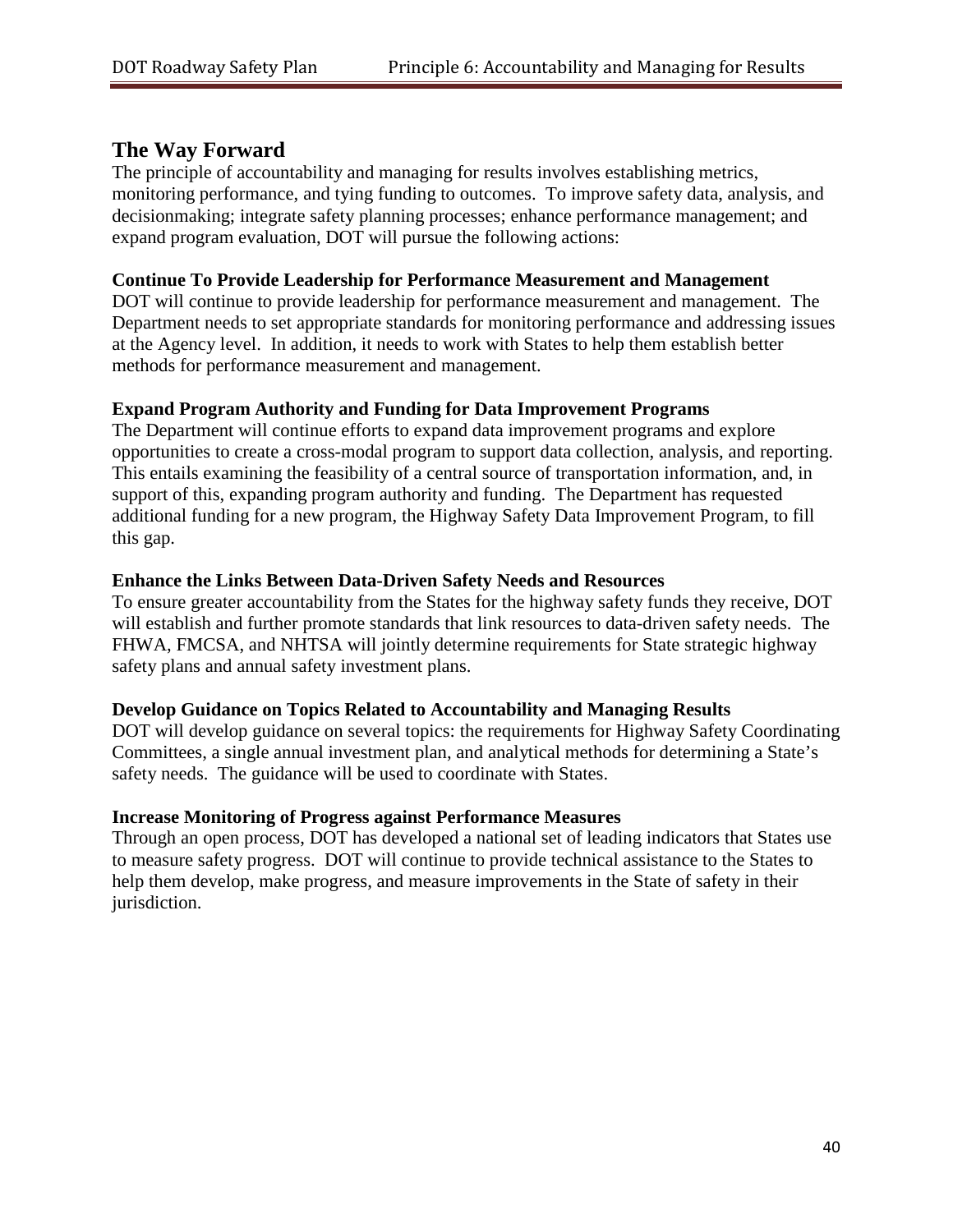# <span id="page-42-0"></span>**A Call to Action**

Deaths and serious injuries that occur on our Nation's roadways exact a devastating toll on the individuals and families involved, and the echoes of this devastation are felt throughout the economy and society as a whole. The Roadway Safety Plan has been crafted with the understanding that while a reduction in these terrible costs will require considerable time and tremendous effort, it is a goal worth pursuing. This vision is shared by every family member and friend who has lost a loved one in a roadway crash. For this reason, the Roadway Safety Plan is a call to action.

*"Americans should be outraged that over 30,000 people… friends, family members, children, colleagues…die each year on our Nation's roadways." Ray LaHood*

The most important opportunity to effect this change is through the upcoming authorization and the budget supporting that legislation. This is why a great deal of effort has already been expended on ensuring that the current administration's authorization and budget proposal fully align with and support this Plan. Included in the appendices to this Plan is a summary of the legislative initiatives that are being proposed to achieve this (Appendix B).

Although this Plan sets a framework for legislative changes, some actions can be taken within existing authorities. These should be viewed as opportunities for immediate action that can move forward prior to final action on the reauthorization legislation.

- **Integrate the Six Principles into Existing Programs:** The most obvious short-term opportunity that exists is that DOT can use the principles upon which the *Roadway Safety Plan* was built to refine implementation of existing programs. In many cases, this can be done through modifying current administrative processes or policy interpretation. The goal is to identify such opportunities and press forward with changes, even as legislation is under consideration.
- **Enhance Collaboration:** Virtually nothing in the *Roadway Safety Plan* can be put into action without the support and efforts of stakeholders. Therefore, as the first order of business in implementation, DOT will build understanding of the guiding principles and seek input on how these thoughts can be put into action. This effort reaches beyond the stakeholders that have traditionally been involved in roadway safety and engage the health, education, and business communities.
- **Build Institutional Connections:** One of the core elements highlighted in the *Roadway Safety Plan* is the need to build a stronger connection between roadway safety programs and the policies in DOT. These include those actions of FHWA, FMCSA, NHTSA, RITA, and other agencies that may have specific safety impacts. The Administrators and senior managers of FHWA, FMCSA, NHTSA, and RITA were personally involved in the development of the *Roadway Safety Plan*, and their continued involvement in its implementation will support its success. This regular involvement, through the DOT Safety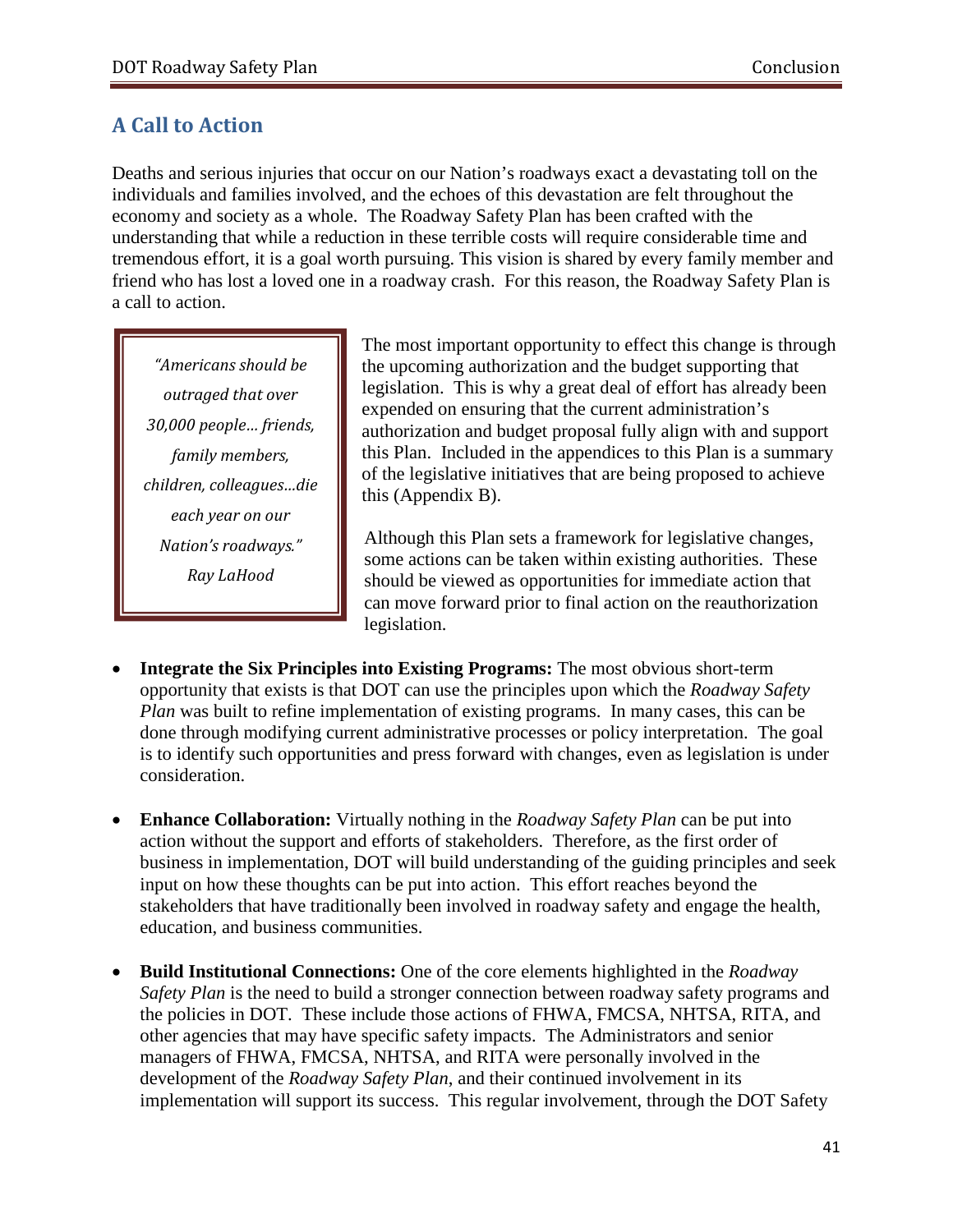.

Council or similar coordinating groups, will also ensure that key emerging policy issues are considered and addressed.

- **Integrated Roadway Safety Programs:** Although many strategies, programs, and activities appear in the individual Agency proposals, the Nation will benefit from cross-modal collaboration and coordination of the agencies' respective key safety initiatives consistent with the following overarching themes:
	- o Performance management and evaluation to establish an outcome-based approach to develop and achieve national roadway safety performance goals;
	- o Strategic planning to encourage development and implementation of coordinated roadway safety plans;
	- o Coordinating cross-modal safety data collection and analysis, for improved decisionmaking; and
	- o Grant streamlining to continue efforts to provide flexibility and simplification in the guidance and administration of programs.

Building the institutional framework for addressing these issues will strengthen the speed and effectiveness of the *Roadway Safety Plan's* implementation.

• **Performance Management and Accountability:** Prior to legislation, DOT will make a specific effort to strengthen the emphasis on performance, accountability, and evaluation. Through its performance management processes, the Department has mechanisms in place to provide the public with a summary of the activities undertaken in developing and implementing integrated motor vehicle and highway traffic safety programs.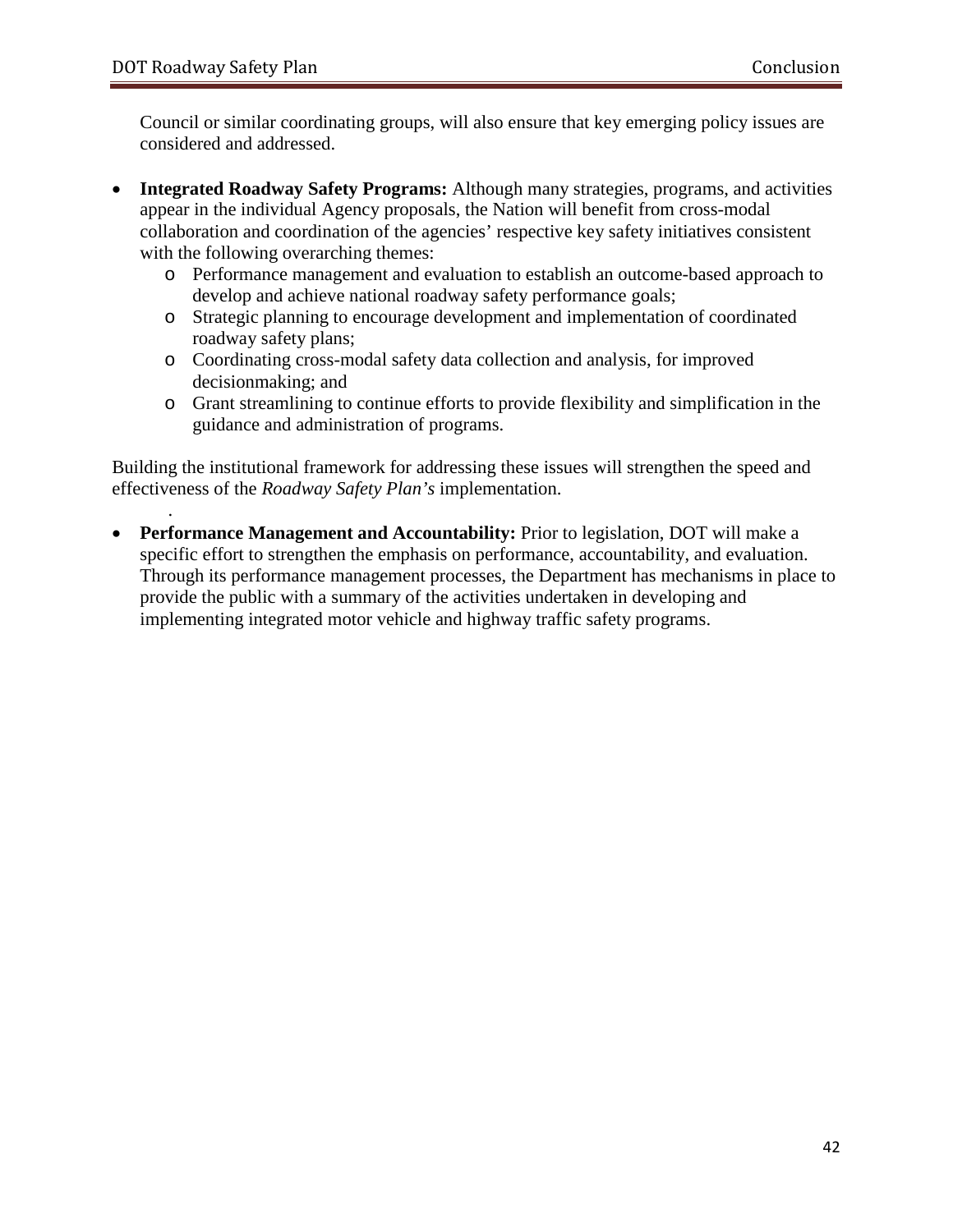# **Appendix A – Outline of Major Principles**  Outline of Major Principles for *Roadway Safety Plan*

# **Collaboration for Roadway Safety**

Suggested Talking Point: One death on our roadways is a tragedy; 100 deaths a day is an atrocity… we need to move toward ending injuries and deaths on our roadways. Americans should be outraged that over 30,000 people --friends, family members, children, colleagues --die each year on our Nation's roadways.

<span id="page-44-0"></span>

| <b>Emphasis Areas</b>                                                                                                                                                                                                                                                                                                                                                                                                                                                                                                                                                                                                                                                                                                                                                                                                                                                                                                                                                                                                                                                                                                                                                                                                                                        | <b>Possible Program Impact</b>                                                                                                                                                                                                                                                                                                                                                                                                                                                                                                                                                                                                                                                                                                                                                                                                                                                                                                                                                                                                                                                                                                                                                                                                                                                                                                                                           |
|--------------------------------------------------------------------------------------------------------------------------------------------------------------------------------------------------------------------------------------------------------------------------------------------------------------------------------------------------------------------------------------------------------------------------------------------------------------------------------------------------------------------------------------------------------------------------------------------------------------------------------------------------------------------------------------------------------------------------------------------------------------------------------------------------------------------------------------------------------------------------------------------------------------------------------------------------------------------------------------------------------------------------------------------------------------------------------------------------------------------------------------------------------------------------------------------------------------------------------------------------------------|--------------------------------------------------------------------------------------------------------------------------------------------------------------------------------------------------------------------------------------------------------------------------------------------------------------------------------------------------------------------------------------------------------------------------------------------------------------------------------------------------------------------------------------------------------------------------------------------------------------------------------------------------------------------------------------------------------------------------------------------------------------------------------------------------------------------------------------------------------------------------------------------------------------------------------------------------------------------------------------------------------------------------------------------------------------------------------------------------------------------------------------------------------------------------------------------------------------------------------------------------------------------------------------------------------------------------------------------------------------------------|
| Establish a National Roadway Safety Goal<br>Establish national targets for change<br>Foster a roadway safety culture which leads to changes in personal<br>$\bullet$<br>behaviors and generates public demand for safer transportation<br>Create a national strategy for bringing about these cultural changes<br>through collaboration and innovation<br>Seek White House and Congressional support in addressing roadway<br>safety issues<br>Identify opportunities to work with the media and entertainment<br>$\bullet$<br>industry reinforce these messages<br>Accelerate consumer acceptance and adoption of new, advanced safety<br>$\bullet$<br>technologies<br>Continue to expand our focus on roadway safety as a national health issue<br>Increase the focus on severe injuries and their long-term costs<br>Increase tie to HHS and the Surgeon General to address the problem<br>Collaborate with CDC and the EMS community to enhance our focus on<br>$\bullet$<br>crash-related injuries<br>Provide aggressive national leadership on roadway safety beyond USDOT<br>Develop coordinated programs with other Cabinet Departments (DOE,<br>DOJ, DOD)<br>Collaborate with external organizations to advance safety priorities and<br>strategies | Ensure that the Reauthorization establishes safety as a national<br>priority, and provides the necessary program authorities and<br>funding<br>Set performance and accountability standards and establish<br>authority to set performance targets<br>Integrate these requirements across the DOT safety programs<br>$\bullet$<br>Expand participation of health stakeholders and experts in<br>roadway safety programs<br>Include in State safety planning processes<br>Focus on operator fitness<br>$\bullet$<br>Explore ways to provide better connected vehicle telematics<br>$\bullet$<br>to identify potential injury type and severity for advance<br>notification of EMS personnel<br>Provide leadership in developing and advancing initiatives to<br>strengthen America's safety culture<br>Identify needed adjustments/changes in legislative authorities or<br>programs to advance this effort.<br>Enhance efforts to coordinate and focus programs directed at<br>critical roadway safety issues (distraction, operator fitness, at-<br>risk road-users) and draw national attention to the Nation's<br>safety problems<br>Establish partnerships to promote roadway safety programs<br>٠<br>through other Federal programs<br>Work with State judicial trainers to elevate the importance<br>٠<br>and uniformity of motor vehicle and CMV moving violations |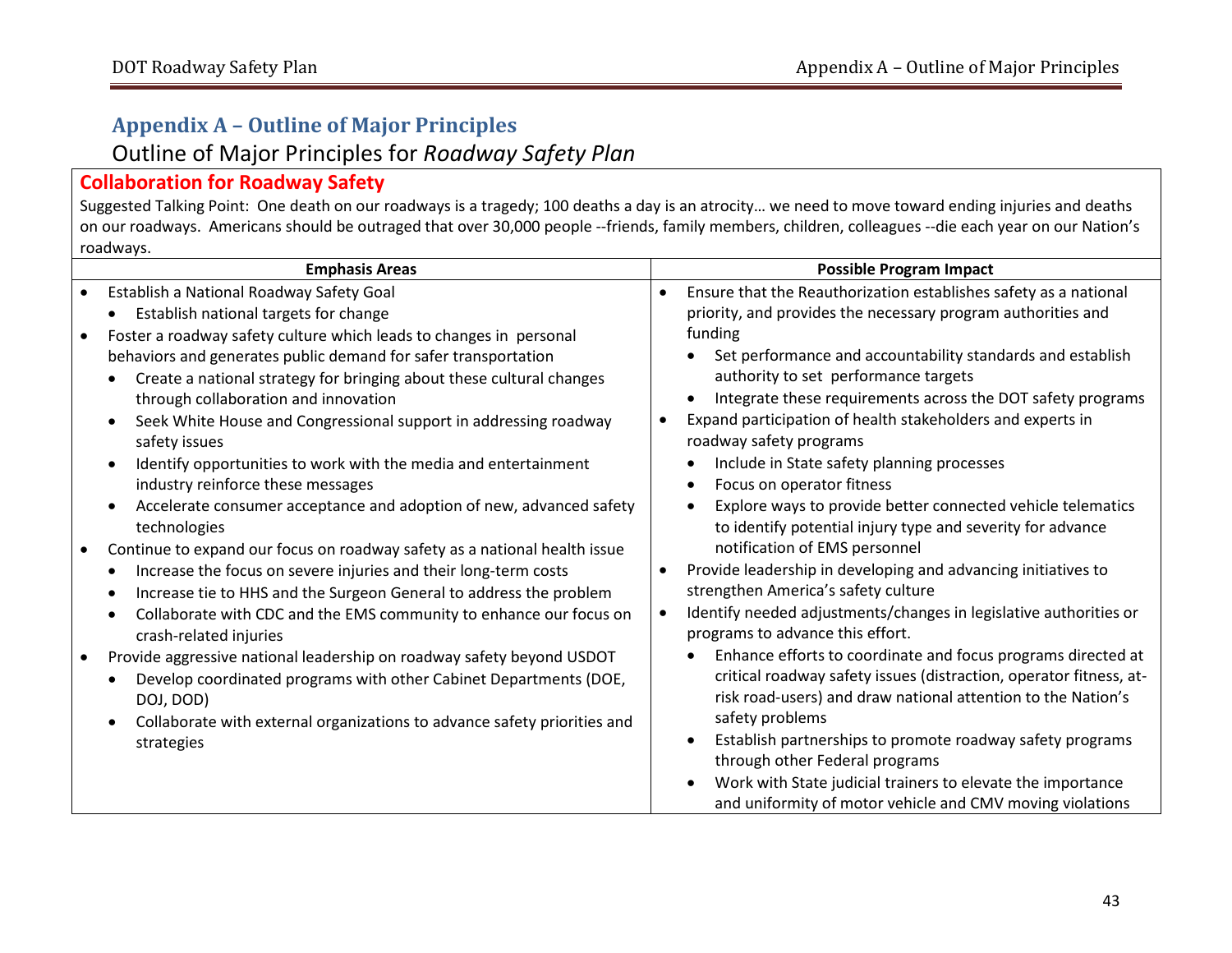# **Safer Behaviors**

Suggested Talking Point: Driving is a privilege, and when someone shows disregard for their own safety and those around them, they have no place on our Nation's roads. We should all be outraged by these unsafe drivers. But we also need to look in the mirror and realize every one of us needs to take personal responsibility for assuring that we are not part of the problem. We need to educate our sons and daughters that safety comes first…period.

| croponal responsibility for assumig that we are not part of the problem. We need to eautate our sons and adaptiters that sarety comes instillpenou.<br><b>Emphasis Areas</b>                                                                                                                                                                                                                                                                                                                | <b>Possible Program Impact</b>                                                                                                                                                                                                                                                                                                                                                                                                                                                                                                                                                                                                                                                                                                                                                                                                                                                                                                                                                                                                                                                                                                                                                                                                                                                                                                                                                                                                                                                                                                                                                                                                                                    |
|---------------------------------------------------------------------------------------------------------------------------------------------------------------------------------------------------------------------------------------------------------------------------------------------------------------------------------------------------------------------------------------------------------------------------------------------------------------------------------------------|-------------------------------------------------------------------------------------------------------------------------------------------------------------------------------------------------------------------------------------------------------------------------------------------------------------------------------------------------------------------------------------------------------------------------------------------------------------------------------------------------------------------------------------------------------------------------------------------------------------------------------------------------------------------------------------------------------------------------------------------------------------------------------------------------------------------------------------------------------------------------------------------------------------------------------------------------------------------------------------------------------------------------------------------------------------------------------------------------------------------------------------------------------------------------------------------------------------------------------------------------------------------------------------------------------------------------------------------------------------------------------------------------------------------------------------------------------------------------------------------------------------------------------------------------------------------------------------------------------------------------------------------------------------------|
| Work to build personal responsibility for roadway safety and<br>unequivocal rejection by the public for unsafe behaviors<br>Foster partnerships to create education and outreach efforts to<br>advance this priority<br>Identify and address high risk operators and users<br>Evaluate effectiveness of existing enforcement programs and develop<br>alternatives<br>Support continuous improvement of operator performance programs<br>Advance a systemic program of technical assessments | Renew DOT emphasis on personal responsibility and safety culture<br>$\bullet$<br>Build a lifetime roadway safety educational system (grade, middle,<br>high, adult, older)<br>Create an age and skill level appropriate roadway safety<br>education and training program. In all DOT safety messaging,<br>work to build personal responsibility and unequivocal rejection<br>by the public of unsafe behaviors.<br>Enhance focus on behavioral safety research<br>$\bullet$<br>Increase monitoring of operator behaviors<br>٠<br>Advance data sharing across jurisdictions and industries Close<br>loopholes in driver record systems, that allow unsafe behavior<br>to go unnoticed.<br>Focus on at-risk populations (youth, older)<br>Increase funding, resources and programmatic authority for<br>implementing new enforcement programs<br>Create a cross-modal grant to enhance State data collection and<br>analysis<br>Advance proven, effective countermeasures and best practices<br>among the roadway safety community (internally and externally)<br>Promote cross-modal data-driven safety approaches<br>Use data to identify trends and address at-risk operators, users,<br>and risks (e.g., crash files, driver history)<br>Enhance program evaluation capabilities and use results to develop<br>and implement future programs and countermeasures<br>Based on problem identification, use resource allocations to address<br>emerging trends and other data-driven needs<br>Encourage more participation in State safety plan development<br>Streamline grant programs and processes<br>Enhance grantee flexibility to apply grant program funds |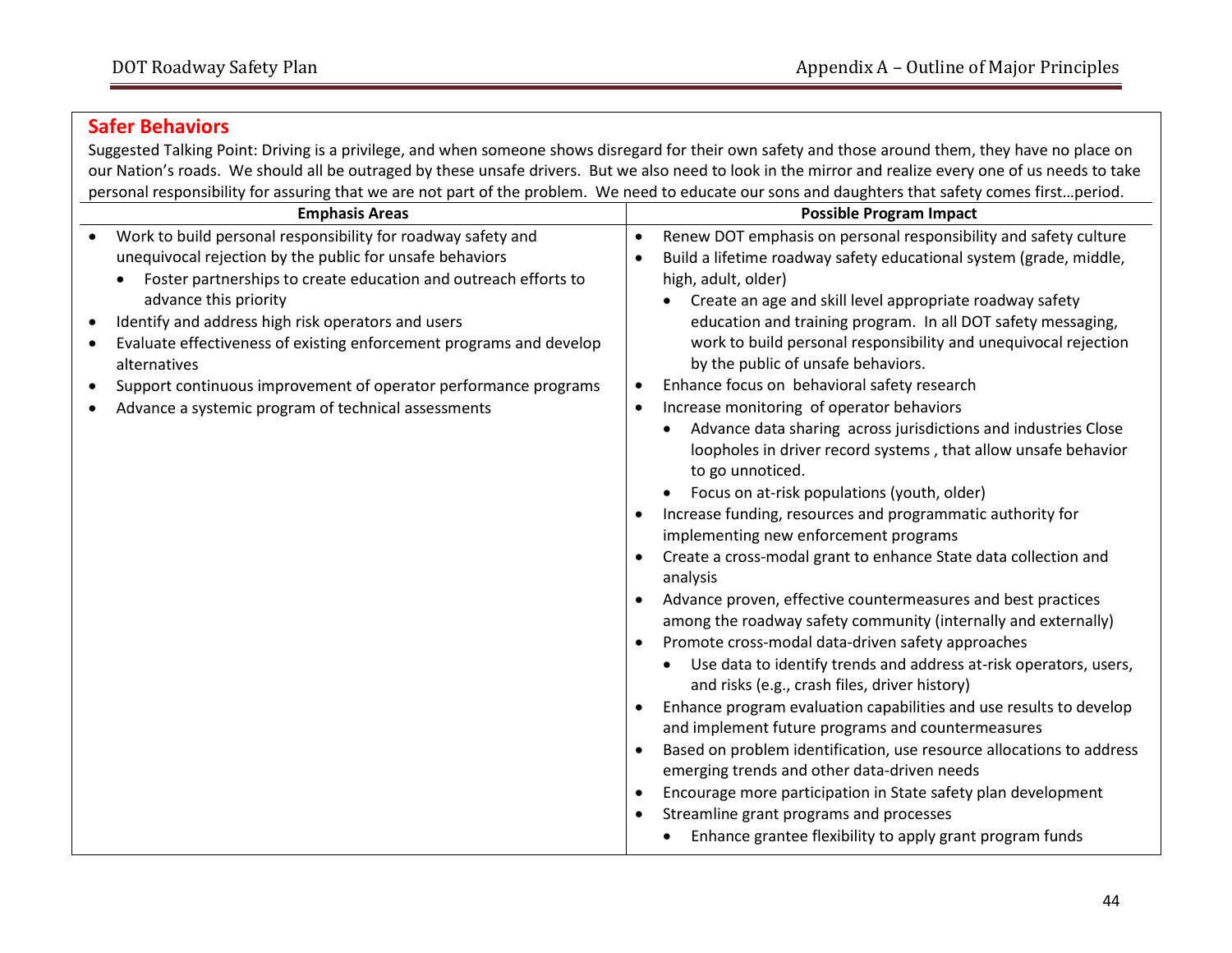# **Safer Vehicles**

Suggested Talking Point: Any unsafe truck, bus, car, or motorcycle should not operate on our Nation's roadways. We need to employ technology to help drivers avoid crashes, but when those crashes do occur, we need to do everything we can to protect drivers and their passengers, and reduce the severity of their injuries.

| <b>Emphasis Areas</b><br>Advance safety standards, compliance, and enforcement<br>$\bullet$<br>Set and promote safety standards and testing protocols that will<br>enhance the crash avoidance and crashworthiness of vehicles<br>Require greater accountability of vehicle and equipment manufacturers<br>$\bullet$<br>to identify and address problems<br>Ensure intra- (within DOT) and inter- (EPA, etc.) departmental<br>$\bullet$<br>coordination of standards to guard against unintended consequences                                                                | <b>Possible Program Impact</b><br>Increase DOT role<br>$\bullet$<br>Increase R&T funding for exploring the feasibility of advance<br>٠<br>safety technologies (roll-over crash avoidance, stability<br>control, etc.)<br>Reward carriers who deploy the Safety Suite of technologies<br>$\bullet$<br>(see prior item)<br>Invest in V2V and V2I Communications for Safety programs to<br>$\bullet$                                                                                                                                                                                                                                                                                                                                                                                                                                                                                                                                                                                                                          |
|------------------------------------------------------------------------------------------------------------------------------------------------------------------------------------------------------------------------------------------------------------------------------------------------------------------------------------------------------------------------------------------------------------------------------------------------------------------------------------------------------------------------------------------------------------------------------|----------------------------------------------------------------------------------------------------------------------------------------------------------------------------------------------------------------------------------------------------------------------------------------------------------------------------------------------------------------------------------------------------------------------------------------------------------------------------------------------------------------------------------------------------------------------------------------------------------------------------------------------------------------------------------------------------------------------------------------------------------------------------------------------------------------------------------------------------------------------------------------------------------------------------------------------------------------------------------------------------------------------------|
| Increase enforcement capabilities to prevent compliance avoidance<br>$\bullet$<br>Accelerate and enhance vehicle research, development and deployment<br>$\bullet$<br>activities that can support improvements in standards, compliance, and<br>enforcement<br>Seek solutions to address the following areas:<br>Crash prevention;<br>٠<br>Crash mitigation;<br>٠<br>Crashworthiness and occupant protection; and<br>$\bullet$<br>Crash emergency response<br>$\bullet$<br>Seek opportunities to accelerate the deployment of integrated safety<br>technologies, such as ITS | integrate CMV safety and intervention strategies to test<br>significant traffic safety improvement and freight bottleneck<br>relief<br>Increase safety research funding to address human factors,<br>$\bullet$<br>technology, and system infrastructure enhancements<br>Increase funding for data collection and safety performance<br>$\bullet$<br>monitoring of vehicles<br>Ensure appropriate focus of ITS research and development on<br>$\bullet$<br>wireless V2V and V2I technologies to contribute to substantial<br>reductions in crashes, injuries, and fatalities<br>Conduct an operational test demonstration of V2V and V2I<br>communications for safety applications<br>Expand Clarus transportation weather observing, forecasting,<br>$\bullet$<br>and data management network coverage. Develop the first set<br>of harmonized vehicular-based ITS standards within the<br>international ITS community<br>Continue focus on technology solutions to address driver<br>safety issues (alcohol, distraction) |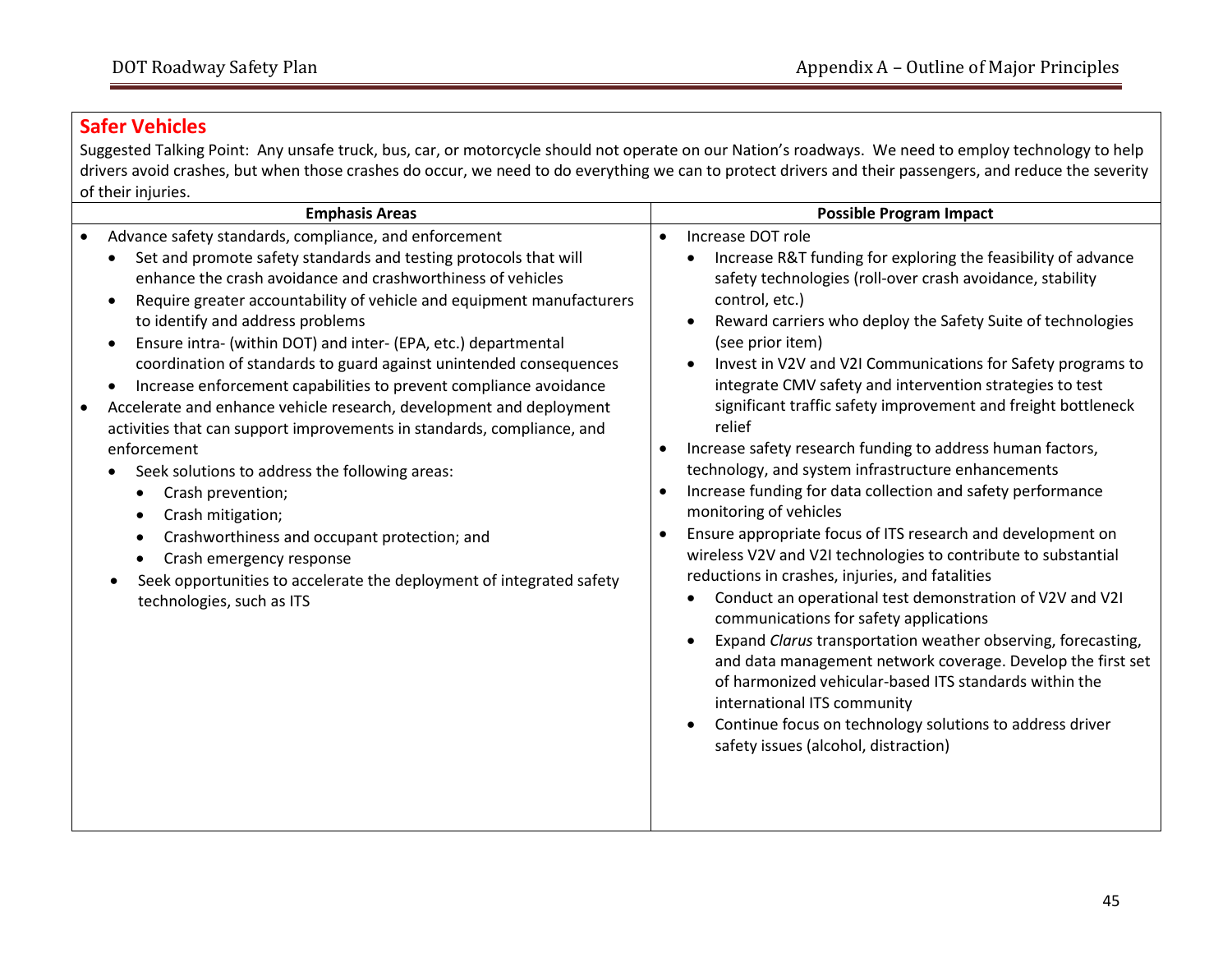# **Safer Roadways**

Suggested Talking Point: There is no reason why Americans should not have the safest roads in the world. We need to use our resources to eliminate roadway dangers, not just for vehicles, but also for pedestrians and bicyclists.

| <b>Emphasis Areas</b>                                                                                                                                                                                                                                                                                                                                                                                                                                                                                                                                                                                                                                                                                                                                                                                                                                                                                                                                                                                                                                                                                                                                               | <b>Possible Program Impact</b>                                                                                                                                                                                                                                                                                                                                                                                                                                                                                                                                                                                                                                                         |
|---------------------------------------------------------------------------------------------------------------------------------------------------------------------------------------------------------------------------------------------------------------------------------------------------------------------------------------------------------------------------------------------------------------------------------------------------------------------------------------------------------------------------------------------------------------------------------------------------------------------------------------------------------------------------------------------------------------------------------------------------------------------------------------------------------------------------------------------------------------------------------------------------------------------------------------------------------------------------------------------------------------------------------------------------------------------------------------------------------------------------------------------------------------------|----------------------------------------------------------------------------------------------------------------------------------------------------------------------------------------------------------------------------------------------------------------------------------------------------------------------------------------------------------------------------------------------------------------------------------------------------------------------------------------------------------------------------------------------------------------------------------------------------------------------------------------------------------------------------------------|
| Strengthen the roadway safety program<br>$\bullet$<br>Provide greater resources for improving safety infrastructure<br>Revise statutory requirements to allow local communities greater<br>participation and collaboration in the program<br>Require safety considerations in planning, design, and construction of<br>roadways (e.g., State of Good Repair)<br>Develop an effective process to consider the safety needs of all roadway<br>$\bullet$<br>users (buses, bicyclists, pedestrians, scooters, etc.)<br>Advance a systemic program of roadway safety assessments<br>$\bullet$<br>Improve collection and inventory of roadway elements<br>Use safety analysis tools to assess roadways<br>Prioritize projects based on safety needs, resources, and options<br>Advance high priority safety projects<br>Evaluate effectiveness and benefits of safety improvements<br>Require the appropriate use of proven safety countermeasures<br>$\bullet$<br>Advance research and deployment of ITS and other safety infrastructure<br>$\bullet$<br>technologies<br>Improve EMS infrastructure and effectiveness, particularly in rural<br>$\bullet$<br>communities | Increase the impact of the roadway safety program<br>$\bullet$<br>Increase the resources available to improve roadway safety<br>Tie to performance targets<br>Provide flexibility based on performance<br>٠<br>Emphasize allowances for system improvements<br>$\bullet$<br>Based on problem identification, build a stronger link between<br>$\bullet$<br>roadway safety program expenditures and safety strategic<br>planning<br>Encourage participation of all transportation users in<br>development of State safety plans<br>Invest in research for improved roadway safety infrastructure<br>$\bullet$<br>Increase awareness of best practices in roadway safety<br>improvements |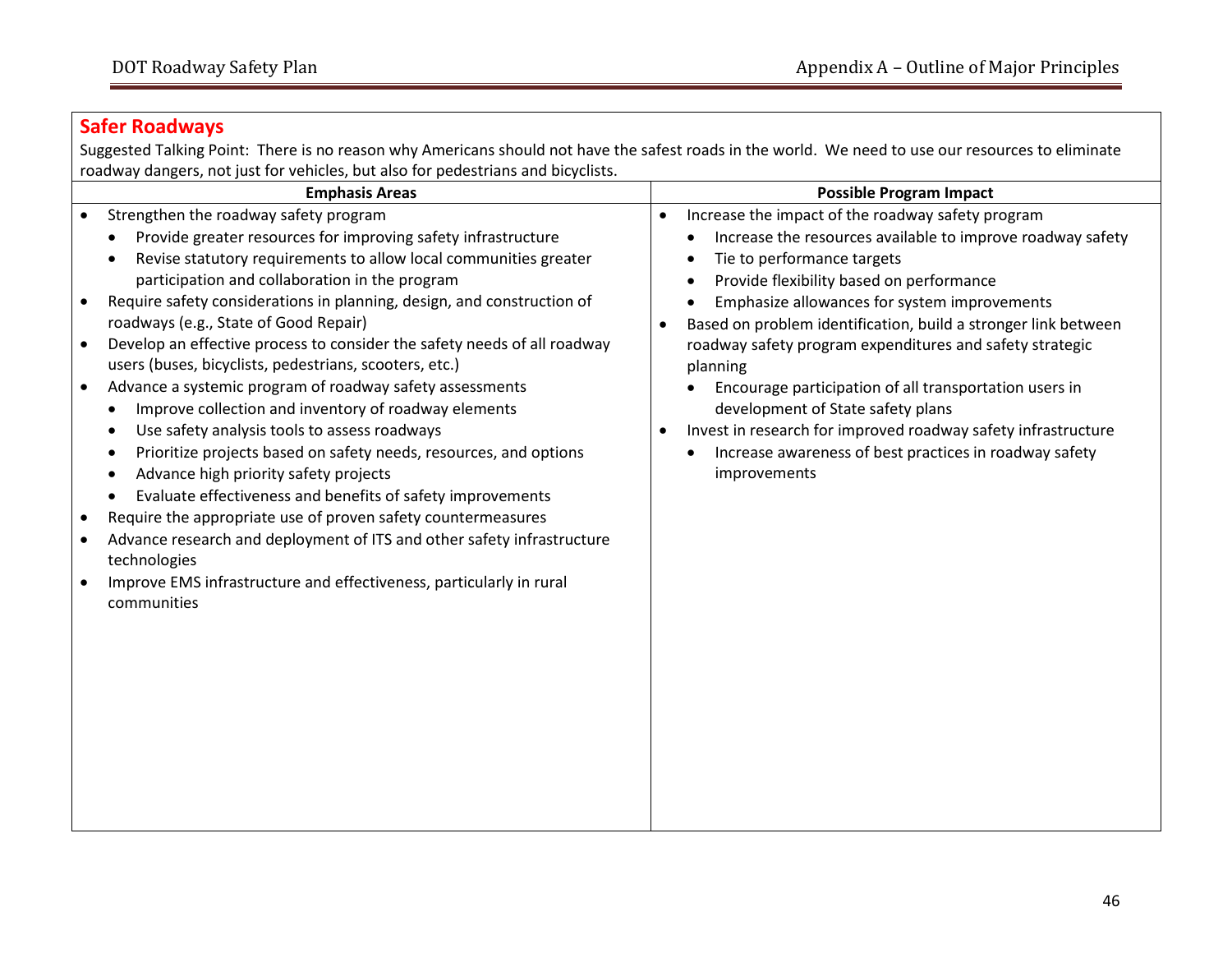#### **Empower Communities**

Suggested Talking Point: Safety starts in our own homes and our own communities. We want to give our States and communities the resources to improve safety, as well as the flexibility to use those resources where they can do the most good.

| <b>Emphasis Areas</b>                                                                                                                                                                                                                                                                                                                                                                                                                                                                                                                                                                                                                                                                                                                                                                                                                                                                                                                                                                                                                                                                                                                                      | <b>Possible Program Impact</b>                                                                                                                                                                                                                                                                                                                                                                                                                                                                                                                                                                                                                                                                                                                                                                      |
|------------------------------------------------------------------------------------------------------------------------------------------------------------------------------------------------------------------------------------------------------------------------------------------------------------------------------------------------------------------------------------------------------------------------------------------------------------------------------------------------------------------------------------------------------------------------------------------------------------------------------------------------------------------------------------------------------------------------------------------------------------------------------------------------------------------------------------------------------------------------------------------------------------------------------------------------------------------------------------------------------------------------------------------------------------------------------------------------------------------------------------------------------------|-----------------------------------------------------------------------------------------------------------------------------------------------------------------------------------------------------------------------------------------------------------------------------------------------------------------------------------------------------------------------------------------------------------------------------------------------------------------------------------------------------------------------------------------------------------------------------------------------------------------------------------------------------------------------------------------------------------------------------------------------------------------------------------------------------|
| Decision tools<br>Partner with States and communities to develop and apply the tools<br>needed to better assess their roadway safety problems<br>Assist communities in integrating and applying these tools in their own<br>$\bullet$<br>planning processes<br><b>Greater funding flexibility</b><br>Enhance communities' flexibility to use Federal funds to address their<br>highest safety priorities<br>Increase the resources available to address their safety issues<br>Streamline<br>$\bullet$<br>Simplify the processes through which Federal safety funds can be used<br>by State and local governments<br>Mobility choices<br>$\bullet$<br>Foster communities that improve safety, expand transportation services<br>and options, and enhance livability (Complete Streets, SRTS, transit)<br>Identify areas where safety could be enhanced by the expanded use of<br>$\bullet$<br>transportation alternatives (e.g., those serving older drivers)<br>Promote competition through enhanced participation<br>Ignite innovation accelerate progress<br>Use competition for funding as a way to showcase new ideas and<br>implement best practices | Build State and local capacity to use a variety of tools to predict<br>$\bullet$<br>safety risk across the transportation system where systemic<br>improvement can be made<br>Increase the percentage of HSIP funds that can be flexed to other<br>$\bullet$<br>safety programs based on eligibility criteria<br>Assure that decisions to increase funding and provide greater<br>$\bullet$<br>flexibility among enforcement programs are based on problem<br>identification<br>Improve the opportunities to use Federal safety funds to address<br>$\bullet$<br>local government needs<br>Streamline project requirements for small Federal aid safety<br>projects<br>New competitive grant program to promote road safety<br>$\bullet$<br>technology and regional or community State safety plans |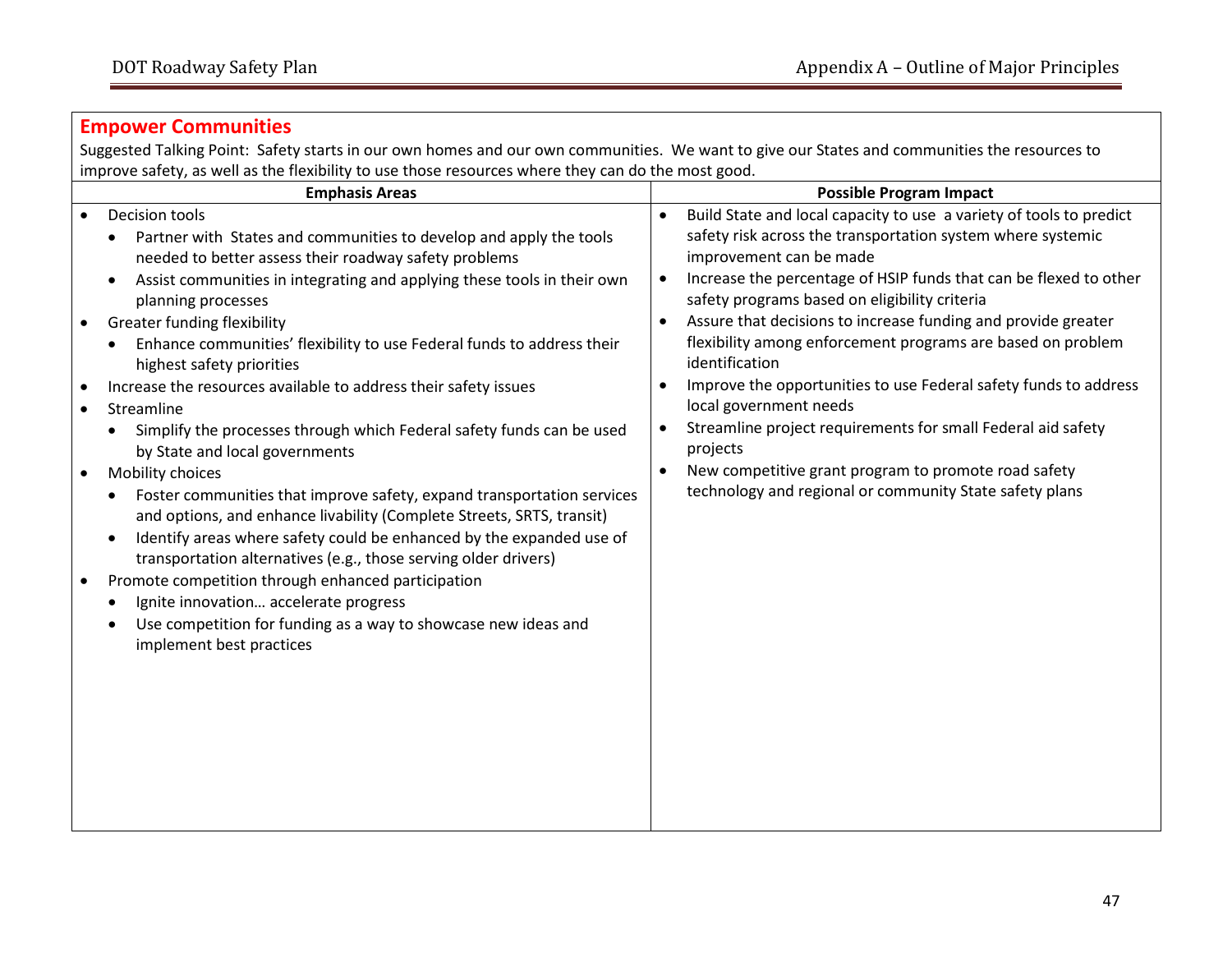### **Accountability and Managing for Results**

Suggested Talking Point: The only way we can make better decisions is with better data. States need to recognize that they have a responsibility for the traveling public in their State, regardless of who owns those roads. Crashes don't stop where the State roadway ends…nor does our obligation to the public. Just as we showed in the American Recovery & Reinvestment Act (ARRA), anyone who receives Federal dollars must be accountable for how that money is spent and the result. The public expects accountability, and we need to demand it.

| <b>Emphasis Areas</b>                                                                                                                                                                                                                                                                                                                                                                                                                                                                                                                                                                                                                                                                                                                                                                                                                                                                                                                                                                                                                                                                                                                                                                                                                         | <b>Possible Program Impact</b>                                                                                                                                                                                                                                                                                                                                                                                                                                                                                                                                                                                                                                                                                                                                                                                                                                                                                                                                                                                                |
|-----------------------------------------------------------------------------------------------------------------------------------------------------------------------------------------------------------------------------------------------------------------------------------------------------------------------------------------------------------------------------------------------------------------------------------------------------------------------------------------------------------------------------------------------------------------------------------------------------------------------------------------------------------------------------------------------------------------------------------------------------------------------------------------------------------------------------------------------------------------------------------------------------------------------------------------------------------------------------------------------------------------------------------------------------------------------------------------------------------------------------------------------------------------------------------------------------------------------------------------------|-------------------------------------------------------------------------------------------------------------------------------------------------------------------------------------------------------------------------------------------------------------------------------------------------------------------------------------------------------------------------------------------------------------------------------------------------------------------------------------------------------------------------------------------------------------------------------------------------------------------------------------------------------------------------------------------------------------------------------------------------------------------------------------------------------------------------------------------------------------------------------------------------------------------------------------------------------------------------------------------------------------------------------|
| Improve safety data<br>$\bullet$<br>Enhance standards to improve quality, timeliness, and consistency of<br>crash data<br>Work with States to develop standards on the reporting of "severe<br>injuries"<br>Develop methods to improve exposure data (e.g., VMT)<br>$\bullet$<br>Explore costs and implications associated with requiring data to be<br>collected on all roads (not just those on the State System)<br>Integrate safety planning<br>Develop integrated processes that would foster streamlining and<br>coordination across the Federally- funded safety programs, and lead to:<br>One coordinated roadway safety strategic plan in each State<br>Coordinated program evaluation processes and program<br>performance assessment<br>Performance management<br>Establish roadway safety metrics emphasizing outcome measures for<br>roadway safety programs<br>Establish performance targets for each of those measures<br>$\bullet$<br>Provide for Federal evaluation of program results<br>$\bullet$<br>Provide greater program flexibility to those States that achieve their<br>٠<br>performance targets<br>Have authority to levy sanctions or limit flexibility to those States that<br>$\bullet$<br>do not make progress | Expand program authority and funding for data improvement<br>$\bullet$<br>programs<br>Create a cross-modal program to provide this support<br>Increase total funding for data collection, analysis and<br>reporting<br>Explore feasibility of a central source for transportation safety<br>$\bullet$<br>data<br>Deploy and fund grants management and oversight<br>Validate performance and accountability measures and<br>$\bullet$<br>methodology for DOT and uphold the statistical quality and<br>confidentiality<br>Broaden State safety strategic plan coverage and strengthen<br>$\bullet$<br>requirement for all safety expenditures to directly link to the plan<br>Focus Safety funding on Safety improvements<br>Eliminate transfer of HSIP funds to non-safety programs<br>Provide HSIP with its own obligation limitation<br>Increase implementation of program/project evaluation in DOT's<br>$\bullet$<br>safety research, deployment, and operations to facilitate<br>continuous process/program improvement |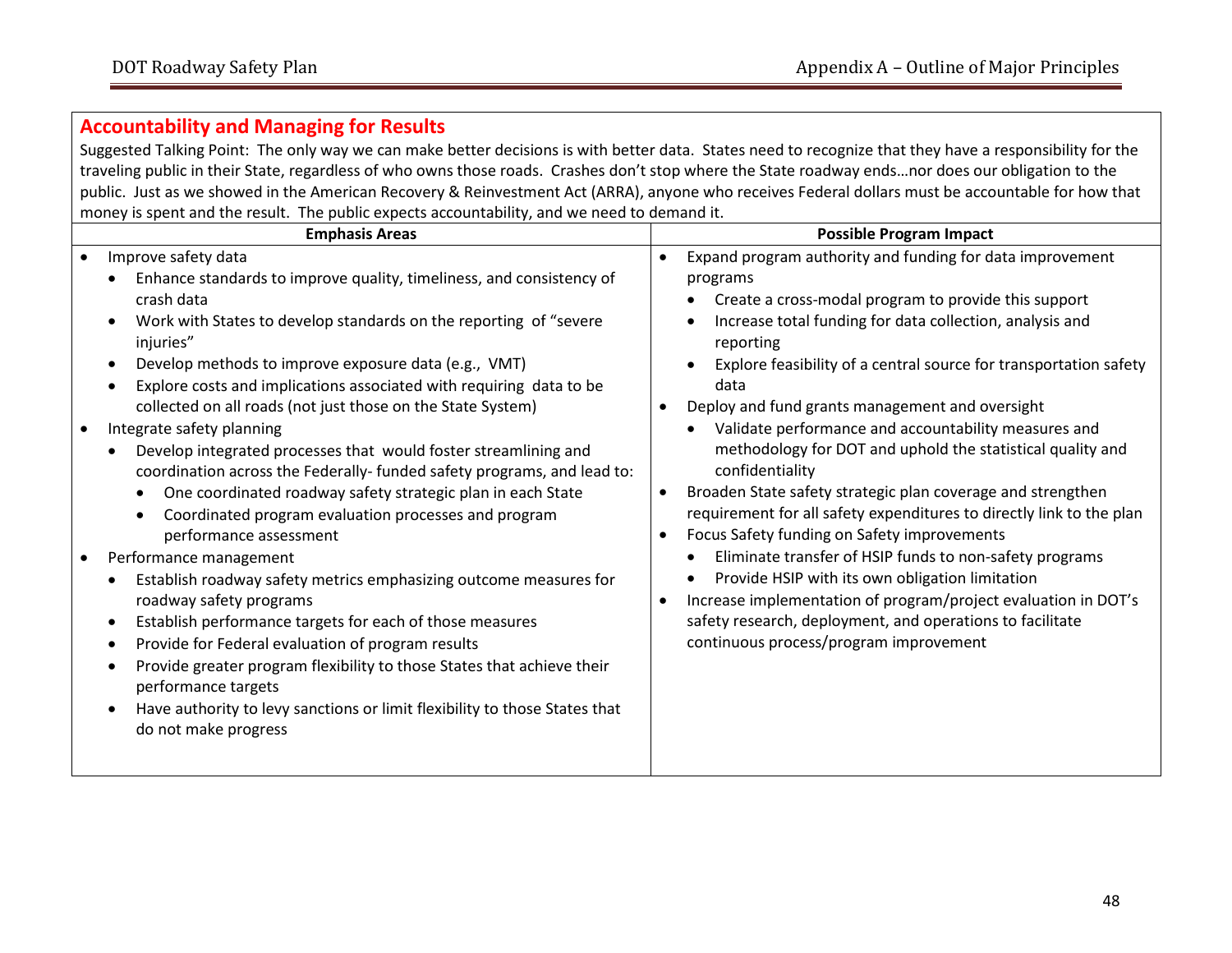# <span id="page-50-0"></span>**Appendix B – FY13 Budget Proposal Summary**

## **Overview**

- The budget proposals submitted by FHWA, FMCSA, NHTSA, and RITA support a total \$4.3 billion direct investment in Roadway Safety for FY 2013.
- The submissions also provide a legislative framework that improves integration across those four agencies, particularly in the areas of program planning and evaluation, performance management, data collection and analysis, and grant streamlining.
- Both the Department's policy positions and FY 2013 Budget proposals have been built upon the principles in the *Roadway Safety Plan*, and reflect the priorities in that Plan.

# **Background**

In the first decade of the 21st century, there have been more than 400,000 deaths and over 25 million injuries on our Nation's roadways. Recognizing the need for DOT to take a comprehensive approach to addressing these losses, Department leadership, including the Deputy Secretary, the Assistant Secretaries for Budget and Policy, and the Administrators of FHWA, FMCSA, NHTSA, and RITA, agreed in Spring 2010 to develop a coordinated crossorganizational *Roadway Safety Plan*. This Plan would provide a common foundation for the roadway safety elements of the FY 2013 budget submission, and strategic plan implementation, and in so doing, create a "roadmap" for maintaining recent gains and for achieving further reductions in roadway fatalities and serious injuries. This summary reflects the "first installment" of the legislative and budgetary agenda that is being set forth to implement that roadmap.

# **Principles and Budget Review**

This document provides a cross-walk between the *Roadway Safety Plan* principles and the FY 2013 budget submissions for NHTSA and FMCSA, as well as the portion of the FHWA and RITA budgets focused on roadway safety. Included under each principle are several of the key emphasis areas and a summary of these four agencies' budgets as they align with the following six principles: Collaboration for Roadway Safety, Safer Behaviors, Safer Vehicles, Safer Roadways, Empower Communities, and Accountability and Managing for Results.The *Roadway Safety Plan* provides a strategic plan for moving ahead, establishes a new national roadway safety goal, and provides greater detail on the *Roadway Safety Plan* principles and ideas.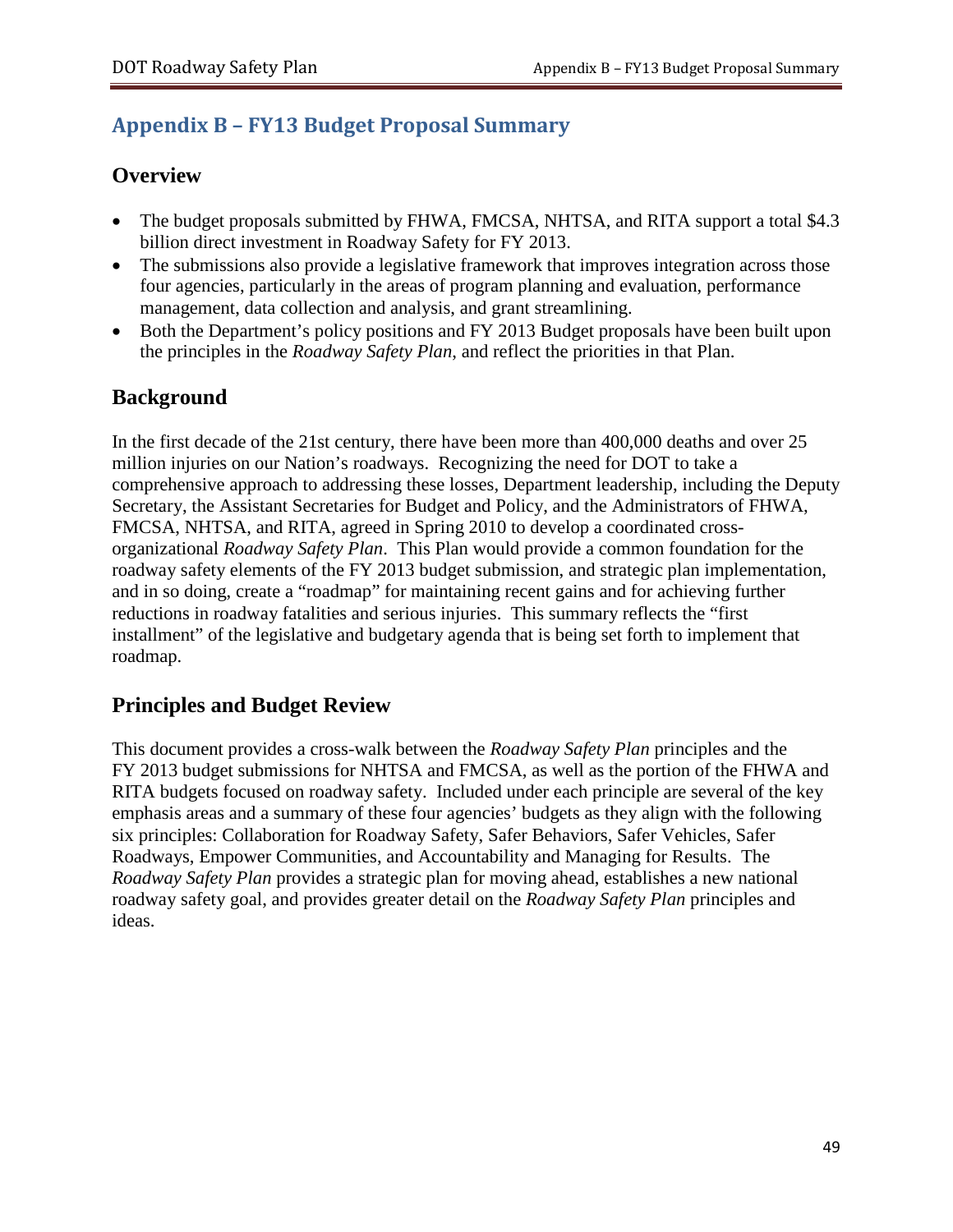#### Principle 1: **Collaboration for Roadway Safety**

- Establish a National Roadway Safety Goal
	- An "Integrated Safety Program" will support development of a cross-modal national roadway safety goal. Such an integrated program will further emphasize the need to involve a broad coalition of safety and health partners to achieve this goal.
	- There is strong emphasis placed on collaboration with other agencies, but the primary responsibility for roadway safety rests within DOT. The FHWA, FMCSA, NHTSA, and RITA are to work together in the following areas:
		- o Performance Management and Evaluation to establish an outcome-based approach to develop and achieve national roadway safety performance goals;
		- o Strategic Planning to encourage development and implementation of coordinated roadway safety plans;
		- o Data Coordination to coordinate cross-modal safety data collection and analysis for improved decisionmaking;
		- o Grant Streamlining to continue efforts to provide flexibility and simplification in guidance and administration of programs; and
		- o Funding is also provided for research to develop better analytic tools for establishing safety targets.
	- Foster a roadway safety culture which leads to changes in personal behaviors and generates public demand for safer transportation.
		- It is anticipated that DOT's primary role in this area will be to encourage outside groups, organizations, industry, partners, and other government entities to be advocates for changes in the public's safety culture, and provide leadership to bring our other Federal partners into this effort.
		- HSIP funds are eligible for public outreach and cross-organizational coordination efforts consistent with State SHSPs.
		- The *Roadway Safety Plan* and the National Initiative "Towards Zero Deaths" identify changes in safety culture as a primary element to achieve significant reductions in fatalities and serious injuries.
- Continue to expand our focus on roadway safety as a national health issue and provide aggressive national leadership on roadway safety beyond DOT.
	- Encourage States through guidance to invite representatives of the public health community to participate in the development of Strategic Highway Safety Plan.
	- Develop a common definition for "severe injury" and an approach for collecting that data.
	- Collaborate with external organizations to advance safety priorities, goals, and strategies (it is likely that some of these costs will be carried as part of the general operating expense (GOE) budgets of the roadway safety agencies).

#### Principle 2: **Safer Behaviors**

- Enable States to address their specific highway safety issues to reduce highway injuries and fatalities at the local level.
	- The NHTSA Highway Traffic Safety Grants Program includes significant changes in the suite of grants offered, to include new grant programs and the consolidation of existing programs.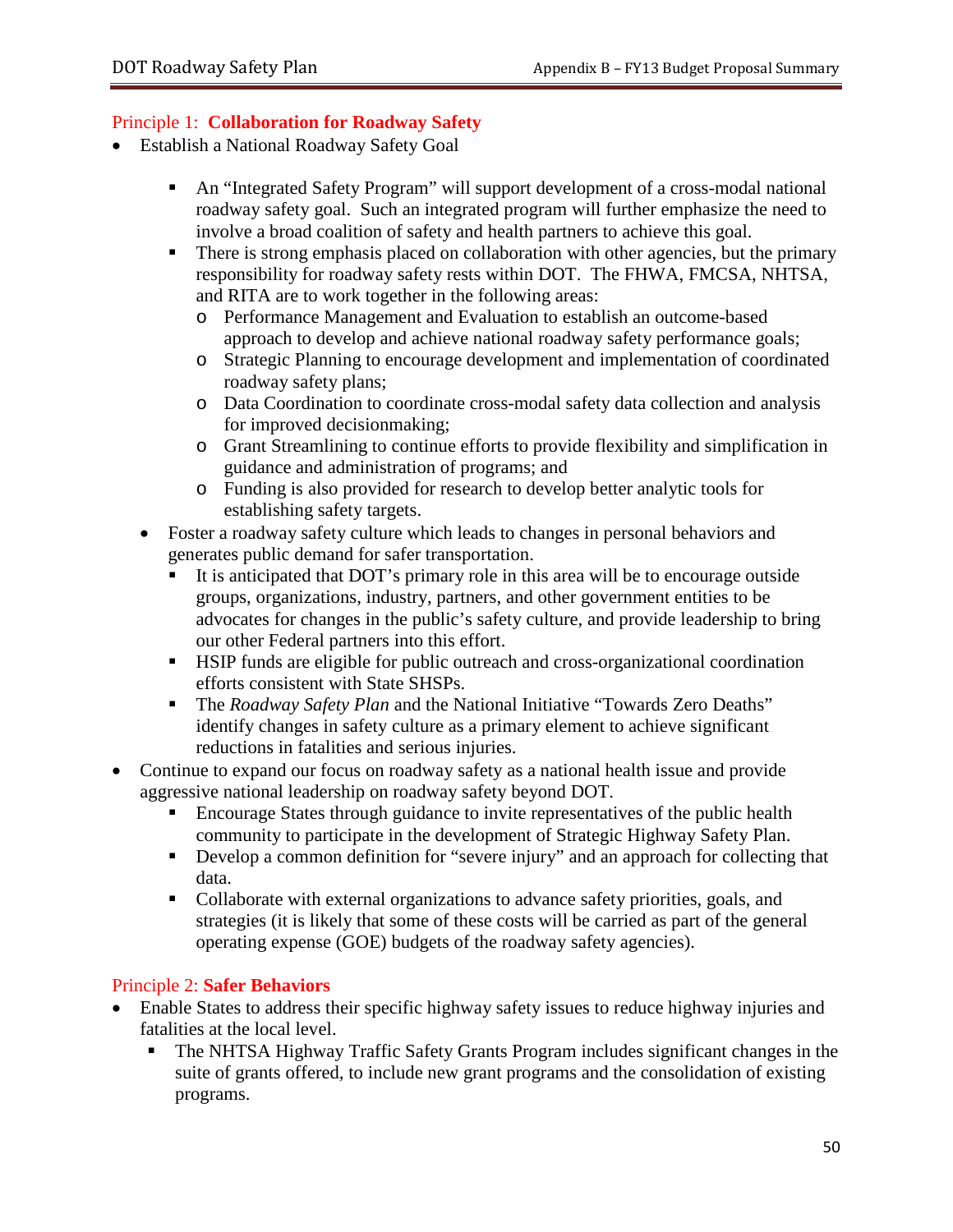- o Occupant Protection Incentive Grants The \$35 million Occupant Protection Incentive grant program proposes consolidation of existing Section 405 (Occupant Protection Incentive Grants) and Section 2011 (Child Safety and Child Booster Seat Safety Incentives) into one streamlined grant program. The new consolidated program includes revised eligibility criteria to encourage statewide occupant protection plans while maintaining the criteria of enacting and enforcing a primary seat belt law.
- o Distracted Driving Prevention Grants This is a continuation of the \$50 million incentive-based grant program for States to enact and enforce laws to prevent distracted driving. Up to \$5 million will be used for development and placement of broadcast and print media in support of enforcement.
- o High Visibility Enforcement \$37 million in funding for this existing successful program will support the "Over the Limit Under Arrest" campaign, as well as an additional Click It or Ticket campaign. This funding will also support increased visibility through online and broadcast media, and authorize more frequent national enforcement mobilization efforts.
- The FMCSA has also reformatted its overall grant program by establishing 3 grant programs (instead of 11 existing and 7 new grant programs) to allow for greater flexibility. This will allow FMCSA to be more responsive to new initiatives or identified areas of needed safety improvement.
	- o Compliance, Safety, Accountability Grant \$260 million for this successful program which is focused on both safer behaviors and safer vehicles. This grant also accounts for an increase in the successful Ticketing Aggressive Cars & Trucks (TACT) program.
	- o Driver Safety Grant \$38 million for this successful program which is focused on raising the bar for commercial drivers.
	- o The third grant is described under Principle 6: Accountability and Managing for Results.
- Provide national leadership in the research, development, delivery and evaluation of programs designed to positively affect driver and passenger behaviors.
	- There is continued research funding in behavioral areas such as distraction, alcohol and drug countermeasures, and occupant protection, as well as ongoing support of the SHRP2 Naturalistic Driving Study.
	- Support an increase in the number of States participating in the National Emergency Medical Service (EMS) Information System, and establish a clearinghouse on older driver medical and licensing issues.
- Identify, characterize, and quantify traffic safety problems, and measure the impact of safety investments and decisions through data collection and analysis.
	- Launch a multi-year redesign of the National Automotive Sampling Systems (NASS) to provide the highest quality of data to further improve traffic and vehicle safety. Additional funding for NASS data collection will expand its sampling units to ensure a more representative sample size of crashes and statistical integrity.
	- Initiate the consolidation of the Fatality Analysis Reporting System (FARS) with the Electronic Data System with a funding increase.
	- Support the National Driver Register (NDR), which provides an efficient and timely database that helps to keep problem drivers from operating private and commercial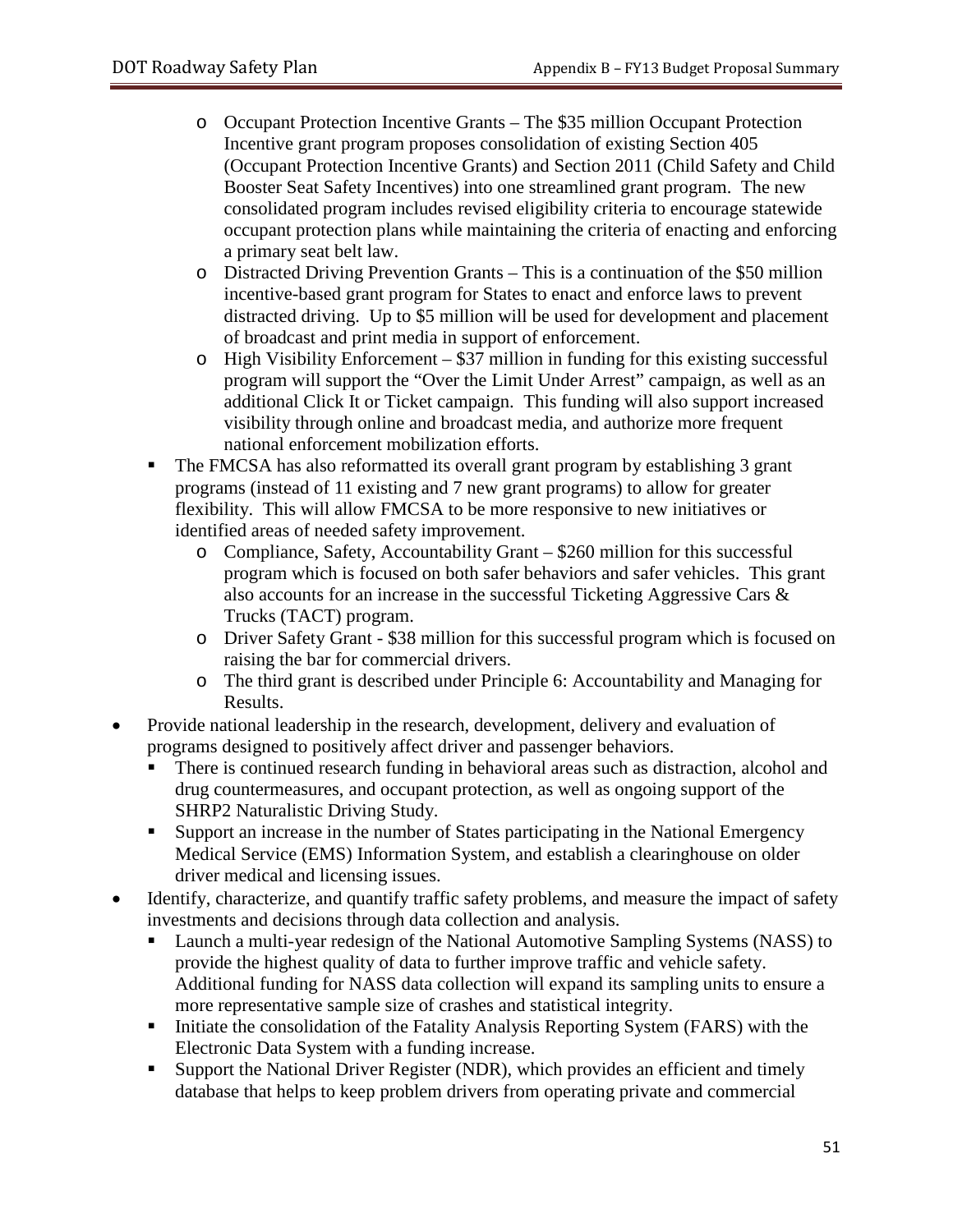vehicles and aids in the decisionmaking for other transportation modes' certification procedures. FY 2012 will be the first year of operating the modernized NDR.

#### Principle 3: **Safer Vehicles**

- Accelerate and enhance vehicle research, development, and deployment activities that can support improvements in standards, compliance, and enforcement.
	- Seek solutions to address the following areas:
		- o Crash prevention;
		- o Crash mitigation;
		- o Crashworthiness and occupant protection; and
		- o Crash emergency response.
- Seek opportunities to accelerate the deployment of integrated safety technologies, such as Intelligent Transportation Systems (ITS).
	- Ensure continued focus and priority attention is given to research and development on wireless vehicle-to-vehicle (V2V) and vehicle-to-infrastructure (V2I) technologies to contribute to substantial reductions in crashes, injuries, and fatalities.
		- o Conduct operational test demonstrations of V2V and V2I communications for safety applications;
		- o Expand *Clarus* transportation weather observing, forecasting, and data management network coverage;
		- o Develop the first set of harmonized vehicular-based ITS standards within the international ITS community; and
		- o Continue focus on technology solutions to address driver safety issues (alcohol, distraction, fatigue, etc.).
		- Invest in V2V and V2I communications for safety program research and development to integrate commercial motor vehicle safety and intervention strategies to jointly achieve significant traffic safety improvement and freight bottleneck relief.
- Improve vehicle safety.
	- Establish a new research program under the Center for Vehicle Electronics and Emerging Technologies to identify and solve the problems that can arise from the increased use of electronic technologies in vehicles.
	- Increase support for the New Car Assessment Program (NCAP) to maintain crash test ratings coverage of new fleet vehicles at 80% and fund a consumer awareness campaign to promote the enhancements.
	- **Improve Biomechanics and Crash Avoidance Research through an increase in funding to** purchase a new family of advanced crash dummies, add two new Crash Injury Research and Engineering Network centers, and increase crash avoidance research, including the DOT Distracted Driving initiative.
	- Improve the accessibility and functionality of the vehicle safety database, which will enhance the quality of information supporting our safety defects investigations.

#### Principle 4: **Safer Roadways**

• Strengthen the roadway safety program.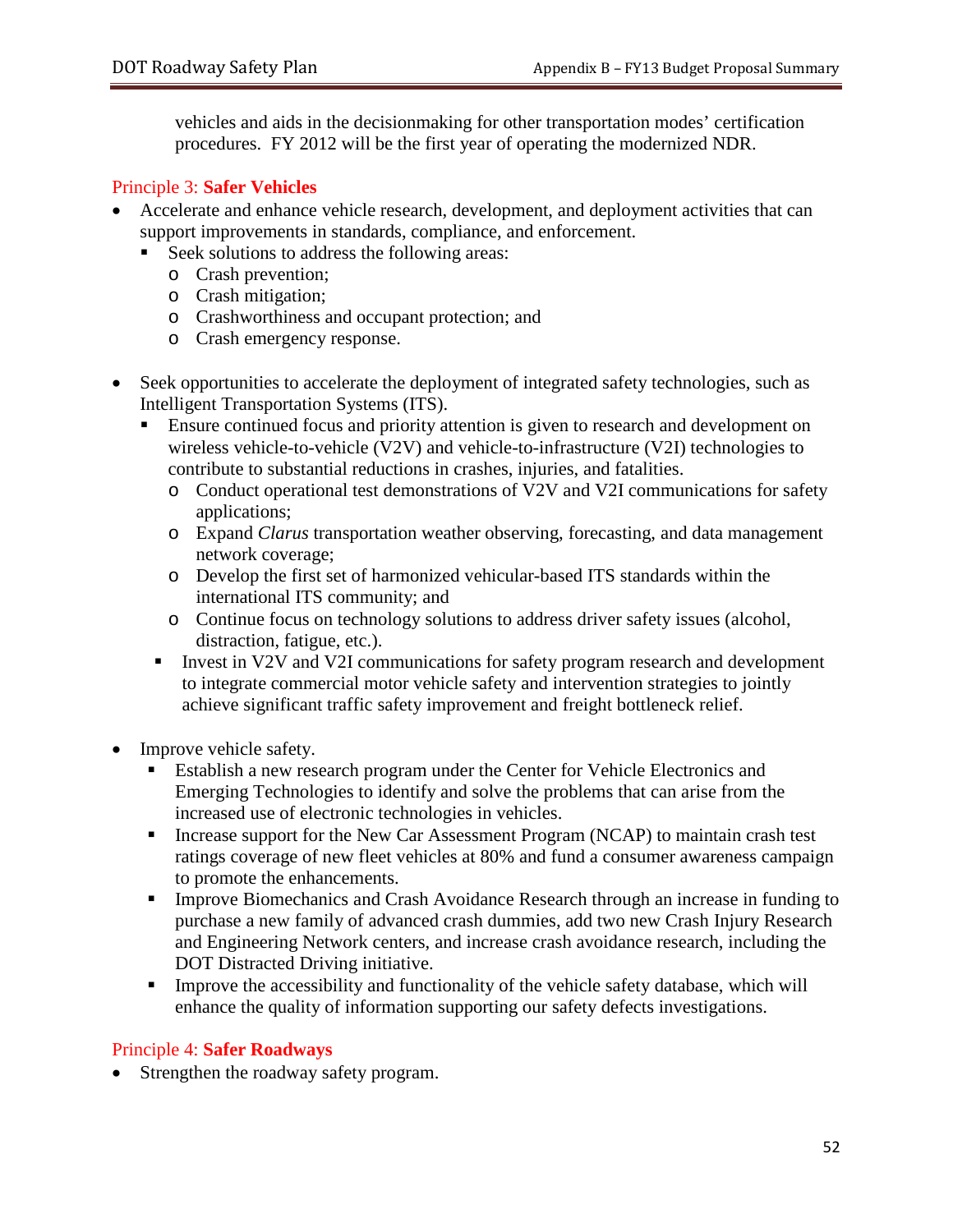- Increase the investment in the Highway Safety Improvement Program (HSIP) to a total level of \$2.3 Billion (10% of State's annual apportionment is set aside for rural roads as described in Principle 5: Empower Communities). This is the core program for funding highway infrastructure safety improvements, and the expansion of the program marks recognition of the benefits this program has brought in the long-term reduction of fatalities and serious injuries.
- The HSIP program has also been changed to provide greater flexibility to State and local recipients. Specifically, eligibility for HSIP funding is expanded to more explicitly support systemic project improvements, public outreach activities, and support of EMS communication.
- Increase the amount of HSIP funding that can be "flexed" by States from the current 10% to 25% for projects that contribute to the education of the public on highway safety, enforce highway safety laws, and support emergency services' infrastructure needs that are consistent with the State's SHSP.
- States would only be allowed to use current flexibility to move up to 50% of HSIP funds to non-safety projects if they meet their safety performance targets (see Principle 6: Accountability and Managing for Results).
- Advance a systemic program of roadway safety improvements.
	- Create a new Highway Safety Data Improvement Program that would provide a common and integrated platform for safety decisionmaking. To assure this integration, the program would be supported by FHWA, in coordination with FMCSA, NHTSA, and RITA. (This program is discussed further under Principle 6: Accountability and Managing for Results.)
	- NHTSA's National Center for Statistics and Analysis directly supports decisions regarding the planning and programming of roadway and vehicle safety improvements, and NHTSA has attributed a portion of the Center's program funds to this purpose.
	- Similarly, \$25 million of the FMCSA Data and Information Technology Grants are attributed to the valuable information these systems provide for making better roadway safety decisions.
- Advance research and deployment of ITS and other safety infrastructure technologies.
	- A major portion of the ITS program funds as noted in RITA's budget have been committed toward improving road safety through implementation of V2I technologies. These advances in vehicle and roadway communication are also being supported by a broad based effort to enhance our Nationwide Differential Global Positioning System.
	- Similarly, RITA envisions that a major focus of the University Transportation Centers (UTC) Program will be on the improvement of roadway safety, including improvements to the infrastructure and roadway technology.
	- DOT will examine the opportunities for, appropriate design of, and safety impacts of, new alternative roadway configurations that accommodate the needs of motorized vehicles, bicycle, and pedestrian users.

### Principle 5: **Empower Communities**

• Develop Decision Tools.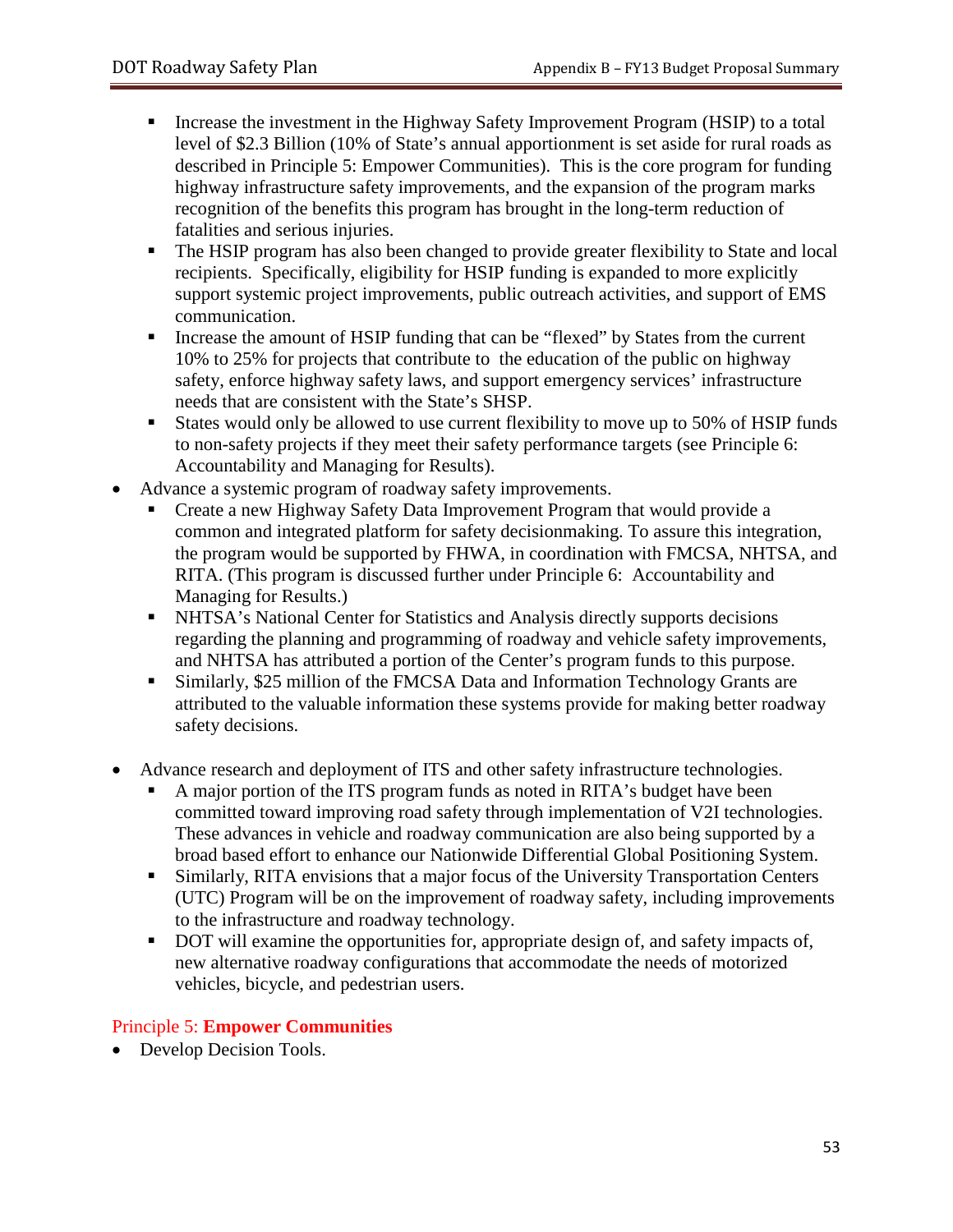- The budget proposes to use research, technology, and education funds to develop and implement a data-based tool to help States and local agencies better assess their roadway safety problems and determine cost effective solutions.
- Increase Community Support and Funding Flexibility.
	- To support safety needs on rural roads, 10% of the core HSIP program would be directed specifically at those needs. This could be used by both States and local governments to reduce fatalities through projects, including those on locally-owned roads. In creating this set-aside, the extra eligibility criteria that have made the High Risk Rural Roads program difficult to implement, would be eliminated.
	- As previously noted, the eligibility criteria for these funds have also been expanded to increase communities' flexibility to use Federal funds to address their highest safety priorities.
- Improve Mobility Choices and Livability.
	- These revisions to the statutory requirements would allow local communities greater participation and collaboration in the safety planning process, and assure consideration of the safety needs of all roadway users.
	- Other parts of the budget will provide resources to assist communities in providing safe mobility for all transportation users and support livability (e.g., transit riders, buses, bicyclists, pedestrians). Regulations implementing the Livability Program will provide the opportunities to make further changes.
	- Local governments, local traffic enforcement officials, regional transportation planning organizations, metropolitan planning organizations, and other necessary entities are included as stakeholders that need to be represented in the development of the Strategic Highway Safety Plan.

### Principle 6: **Accountability and Managing for Results**

- Improve Safety Data.
	- The proposed Highway Safety Data Improvement Program would provide States with the funds to develop and populate an electronic base map of all public roads that can be used as the reference system for all safety data. These funds will also be used to collect and analyze roadway characteristics data that can be used to identify and address areas that pose a high risk of crashes.
		- o In conjunction with this funding, States will be required to commit to improvements in the quality, timeliness, and consistency of crash data and collection of roadway inventory data, as well as meeting the criteria for their base maps.
		- o This aligns with the "Transportation for the Nation" strategic initiative being led by RITA for the integration of GIS-based data for safety, travel, and freight; funding to support the analysis of these data is included in RITA's budget proposal.
	- In support of this principle, NHTSA's proposed budget includes funding to support, modernize, and redesign the major safety data systems they maintain to assure reliability and timeliness of safety-data collection and analysis.
	- Funds are also set aside to assure that technical assistance, training, and guidance are provided to the States for better data collection, management, and analysis.
	- FMCSA's Data and Information Technology Grant Program An increase to enable States to comply with mandatory carrier determination requirements. This also allows for increased coordination with States on data quality.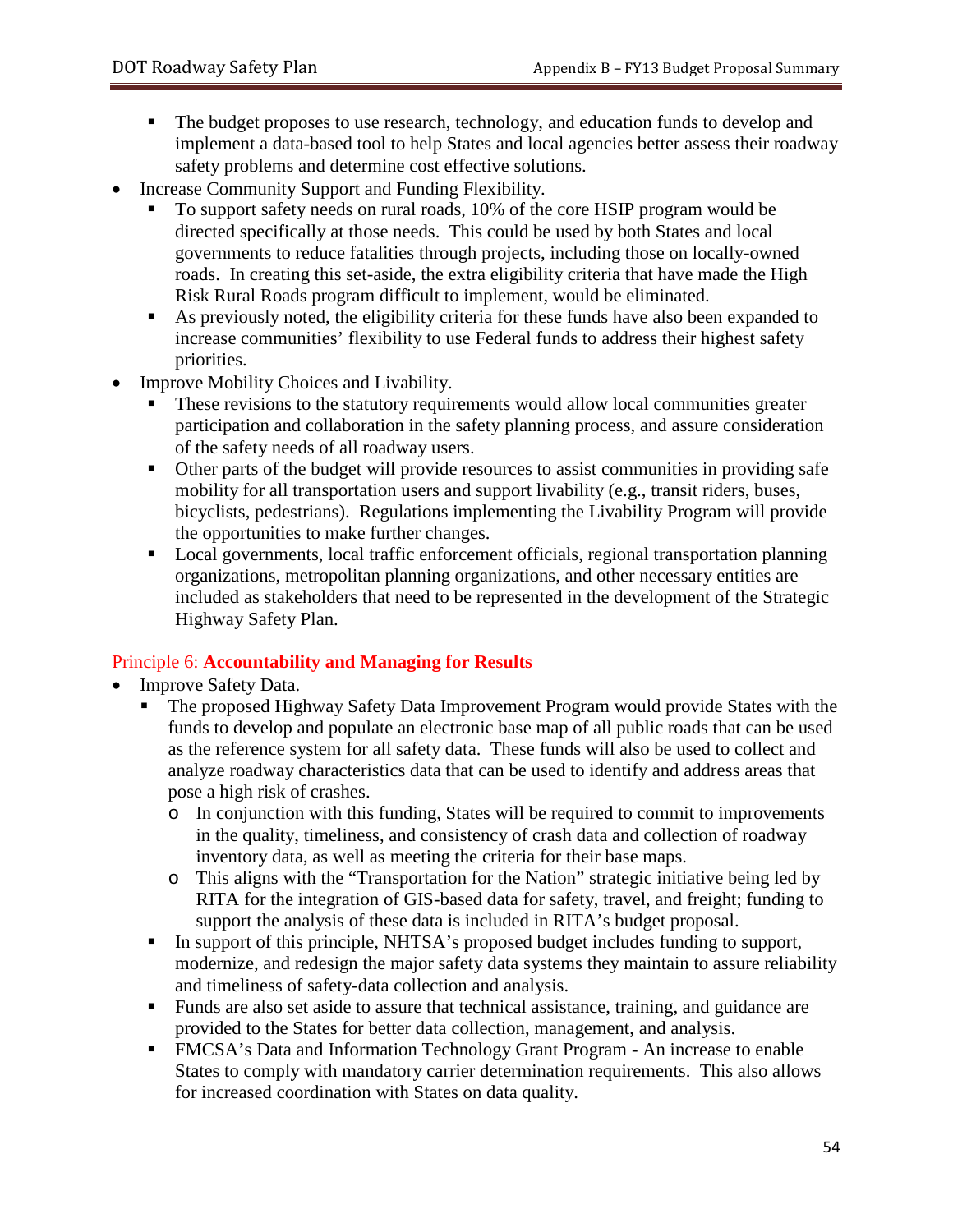- Integrate Safety Planning and Performance Management.
	- The programs that are proposed in the FY 2013 budget and the reauthorization envision a much closer tie between safety planning and achievement of performance targets. Specifically, the Strategic Highway Safety Plan and the annually-submitted safety plans will be more focused on how States will meet their targets.
	- The FHWA has proposed limitations on the use of HSIP funds triggered if a State fails to meet its performance targets, including the flexibility to transfer HSIP funds to nonsafety programs as well as limitations in how they can use their obligation authority if they fail to meet their performance targets.
	- Although this planning is eligible under a number of safety programs, this budget does not propose a separate grant program to support safety planning and performance management in the States. It is envisioned that the primary cost associated with developing a more integrated planning process and implementing a performance-based management system will primarily be internal requirements, particularly staff support (both Federal and contract).
	- NHTSA's Highway Traffic Safety Grants Program also maintains criteria for receipt of certain grant funds (e.g., enactment and enforcement of a primary seat belt law for Occupant Protection Incentive Grants) and also includes conditions for the administration and expenditure of grants based on an individual State's safety performance (e.g., Impaired Driving Grants. See Principle 2: Safer Behaviors).